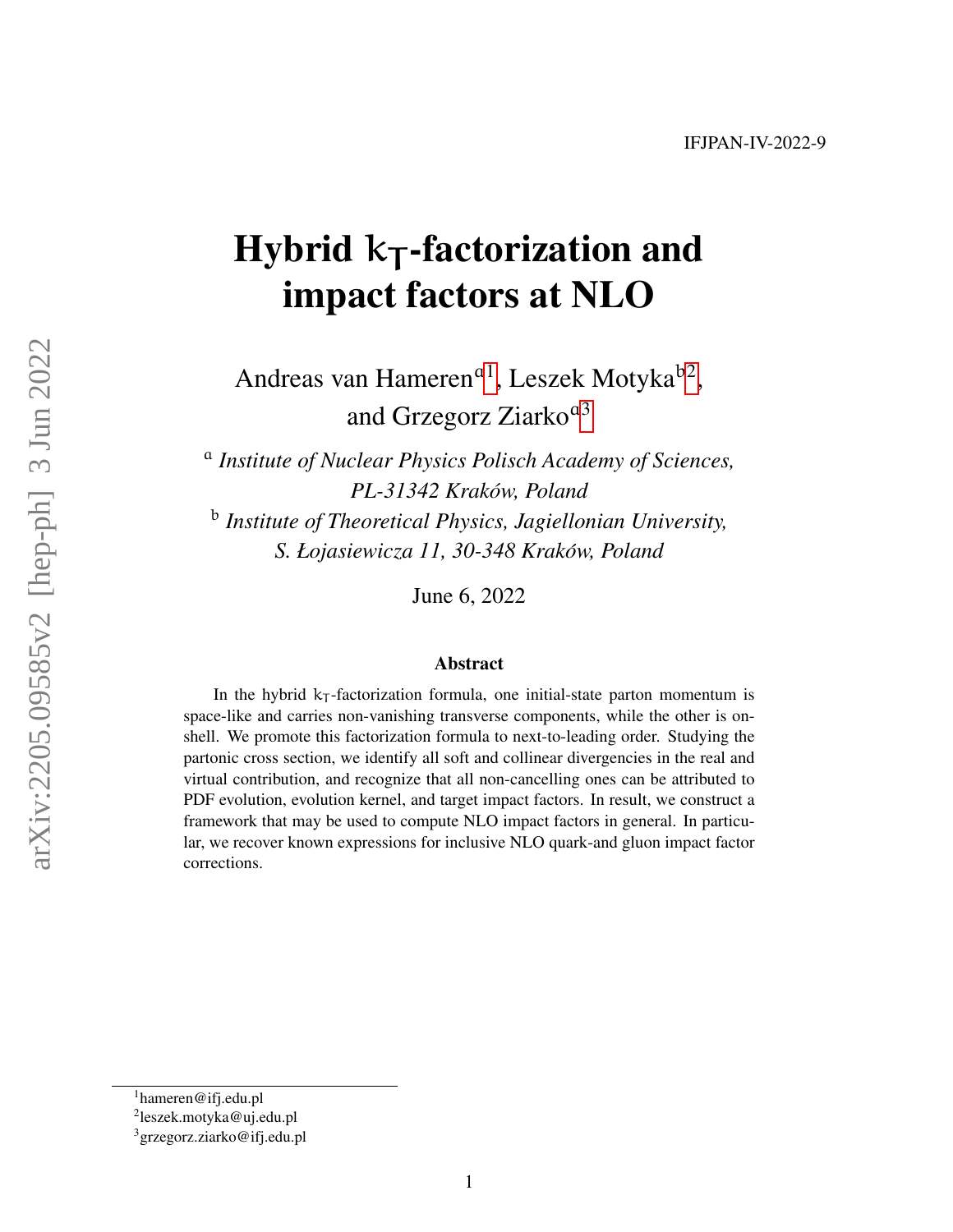# **Contents**

| $\mathbf{1}$   | <b>Introduction</b>                    | $\boldsymbol{2}$        |
|----------------|----------------------------------------|-------------------------|
| $\overline{2}$ | <b>Main result</b>                     | $\overline{\mathbf{4}}$ |
| 3              | Unfamiliar real contribution           | 14                      |
| 4              | <b>Unfamiliar virtual contribution</b> | 21                      |
| 5              | <b>Familiar virtual contribution</b>   | 28                      |
| 6              | <b>Familiar real contribution</b>      | 30                      |
| 7              | <b>Summary</b>                         | 34                      |
|                | A Spinors and transverse momenta       | 43                      |
|                | <b>B</b> Color representation          | 44                      |
|                | <b>C</b> Collinear splitting functions | 46                      |
|                | D The triple auxiliary parton limit    | 49                      |
|                | <b>E</b> Some integrals                | 53                      |

# <span id="page-1-0"></span>1 Introduction

The high energy factorization approach to scattering amplitudes has played a seminal role in developments of theory and phenomenology of strong interactions since quantum chromodynamics was discovered [\[1](#page-35-0)[–6\]](#page-35-1), [\[7–](#page-35-2)[9\]](#page-35-3), [\[10–](#page-36-0)[14, 14](#page-36-1)[–25\]](#page-37-0). The cornerstone of this factorization, closely related to an even earlier concept of Regge factorization, may be traced back to the Lorentz dilation of time between the projectile and target frames in ultrarelativistic particle collisions. Due to this effect, the dynamics in the hadronic projectile and in the hadronic target is governed by vastly different time scales and the dynamics approximately factorizes. From theory side, the high energy factorization approach is based on isolating the leading powers of the total hadron–hadron collision energy squared, S, in the scattering amplitudes. Then, in the perturbative approach to the high energy scattering amplitudes one finds perturbative corrections that are enhanced by powers of logarithms of the energy,  $L_S^n$ , where  $L_S = \ln(S/S_0)$ , with  $S_0$  being a fixed and moderate scale, and the total collision energy squared  $S \gg S_0$  can be arbitrarily large. The formal all order resummations of these enhanced perturbative corrections are realized within the BFKL scheme [\[1](#page-35-0)[–6\]](#page-35-1), [\[10–](#page-36-0)[14, 14–](#page-36-1)[25\]](#page-37-0). In general, the Regge factorization principle allows to factorize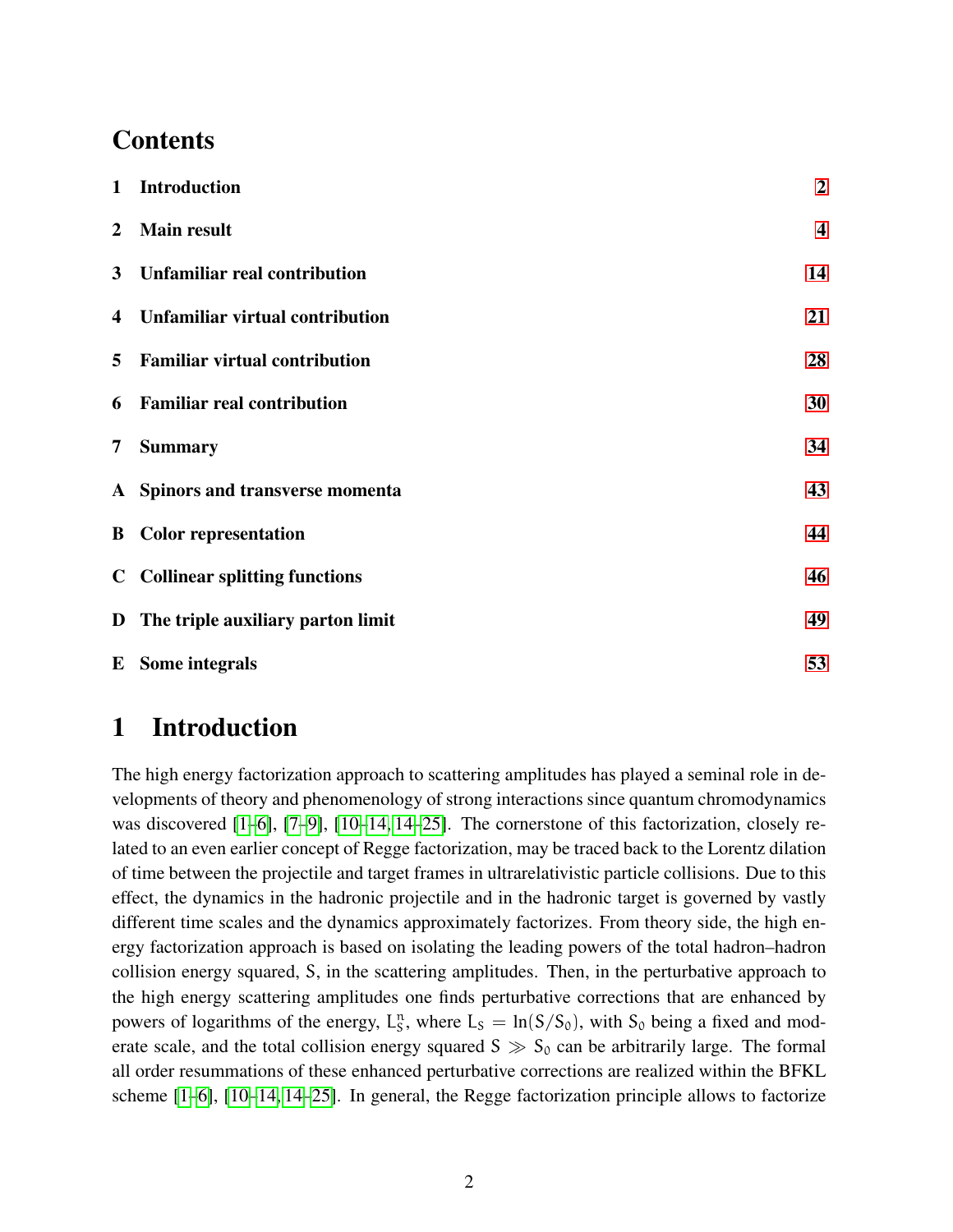the dynamics in the projectile A phase space region, in the target B region and in the intermediate (exchange) region. The scattering amplitude  $A$  may be written symbolically as

$$
\mathcal{A} = \mathfrak{i} S \Phi_A \otimes \mathcal{G}(S) \otimes \Phi_B,
$$

where  $\Phi_A$  and  $\Phi_B$  are process dependent impact factors,  $\mathcal{G}(S)$  is an universal exchange part, the convolutions denoted by ⊗ are performed over transverse momenta, and the other details were omitted as we focus only on the structural features here.

In QCD the BFKL resummation framework was constructed for the gluonic exchange  $G(S)$ at the leading logarithmic (LL) and the next-to-leading logarithmic accuracy (NLL), where terms  $(\alpha_s L_s)^n$  and  $\alpha_s^{n+1} L_s^n$  are resummed correspondingly. In recent years within  $\mathcal{N} = 4$  supersymmetric Young-Mills theories this approach was further developed to reach the next-to-next-to-leading logarithmic accuracy [\[26](#page-37-1)[–28\]](#page-37-2). In order to fully use the potential of the BFKL approach in phenomenological applications at the presently highest available NLL accuracy, it is necessary to include the impact factors  $\Phi_{A,B}$  at the NLO accuracy. Such computations are highly non-trivial in the high energy limit. To this date they have been performed for about a dozen of processes yielding interesting predictions mostly for high energy hadron colliders, like the Large Hadron Collider, RHIC and Tevatron, and for electron–proton colliders: HERA and the Electron–Ion Collider.

The calculations of the impact factors at the NLO started from inclusive quark and gluon impact factors [\[29](#page-37-3)[–31\]](#page-37-4), then the forward jet impact factors were calculated [\[32–](#page-37-5)[37\]](#page-37-6). Based on these results applications of the NLL BFKL to collider data was developed, to start with numerous detailed analyses of forward jet cross-sections in hadron colliders [\[38–](#page-37-7)[44\]](#page-38-0). Following those pioneering studies the formalism was applied to other high energy scattering and particle production processes. In particular: for excusive vector meson photoproduction [\[45–](#page-38-1)[48\]](#page-38-2), inclusive and diffractive dijets [\[49–](#page-38-3)[51\]](#page-38-4) and multi-particle final states [\[52,](#page-38-5) [53\]](#page-39-0). The inclusive  $\gamma^*$  impact factor was calculated as well [\[54](#page-39-1)[–57\]](#page-39-2), that allowed to analyze the DIS processes [\[58,](#page-39-3)[59\]](#page-39-4) and total  $\gamma^* \gamma^*$ cross-sections [\[60\]](#page-39-5). Other examples are the forward hadroproduction of heavy quarks [\[61](#page-39-6)[–63\]](#page-39-7), dihadrons [\[64,](#page-39-8) [65\]](#page-39-9), the Higgs boson [\[66](#page-39-10)[–68\]](#page-40-0) and heavy baryons [\[69\]](#page-40-1). So far the calculations of the NLO impact factors were performed process–by–process in an explicit form. In the present letter we propose a computational framework that allows to obtain in a straightforward way the NLO impact factors from NLO collinear scattering amplitudes.

Complementary to the quest for higher logarithic accuracy in BFKL resummation and higher perturbative precision for impact factors is the application high energy factorization to define and calculate scattering processes involving space-like initial-state gluons and several final-state jet and/or particles. The idea is to have a factorized formula with parton density functions (PDFs) and a parton level cross section, both however depending on transverse momentum components (the  $k_T$ ) of the initial-state gluons besides the components parallel to the initial-state hadron momenta. Basically, the formula for heavy quark production established in [\[8,](#page-35-4) [70\]](#page-40-2) is generalized by replacing the partonic cross section by the one for other processes, involving jets, massive vector bosons, etc. The calculations are at tree-level, for which the main hurdle to take is the gauge invariant definition of tree-level amplitudes with space-like initial state partons, which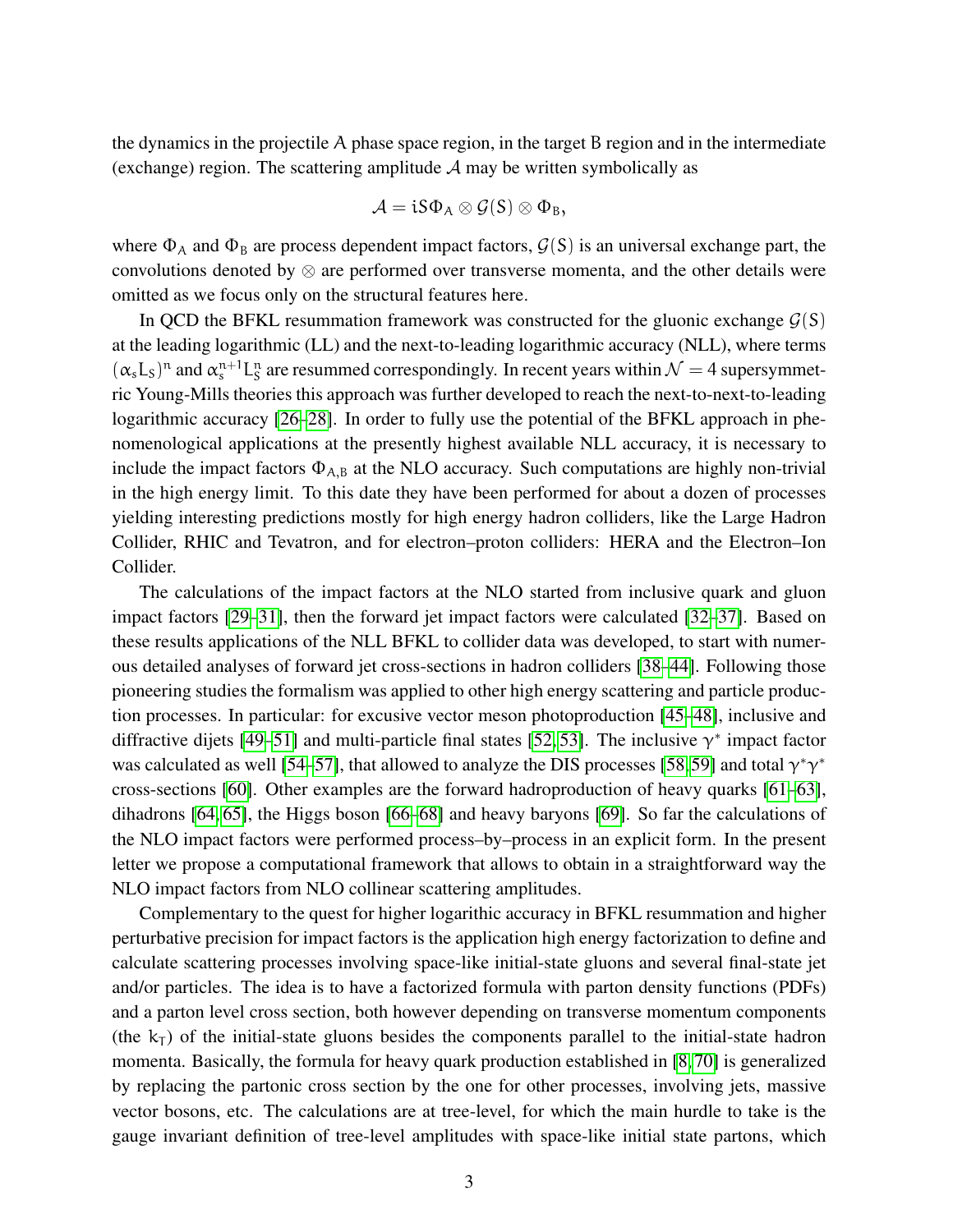can be achieved with the help of effective vertices from Lipatov's effective action [\[71,](#page-40-3) [72\]](#page-40-4), or with the auxiliary parton method [\[73\]](#page-40-5). Originally, the PDFs were imagined to undergo BFKL evolution, but the factorized formula has also been applied with  $k_T$ -dependent PDFs obtained from "unintegration procedures" [\[74,](#page-40-6) [75\]](#page-40-7), and from non-linear evolution [\[76,](#page-40-8) [77\]](#page-40-9).

Recently, calculations within this kind of factorization have been preformed at next-to-leading order (NLO) for processes with one particle in the final state [\[67,](#page-40-10) [78,](#page-40-11) [79\]](#page-40-12). Moving to NLO inevitably leads to infrared divergences in real and virtual contributions which need to cancel or treated within a renormalization procedure. In collinear factorization this is rigorously established partly through renormalization of the PDFs. In this paper we show how the factorization formula with  $k<sub>T</sub>$  dependence can be promoted to NLO within the auxiliary parton method.

More specifically, we consider the so-called hybrid factorization formula, for which one initial-state parton is light-like, and its associated PDF only depends only on the longitudinal momentum fraction, while the other is space-like and its associated PDF also depends on  $k<sub>T</sub>$ . We will identify the divergences in real and virtual contributions that do not manifestly cancel, and we will show that they are process independent. With the process we mean here the one with the initial-state space-like gluon. The divergences are *not* independent of the auxiliary partons, which may a scattering gluon or quark. We will, however, show that the difference between the choice of auxiliary partons is process independent.

In a heuristic picture, the auxiliary parton plays a role of a target, with the dynamics that is Regge factorized from the dynamics of the transition in the projectile region. Such a picture is more or less explicitly present in most of the LO calculations of the impact factors, and at the LO it is straightforward and simple. A generalization of this method to the NLO amplitudes is more demanding. We will see, however, that our result fits the interpretation in which the NLO auxiliary parton scattering amplitude and the LL exchange (related to the BFKL kernel) amplitude taken at  $\mathcal{O}(\alpha_s)$  are factorized from the suitable NLO on-shell amplitude, to result with the explicit expression for the NLO impact factor. Again, it is important to stress that both the NLO auxiliary parton impact factors and the  $\mathcal{O}(\alpha_s)$  LL exchange amplitude are universal. Hence, the explicit expressions for these contributions may be used to obtain the NLO impact factor for any process in the projectile region. This method, including the explicit form of the quark and gluon NLO impact factors, is the main result of this paper.

### <span id="page-3-0"></span>2 Main result

The context of our work is the hybrid  $k<sub>T</sub>$ -type factorized cross section formula for hadron scattering, which at lowest order schematically looks like

$$
d\sigma^{(0)} = \int dx_{in} d^2k_{\perp} d\bar{x}_{\overline{u}} F(x_{in},|k_{\perp}|) f(\bar{x}_{\overline{u}}) dB^{\star}(x_{in},k_{\perp},\bar{x}_{\overline{u}}).
$$
 (1)

The functions  $F(x_{in}, |k_1|)$  and  $f(\bar{x}_{\overline{in}})$  are parton density functions (PDFs), both depending on a longitudinal momentum fraction, and only one of them depending on transverse momentum. Of course both typically depend also on an additional scale and on the parton type. Our attention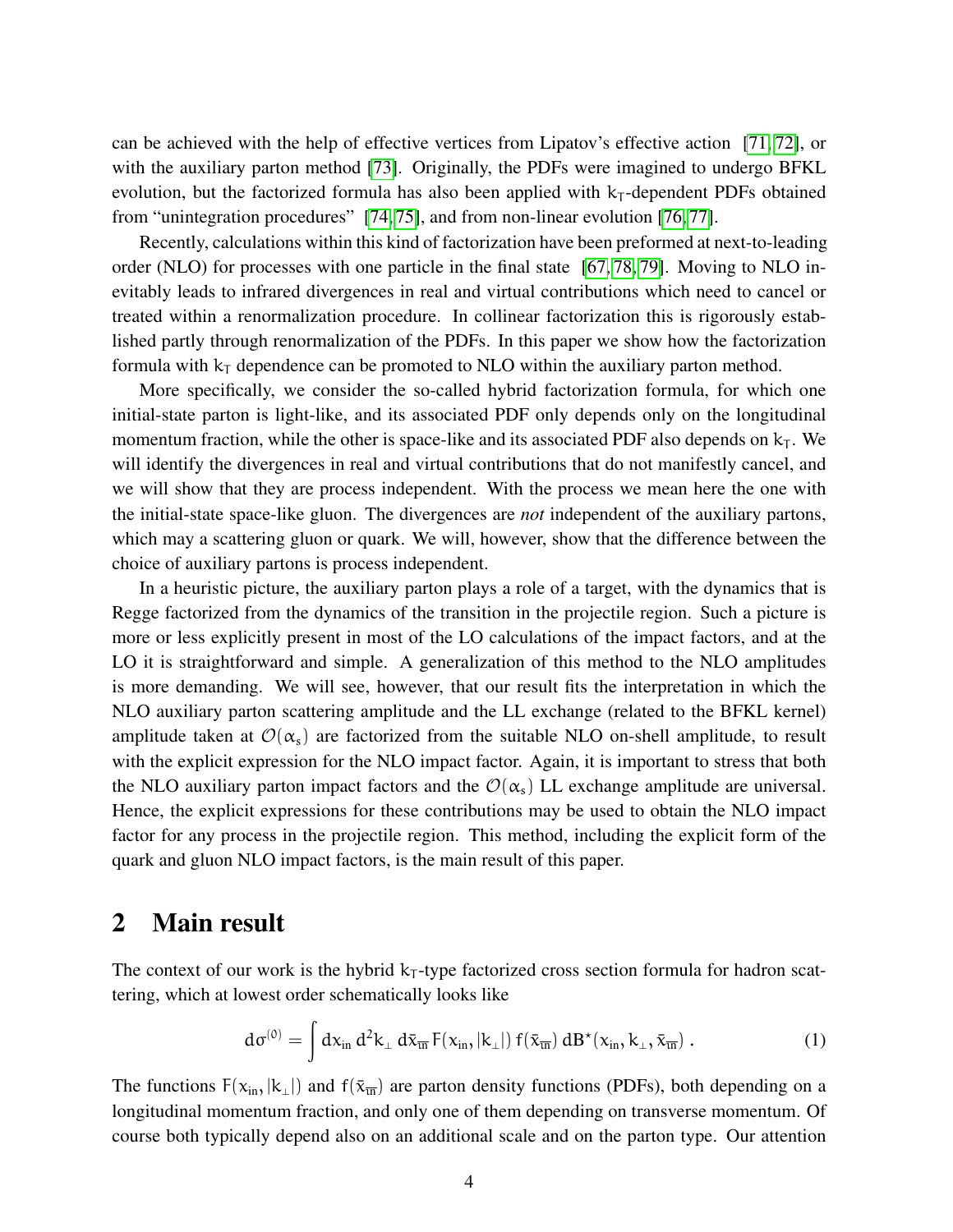however goes to the, here Born-level, differential partonic cross section dB<sup>\*</sup>, which is special compared to collinear factorization in the sense that one of its initial-state partons is space-like, and has momentum

<span id="page-4-0"></span>
$$
k_{\rm in}^{\mu} = x_{\rm in} P_{\rm A}^{\mu} + k_{\perp}^{\mu} \,, \tag{2}
$$

where P<sub>A</sub> is the light-like hadron momentum and k<sub>⊥</sub> is transverse, *i.e.* k<sub>⊥</sub> · P<sub>A</sub> = 0. The '\*' in  $dB^*$  highlights the k<sub>⊥</sub>-dependence. At the lowest order it is straightforward to define and calculate dB<sup>\*</sup>, and essentially only involves tree-level amplitudes, and final-state momenta that are well-separated by a number of phase space cuts.

The NLO contribution looks, again rather schematically, like

$$
d\sigma^{(1)} = \int dx_{in} d^{2}k_{\perp} d\bar{x}_{\overline{in}} \bigg\{ F(x_{in},|k_{\perp}|) f(\bar{x}_{\overline{in}}) \Big[ dV^{\star}(x_{in},k_{\perp},\bar{x}_{\overline{in}}) + dR^{\star}(x_{in},k_{\perp},\bar{x}_{\overline{in}}) \Big] \\ + \Big[ F^{(1)}(x_{in},|k_{\perp}|) f(\bar{x}_{\overline{in}}) + F(x_{in},|k_{\perp}|) f^{(1)}(\bar{x}_{\overline{in}}) \Big] dB^{\star}(x_{in},k_{\perp},\bar{x}_{\overline{in}}) \bigg\} \ . \tag{3}
$$

Here,  $dV^*$  represents the virtual contribution involving one-loop amplitudes, and  $dR^*$  the real contribution involving extra phase space integrals. Both carry one more power of the strong coupling constant than dB<sup>\*</sup>, but are combined with the same PDFs as at the lowest order. In the second line of Eq. [\(3\)](#page-4-0) the functions  $f^{(1)}$ ,  $F^{(1)}$  are higher order corrections, and carry an extra power of the coupling constant.

The loop integrals in  $dV^*$  and the phase space integrals in  $dR^*$  cause soft and collinear divergences. Within collinear factorization, these divergences cancel up to certain collinear divergences, which we denote  $\Delta_{\text{coll}}$  and  $\Delta_{\overline{\text{coll}}}$ , that are associated with the variables  $x_{\text{in}}$  and  $\bar{x}_{\overline{\text{in}}}$ . The well-known formula for  $\Delta_{\overline{coll}}$  is given in Eq. [\(45\)](#page-11-0). It is absorbed into  $f^{(1)}(\bar{x}_{\overline{un}})$ , or at least the factorization prescription can be interpreted as such. The same happens with  $\Delta_{\text{coll}}$  and the correction to the other collinear PDF that appears instead of  $F(x_{in}, |k_1|)$  in the collinear factorization formula. For the hybrid formula above, we again find  $\Delta_{\overline{coll}}$ , which can be treated the same way, and we find a different but similar  $\Delta_{\text{coll}}^{\star}$  (Eq. [\(47\)](#page-12-0)), which now must be absorbed into  $F^{(1)}(x_{in}, |k_{\perp}|)$ .

In the following, we will identify extra non-cancelling divergencies in  $dV^*$  and  $dR^*$ , which we call *unfamiliar* contributions  $\Delta_{unf}$  (Eq. [\(38\)](#page-10-0)). They break a notion of universality that exists at Born level. They are proportional to the LO cross section, and must be interpreted as corrections to the impact factor associated with the space-like gluon. So the structure we eventually find is

$$
d\sigma^{(1)} = \int dx_{in} d^{2}k_{\perp} d\bar{x}_{\overline{in}} \bigg\{ F(x_{in},|k_{\perp}|) f(\bar{x}_{\overline{in}}) \Big[ dV^{\star}(x_{in},k_{\perp},\bar{x}_{\overline{in}}) + dR^{\star}(x_{in},k_{\perp},\bar{x}_{\overline{in}}) \Big]_{\text{cancelling}} \\ + \Big[ F^{(1)}(x_{in},|k_{\perp}|) + F(x_{in},|k_{\perp}|) \Delta_{unf} + \Delta_{\text{coll}}^{\star} \Big] f(\bar{x}_{\overline{in}}) dB^{\star}(x_{in},k_{\perp},\bar{x}_{\overline{in}}) \\ + F(x_{in},|k_{\perp}|) \Big[ f^{(1)}(\bar{x}_{\overline{in}}) + \Delta_{\text{coll}} \Big] dB^{\star}(x_{in},k_{\perp},\bar{x}_{\overline{in}}) \Bigg\} \ . \tag{4}
$$

The term  $dR^*(x_{in}, k_\perp, \bar{x}_{\overline{un}})$  inside the cancelling contribution only involves tree-level amplitudes. It requires numerical phase space integration, and the IR divergencies can be dealt with using methods known in literature, *e.g.* the subtraction method of [\[80\]](#page-40-13). Only a special subtraction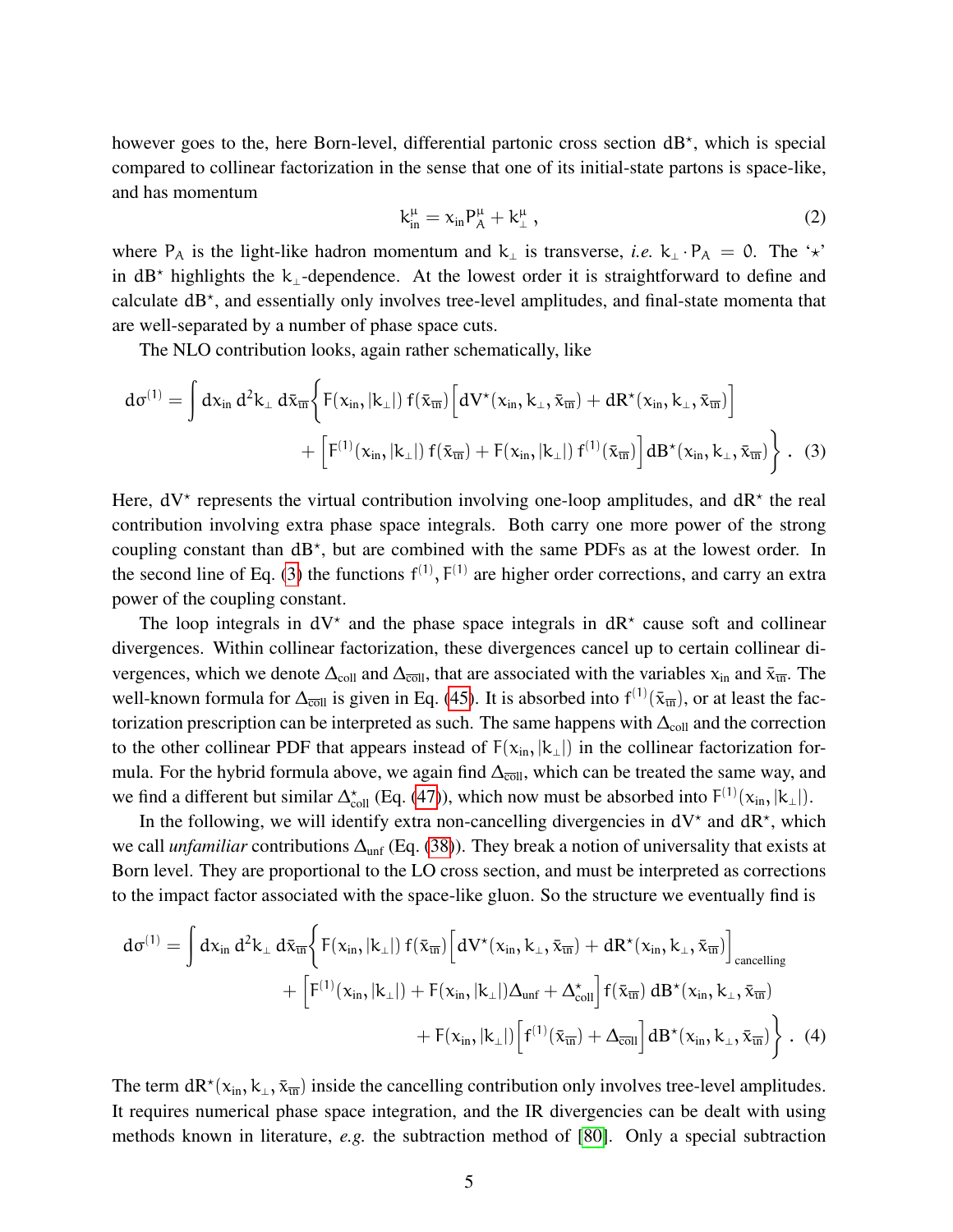term related to the space-like gluon is necessary, which will be addressed in this paper. The term  $dV^*(x_{in}, k_\perp, \bar{x}_{\overline{in}})$  requires one-loop amplitudes. For processes that are not too complicated, they can rather straightforwardly be obtained from analytic expressions for on-shell one-loop amplitudes with one more external leg, and in this paper we describe the terms appearing in this procedure that that must go to  $\Delta_{unf} dB^*(x_{in}, k_\perp, \bar{x}_{\bar{u}\bar{u}})$ .

The procedure mentioned above is the *auxiliary parton method* which will be described in this section. For tree-level amplitudes, the necessity for analytic expressions of on-shell amplitudes can be avoided and the amplitudes with a space-like gluon can be constructed directly using eikonal Feynman rules [\[73\]](#page-40-5). In the case of one-loop amplitudes, an approach to avoid the necessity for analytic expressions of on-shell one-loop amplitudes is described in [\[81\]](#page-41-0).

#### 2.1 Notation

In order to proceed, we need to establish some notation. We introduce the decomposition of a general four vector  $K^{\mu}$  as

$$
K^{\mu} = \xi_K P^{\mu} + \bar{\xi}_K \bar{P}^{\mu} + K^{\mu}_{\perp} \tag{5}
$$

where the momenta P and  $\bar{P}$  have positive energy and satisfy

$$
P^{2} = \bar{P}^{2} = 0 \quad , \quad 2P \cdot \bar{P} = v^{2} > 0 \quad , \quad P \cdot K_{\perp} = \bar{P} \cdot K_{\perp} = 0 \tag{6}
$$

so

$$
\xi_K = \frac{\bar{P} \cdot K}{P \cdot \bar{P}}, \quad \bar{\xi}_K = \frac{P \cdot K}{P \cdot \bar{P}}.
$$
\n(7)

The momenta P and  $\bar{P}$  are the directions of the scattering hadron momenta, and we prefer to let them keep a scale rather than to normalize them. The coordinates  $\xi$  and  $\overline{\xi}$  are dimensionless and strictly positive for positive-energy momenta. We need to distinguish between variables ξ and direction P versus variables x and momentum  $P_A$  satisfying

$$
\xi_K P^{\mu} = \chi_K P_A^{\mu} \,, \tag{8}
$$

as will become clear later. For the  $\bar{\xi}$  variables and  $\bar{P}$  there is no such issue, and  $\bar{P}$  can in fact be considered the hadron momentum itself and we use the variable

$$
\bar{\mathbf{x}}_{\mathsf{K}} = \bar{\xi}_{\mathsf{K}} \tag{9}
$$

from now on.

The infinitesimal volume of a light-like momentum K in terms of the decomposition becomes

$$
d^{4}K \delta(K^{2}) = d\xi_{K}d\bar{x}_{K}d^{2}K_{\perp} \frac{1}{2\xi_{K}} \delta\left(\bar{x}_{K} - \frac{|K_{\perp}|^{2}}{\nu^{2}\xi_{K}}\right). \qquad (10)
$$

We will use the same notation for  $K_{\perp}$  as a two-dimensional Euclidean vector, and for its embedding in Minkowski space. We will use the absolute value notation to make clear that a square is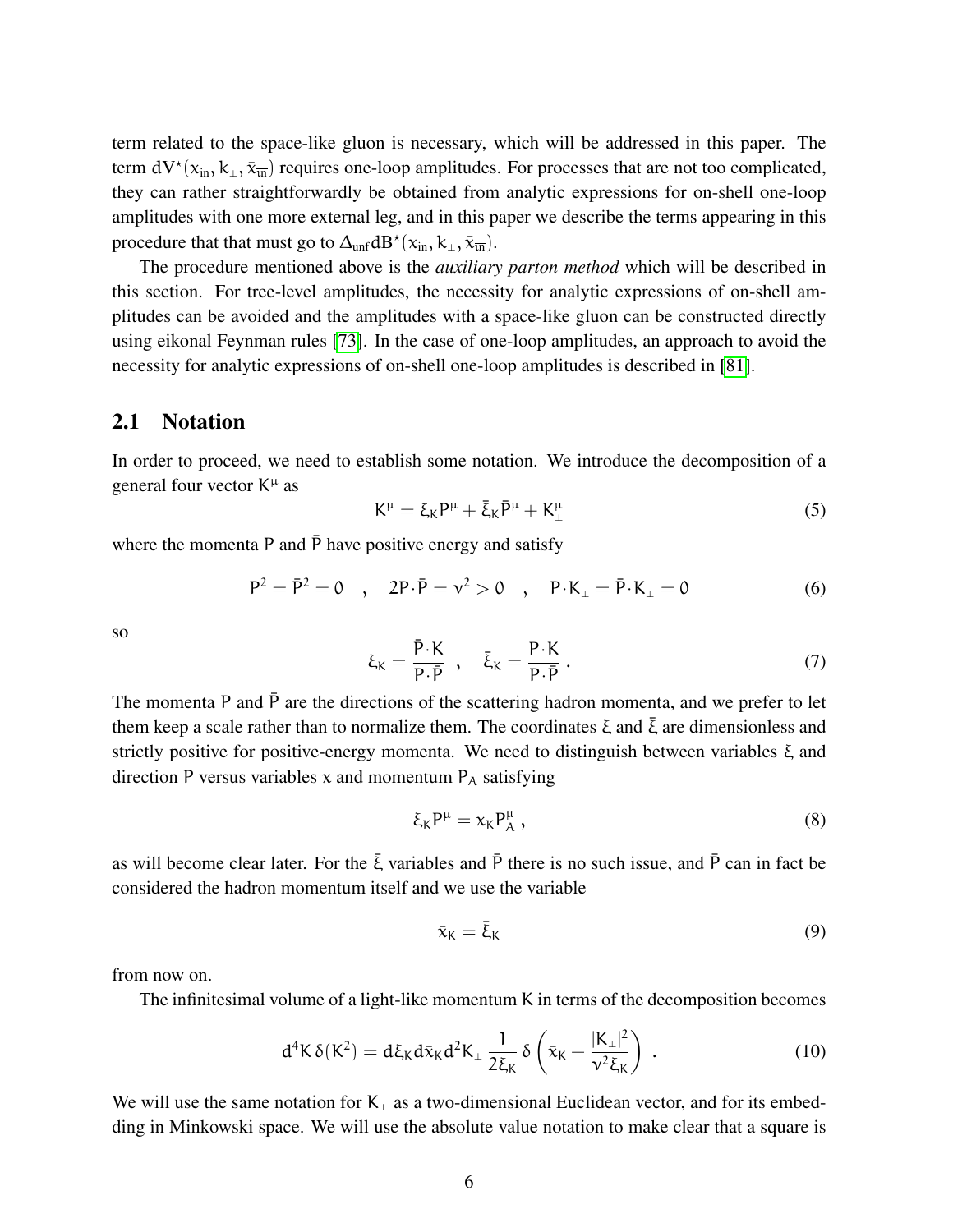positive. We introduce a notation for the n-particle parton-level differential cross section including a tree-level on-shell squared matrix element and the flux factor

$$
d\Sigma_n^{\star}(k_{in}, k_{\overline{m}}; \{p_i\}_{i=1}^n) = \left(\prod_{i=1}^n d^4 p_i \delta(p_i^2 - m_i^2)\right) \delta^4\left(k_{in} + k_{\overline{m}} - \sum_{i=1}^n p_i\right) \frac{|\overline{\mathcal{M}}^{\star}|^2 (k_{in}, k_{\overline{m}}; \{p_i\}_{i=1}^n)}{4\xi_{in} \bar{x}_{\overline{m}} P \cdot \bar{P}}.
$$
 (11)

Let us state immediately that in this write-up,

the symbol M always refers to a *tree-level* amplitude. (12)

The arguments in  $\Sigma_n^*$  and  $\left| \overline{\mathcal{M}}^* \right|$  $2^{2}$  are separated into initial-state and final-state ones by the semicolon. The star highlights that there is a space-like initial state, so

<span id="page-6-0"></span>
$$
k_{\rm in}^{\mu} = \xi_{\rm in} P^{\mu} + k_{\perp}^{\mu} \quad , \quad k_{\overline{\rm in}}^{\mu} = \bar{x}_{\overline{\rm in}} \bar{P}^{\mu} \,. \tag{13}
$$

If  $|k_{\perp}| = 0$  and both initial states are light-like, then the star is omitted. The squared matrix element  $|\overline{\mathcal{M}}^{\star}|$  $2$  is assumed to be summed over final-state colors and spins, and averaged over initial-state colors and spins. One might say that the subscript  $n$  in  $\Sigma_n^*$  is superfluous because its arguments are listed explicitly, just like in  $|\overline{\mathcal{M}}^{\star}|$  $2<sup>2</sup>$ , but we keep it for later convenience.

In order to define a differential Born-level cross section, we also need a "jet function" that guarantees that final-state partons cannot become arbitrarily soft or arbitrarily collinear to each other or to the initial-state momenta if this causes a singularity. Realize that this includes the case when a final-state momentum becomes collinear to P. Also squared matrix elements with a space-like initial-state can have such a collinear singularity. We write

<span id="page-6-1"></span>
$$
dB^{\star}(k_{in}, k_{\overline{m}}; \{p_i\}_{i=1}^n) = \frac{1}{|k_{\perp}|^2} d\Sigma_n^{\star}(k_{in}, k_{\overline{m}}; \{p_i\}_{i=1}^n) J_B(\{p_i\}_{i=1}^n).
$$
 (14)

Whereas the "space-like gluon propagator" was taken out in the definition of the squared matrix element to have a smooth on-shell limit, it appears to be most convenient to include the factor  $1/|k_{\perp}|^2$  in the definition of the partonic cross section. We include possible non-parton momenta in the argument list of the jet function  $J_B(\{p_i\}_{i=1}^n)$  and simply assumes that it selects only parton momenta.

In order to obtain the real contribution at NLO, the partonic scattering process is augmented with one more final-state parton, and the jet function is advanced in that it incorporates an at most one-step recombination of parton momenta, so it produces both the resolved situation with one more jet than at Born level, and the unresolved situation with the same number of jets. We denote it

$$
J_R(\{p_i\}_{i=1}^{n+1})\ .
$$

We deliberately equip the jet functions with the labels B for "Born" and R for "real" rather than n and  $n+1$ , to highlight that  $J_R$  is not merely a generalization of  $J_B$  regarding phase space cuts. We mention explicitly that also in the space-like initial-state kinematics, the jet function considers a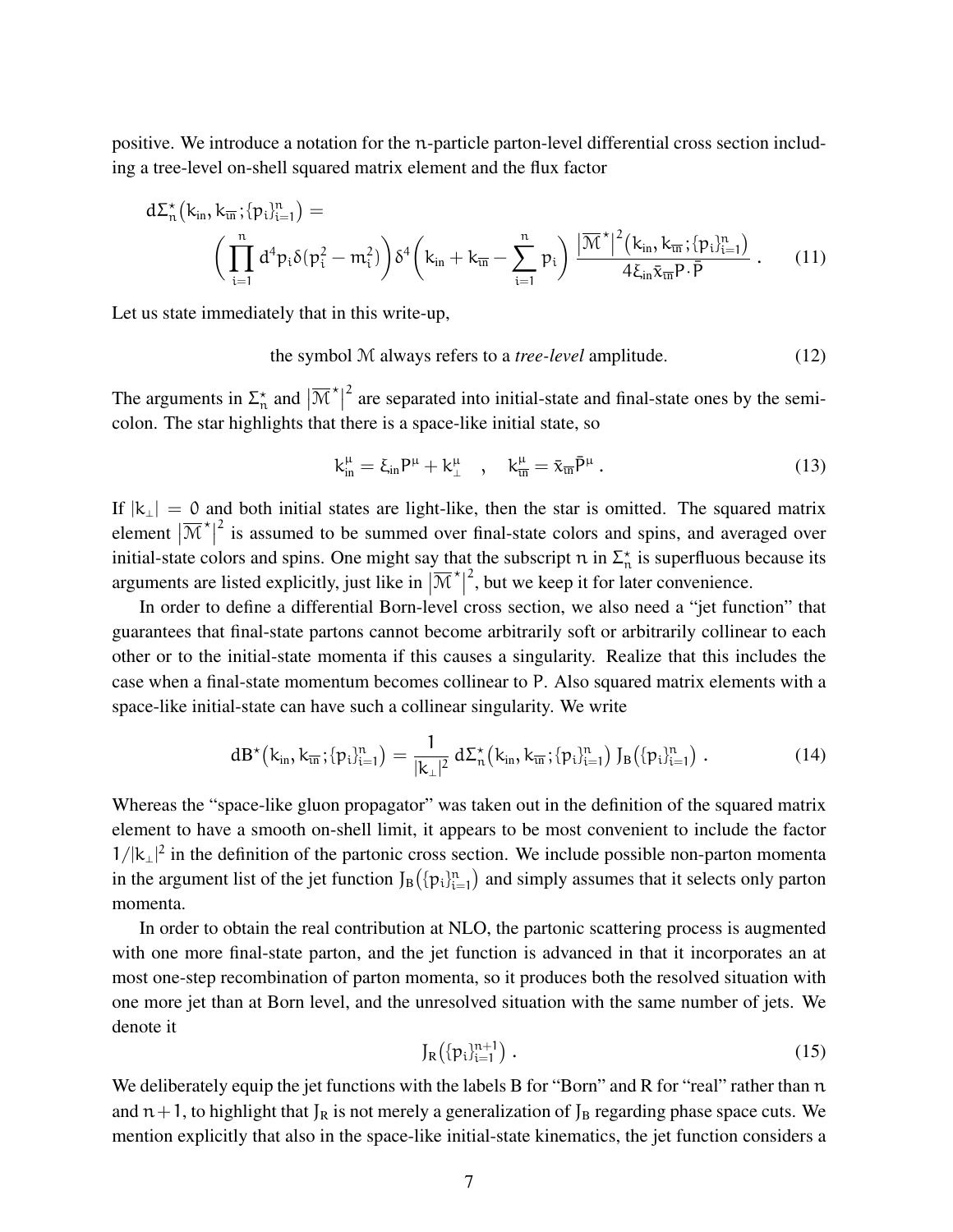phase space configuration unresolved if a final-state momentum becomes collinear to P. Given this jet function, we define what we call the *familiar real contribution* as

<span id="page-7-0"></span>
$$
dR^{\star \, \text{fam}}(k_{\text{in}}, k_{\overline{\text{in}}}; \{p_i\}_{i=1}^{n+1}) = \frac{a_{\varepsilon}\mu^{2\varepsilon}}{\pi_{\varepsilon}} \frac{1}{|k_{\perp}|^2} \, d\Sigma_{n+1}^{\star}\big(k_{\text{in}}, k_{\overline{\text{in}}}; \{p_i\}_{i=1}^{n+1}\big) \, J_R\big(\{p_i\}_{i=1}^{n+1}\big) \, . \tag{16}
$$

This is what one naively would write down as the real radiation contribution given the Born formula. Of course, actual integration of this differential cross section leads to soft and collinear divergencies, but these can be dealt with using existing methods that can be found in literature of NLO calculations. Only the collinear singularity associated with the space-like initial-state is different than usual, and we will return to this later.

The overall constant in Eq. [\(16\)](#page-7-0) gives the correction factor compared to Born level considering that we are using dimensional regularization, we assume  $g_s = 1$  inside the squared matrix element, and considering the fact that we omitted factors of  $2\pi$  in our definition of the phase space in Eq. [\(11\)](#page-6-0) compared to usual definitions found in literature. The symbols in Eq. [\(16\)](#page-7-0) represent

$$
\pi_{\epsilon} = \frac{\pi^{1-\epsilon}}{\Gamma(1-\epsilon)} \quad , \quad \alpha_{\epsilon} = \frac{\alpha_{s}}{2\pi} \frac{(4\pi)^{\epsilon}}{\Gamma(1-\epsilon)} \quad , \quad \epsilon = \frac{4-\dim}{2} \, . \tag{17}
$$

In other words, both the Born and the real, and later the virtual, contribution are missing an overall factor  $(2\pi)^{4-3n} g_s^{2n} = (2\pi)^{4-3n} (4\pi \alpha_s)^n$ .

#### 2.2 The auxiliary parton method

As mentioned in the introduction, the tree-level squared matrix element with the space-like initial-state gluon can be defined with the auxiliary parton method proposed in [\[73\]](#page-40-5) and most recently applied in [\[82\]](#page-41-1). Let the desired parton-level process be

$$
g^{\star}(k_{in}) \omega_{\overline{m}}(k_{\overline{m}}) \rightarrow \omega_1(p_1) \omega_2(p_2) \cdots \omega_n(p_n)
$$
 (18)

where the  $\omega_i$  are the type of partons or particles involved besides the space-like gluon. In the auxiliary parton method, this process is obtained from the process

<span id="page-7-1"></span>
$$
q(k_1(\Lambda)) \omega_{\overline{\mathfrak{m}}}(k_{\overline{\mathfrak{m}}}) \rightarrow q(k_2(\Lambda)) \omega_1(\mathfrak{p}_1) \omega_2(\mathfrak{p}_2) \cdots \omega_n(\mathfrak{p}_n)
$$
 (19)

where the momenta  $k_1(\Lambda)$  and  $k_2(\Lambda)$  are parametrized with  $\Lambda$  in such a way that  $k_1^2 = k_2^2 = 0$ for any value of  $\Lambda$ , and  $k_1 - k_2 = k_{in} + \mathcal{O}(\Lambda^{-1})$ . In fact, in publications so far the parametrization was such that even the  $O(\Lambda^{-1})$  is absent, but here we will allow this irrelevant term, which allows us to use the parametrization

<span id="page-7-2"></span>
$$
k_1^{\mu} = \Lambda P^{\mu} \quad , \quad k_2^{\mu} = p_{\Lambda}^{\mu} = (\Lambda - \xi_{in}) P^{\mu} - k_{\perp}^{\mu} + \frac{|k_{\perp}|^2}{(\Lambda - \xi_{in}) \nu^2} \bar{P}^{\mu} \,. \tag{20}
$$

The process of Eq. [\(19\)](#page-7-1) with the auxiliary quarks is on-shell, and its squared matrix element is well-defined and it is known how to calculate it. The squared matrix element of the desired process with the space-like gluon is obtained by taking

$$
\Lambda \to \infty \, . \tag{21}
$$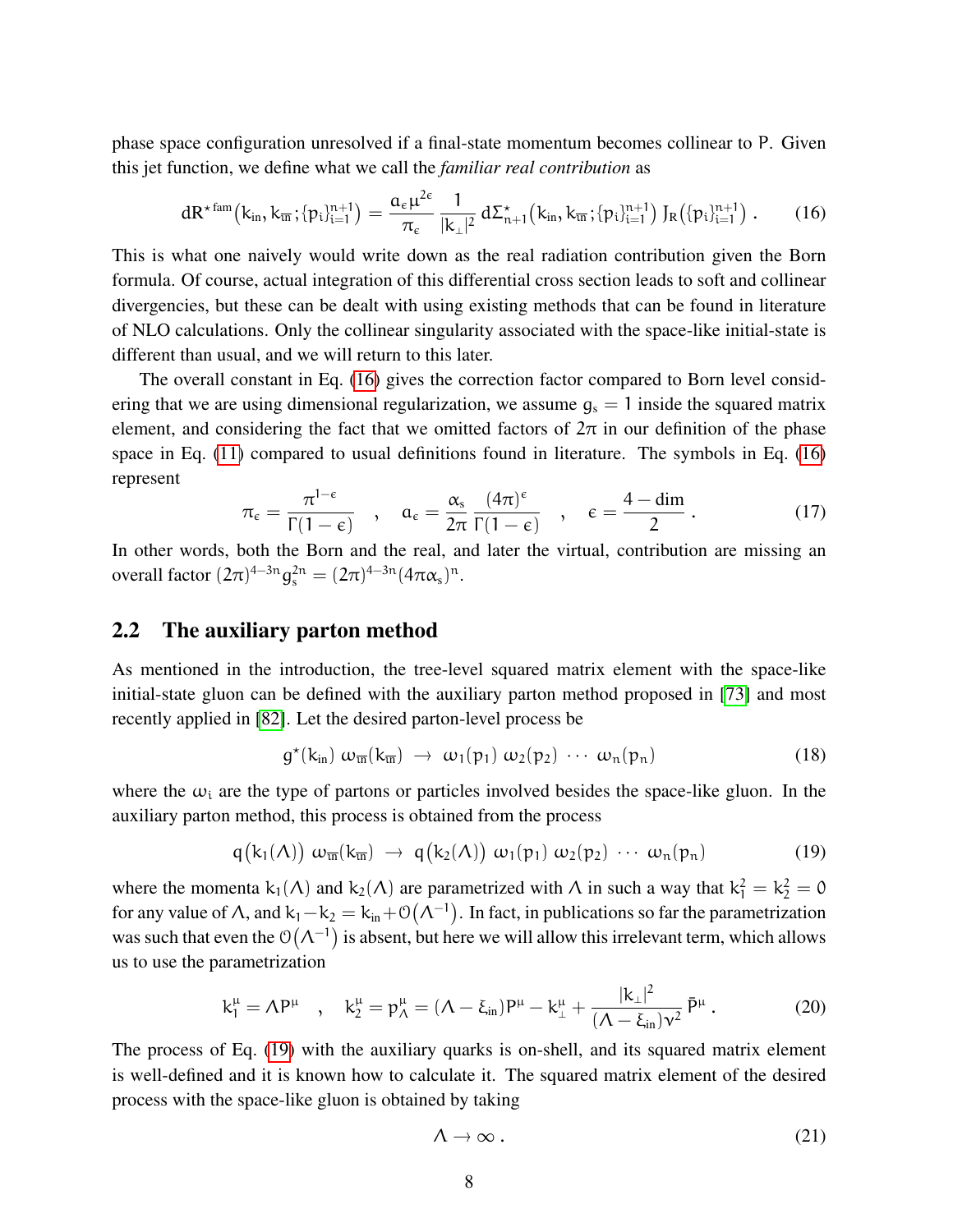In [\[81\]](#page-41-0) and [\[82\]](#page-41-1) it was noted that instead of an auxiliary scattering quark, also an auxiliary scattering gluon can be used. At the level of squared matrix elements summed over color, one just needs to include a different overall factor to correct for the difference in color representation:

<span id="page-8-0"></span>
$$
\frac{1}{g_s^2 C_{aux}} \frac{\xi_{in}^2 |k_{\perp}|^2}{\Lambda^2} |\overline{\mathcal{M}}^{aux}|^2 (\Lambda P, k_{\overline{un}}; p_\Lambda, \{p_i\}_{i=1}^n) \stackrel{\Lambda \to \infty}{\longrightarrow} |\overline{\mathcal{M}}^{\star}|^2 (k_{in}, k_{\overline{un}}; \{p_i\}_{i=1}^n) \qquad (22)
$$

with

$$
C_{aux-q} = \frac{N_c^2 - 1}{N_c} \quad , \quad C_{aux-g} = 2N_c \ . \tag{23}
$$

We call this *auxiliary parton universality* and we will see that it does not hold anymore at NLO. Another property that will appear not to hold anymore is the *smooth on-shell limit*

$$
\lim_{z \to 0} \int \frac{d^2 k_{\perp}}{\pi} \, \delta\big( |k_{\perp}|^2 - z \big) \, \big| \overline{\mathcal{M}}^{\star} \big|^2 \big( \xi_{in} P + k_{\perp}, k_{\overline{in}}; \{ p_i \}_{i=1}^n \big) = \big| \overline{\mathcal{M}} \big|^2 \big( \xi_{in} P, k_{in}; \{ p_i \}_{i=1}^n \big) \;, \tag{24}
$$

where the right-hand-side is the squared matrix element for the process with an on-shell initialstate gluon instead of the space-like gluon.

#### <span id="page-8-2"></span>2.3 Scaling behavior

As explicated in [\[83\]](#page-41-2), rather than a function of  $\xi_{in}$  and  $k_{\perp}$ , the space-like tree level amplitude must be seen as a function of  $k_{in}$  and the light-like *direction* P with the single property that  $k_{in} \cdot P = 0$ . Interpreted like that, the amplitude satisfies the scaling relation

$$
\mathcal{A}_{\text{tree}}^{\star}\big(\lambda P, k_{\text{in}}, k_{\overline{\text{in}}}; \{p_i\}_{i=1}^n\big) = \lambda \mathcal{A}_{\text{tree}}^{\star}\big(P, k_{\text{in}}, k_{\overline{\text{in}}}; \{p_i\}_{i=1}^n\big) . \tag{25}
$$

The factor  $\xi_{\text{in}}^2$  in Eq. [\(22\)](#page-8-0) is included exactly in order to match the direction P  $\rightarrow \xi_{\text{in}}P$  with the on-shell limit momentum. This could also have been achieved by defining the auxiliary momenta of Eq. [\(20\)](#page-7-2) as  $\Lambda \xi_{in}P$  and  $(\Lambda - 1)\xi_{in}P$  – · · · etc., but that would be inconvenient for the following.

We see that the amplitude, and thus the squared matrix element, but in fact also  $dB^*$  do not depend on  $\xi_{\text{in}}$  or P separately, but only on the combination  $\xi_{\text{in}}P$ . We can scale

<span id="page-8-1"></span>
$$
\xi_{\rm in} \to x_{\rm in} = \lambda^{-1} \xi_{\rm in} \quad \text{and} \quad P \to P_A = \lambda P \tag{26}
$$

without changing  $dB^*$ . This "scale"  $\lambda$  is set by introducing an integration over initial-state variables as  $\sqrt{2}$ 

$$
\int d^4k_{\rm in}\,\mathcal{F}(k_{\rm in})\;dB^{\star}\left(k_{\rm in},k_{\overline{\rm in}};\{p_i\}_{i=1}^n\right) \tag{27}
$$

with

$$
\mathcal{F}(k_{in}) = \int \frac{d^2 k_{\perp}}{\pi} \frac{dx_{in}}{x_{in}} F(x_{in}, |k_{\perp}|) \delta^4 (k_{in} - x_{in} P_A - k_{\perp})
$$
 (28)

where  $F(x_{in}, |k_\perp|)$  is the k<sub>⊥</sub>-dependent PDF, or TMD. This introduces the physical hadron momentum and its fraction.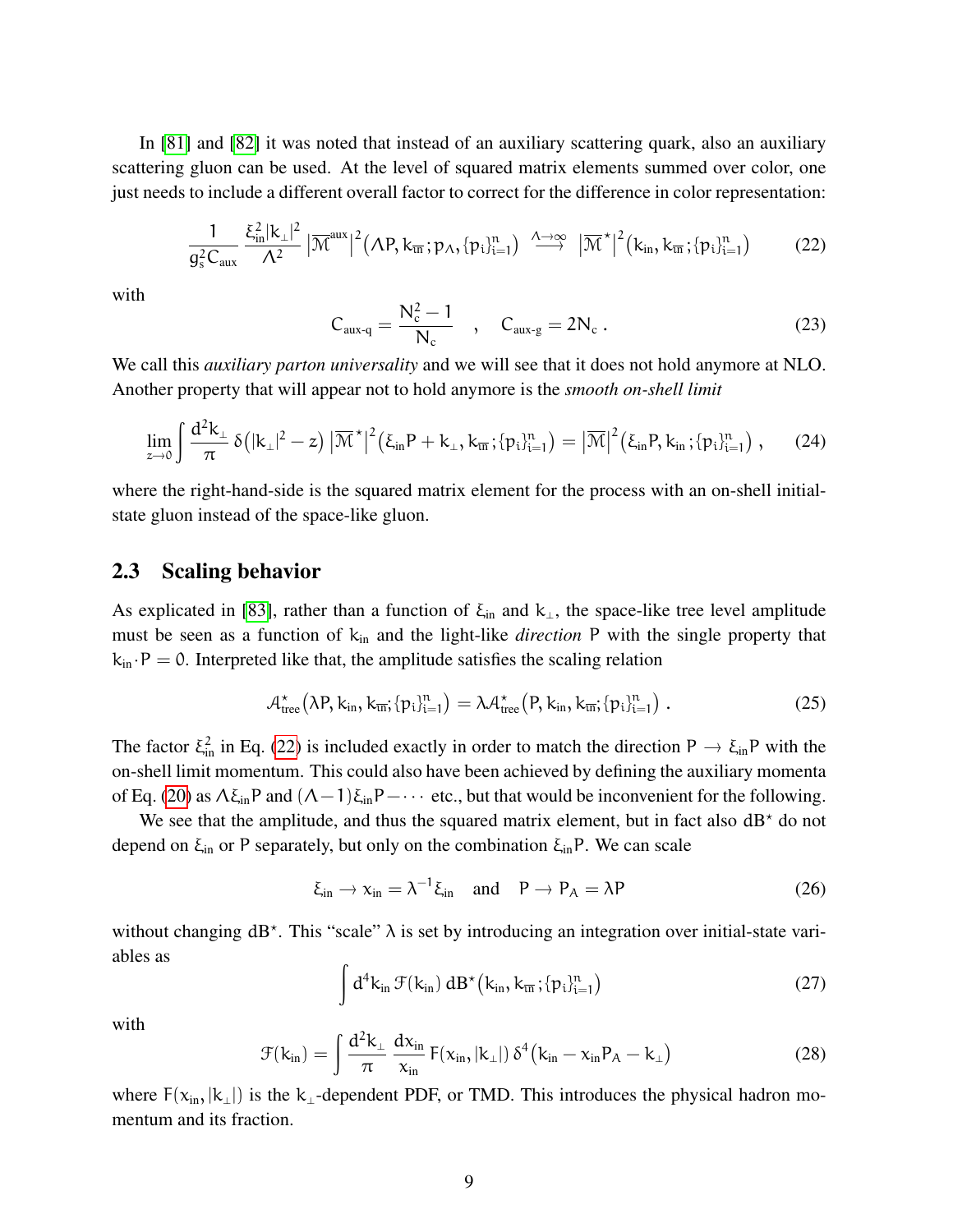#### 2.4 Unfamiliar contributions at NLO

Considering that we already introduced a real contribution we designated *familiar*, the reader may correctly expect that there is also an *unfamiliar* contribution. It occurs in the auxiliary parton method because there is a region in phase space where the radiative gluon should be allowed to participate in the "consumption" of the large P-component  $\Lambda$  when  $\Lambda \to \infty$ . We calculate the contribution in Section [3,](#page-13-0) and it turns out to violate the three tree-level properties of auxiliary parton universality, the smooth on-shell limit, and the smooth large  $\Lambda$  limit. The *unfamiliar real contribution* is proportional to the Born level result and given by

<span id="page-9-1"></span><span id="page-9-0"></span>
$$
dR^{\star\text{unf}}(k_{\text{in}},k_{\overline{\text{in}}};\{p_i\}_{i=1}^n) = \mathcal{R}_{\text{aux}}\, dB^{\star}(k_{\text{in}},k_{\overline{\text{in}}};\{p_i\}_{i=1}^n)\,,\tag{29}
$$

with

$$
\mathcal{R}_{aux} = \alpha_{\varepsilon} N_{c} \left( \frac{\mu^{2}}{|\mathbf{k}_{\perp}|^{2}} \right)^{\varepsilon} \left[ \frac{4}{\varepsilon} \ln \eta + \bar{\mathcal{R}}_{aux} \right] + \mathcal{O}(\varepsilon) + \mathcal{O}(\Lambda^{-1}) \;, \tag{30}
$$

and

$$
\bar{\mathcal{R}}_{\text{aux-q}} = \frac{3}{\epsilon} - \frac{2\pi^2}{3} + \frac{7}{2} - \frac{1}{N_c^2} \left[ \frac{1}{\epsilon^2} + \frac{3}{2\epsilon} + 4 \right],\tag{31}
$$

$$
\bar{\mathcal{R}}_{aux\text{-}g} = \frac{1}{\varepsilon^2} + \frac{1}{\varepsilon} \frac{11}{2} - \frac{2\pi^2}{3} + \frac{67}{9} - \frac{n_f}{N_c} \left[ \frac{2}{3\varepsilon} + \frac{10}{9} - \frac{1}{N_c^2} \left( \frac{1}{3\varepsilon} - \frac{1}{6} \right) \right].
$$
 (32)

The auxiliary-gluon case includes the contribution for the real process with an initial-state auxiliary gluon and a quark-antiquark pair in the final state, and  $n_f$  is the number of quark flavors included. The correct separation of this contribution from the familiar contribution necessitates the parameter η to be specified later.

The virtual contribution at NLO lives in the same phase space as the Born contribution, but involves the interference between the tree-level amplitude and the one-loop amplitude instead of the tree-level squared matrix element. The paper [\[81\]](#page-41-0) addresses the calculation of one-loop amplitudes with a space-like gluon using the auxiliary parton method, and it is observed that they contain ln Λ. They also violate auxiliary parton universality and the smooth on-shell limit, and in Section [4,](#page-20-0) we will argue that the complete virtual contribution causing these violations is again proportional to the Born contribution, and given by

$$
dV^{\star\text{unf}}(\xi_{\text{in}},k_{\perp},\bar{x}_{\overline{\text{in}}};\{p_i\}_{i=1}^n) = a_{\varepsilon}N_{\text{c}}\operatorname{Re}(\mathcal{V}_{\text{aux}})\,dB^{\star}(\xi_{\text{in}},k_{\perp},\bar{x}_{\overline{\text{in}}};\{p_i\}_{i=1}^n),\qquad(33)
$$

with

<span id="page-9-4"></span><span id="page-9-3"></span><span id="page-9-2"></span>
$$
\mathcal{V}_{\text{aux}} = \left(\frac{\mu^2}{|k_{\perp}|^2}\right)^{\epsilon} \left[\frac{2}{\epsilon} \ln \frac{\Lambda}{\xi_{\text{in}}} - i\pi + \bar{\mathcal{V}}_{\text{aux}}\right] + \mathcal{O}(\epsilon) + \mathcal{O}(\Lambda^{-1}) \;, \tag{34}
$$

and

$$
\bar{\mathcal{V}}_{\text{aux-q}} = \frac{1}{\epsilon} \frac{13}{6} + \frac{\pi^2}{3} + \frac{80}{18} + \frac{1}{N_c^2} \left[ \frac{1}{\epsilon^2} + \frac{3}{2} \frac{1}{\epsilon} + 4 \right] - \frac{n_f}{N_c} \left[ \frac{2}{3} \frac{1}{\epsilon} + \frac{10}{9} \right],\tag{35}
$$

$$
\bar{\mathcal{V}}_{\text{aux-g}} = -\frac{1}{\epsilon^2} + \frac{\pi^2}{3} \,. \tag{36}
$$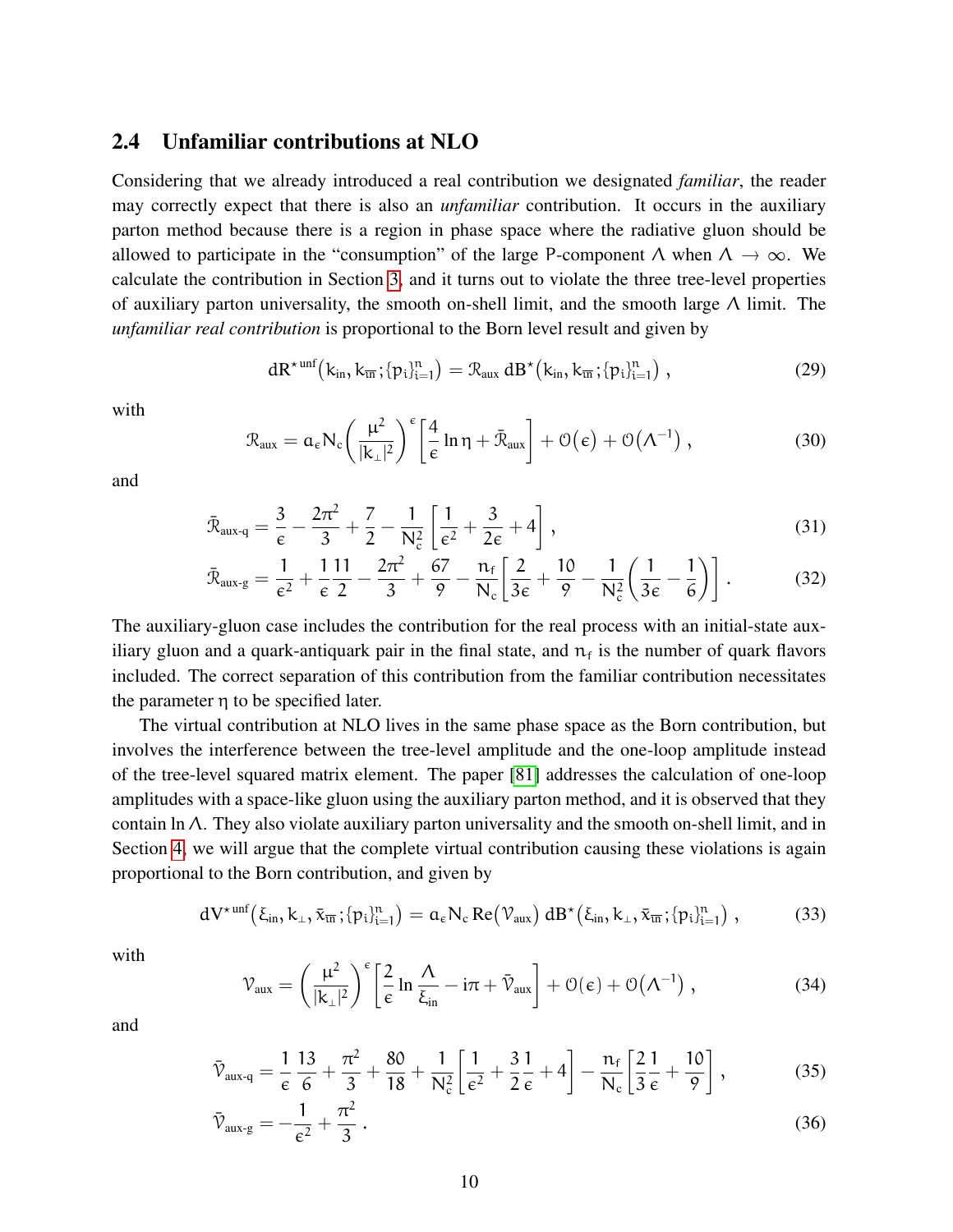The parameter  $n_f$  is the number of flavors running in quark loops. We call this the *unfamiliar virtual contribution*. The rest of the virtual contribution we call *familiar*, and is independent of the auxiliary partons used, has a smooth on-shell limit, and behaves regularly with  $\Lambda$ . While the last claim will not exceed the status of conjecture in this publication, the former two will get more solid ground.

#### 2.5 Interpretation of the unfamiliar contributions

Combining the unfamiliar contributions and organizing them in a suggestive manner, we can write

<span id="page-10-0"></span>
$$
dR^{\star \text{unf}} + dV^{\star \text{unf}} = \Delta_{\text{unf}} dB^{\star} , \qquad (37)
$$

where

$$
\Delta_{unf} = \frac{\alpha_{\epsilon} N_{c}}{\epsilon} \left(\frac{\mu^{2}}{|k_{\perp}|^{2}}\right)^{\epsilon} \left[2\mathcal{I}_{univ} + \mathcal{I}_{aux} + 2\mathcal{I}_{remnant}\right],
$$
\n(38)

with

$$
\mathcal{I}_{\text{univ}} = \frac{11}{6} - \frac{n_f}{3N_c} - \frac{\mathcal{K}}{N_c}(-\epsilon) \quad \text{writing} \quad \mathcal{K} = N_c \left(\frac{67}{18} - \frac{\pi^2}{6}\right) - \frac{5n_f}{9} \,,\tag{39}
$$

and

$$
\mathcal{I}_{\text{aux-q}} = \frac{3}{2} - \frac{1}{2}(-\epsilon) \quad , \quad \mathcal{I}_{\text{aux-g}} = \frac{11}{6} + \frac{n_f}{3N_c^3} + \frac{n_f}{6N_c^3}(-\epsilon) \quad , \tag{40}
$$

while

$$
\mathcal{I}_{\text{remain}} = 2\ln\eta + \ln\frac{\Lambda}{\xi_{\text{in}}} \,. \tag{41}
$$

We can now compare with the results in [\[29\]](#page-37-3) for the corrections to impact factors. Realize the difference in the definition of parameter for dimensional regularization  $\varepsilon = -\varepsilon$ . We see that  $\mathcal{I}_{aux-q}+\mathcal{I}_{univ}$  is identical to their equation (4.9), and  $\mathcal{I}_{aux-q}+\mathcal{I}_{univ}$  is identical to their equation (5.11). We introduced the symbol  $K$  for the same quantity defined in their equation (4.10). The factor of 2 for  $\mathcal{I}_{\text{univ}}$  in Eq. [\(38\)](#page-10-0) appears because our virtual result is not UV-subtracted. In other words,  $\varepsilon \bar{\nu}_{\text{aux}} - J_{\text{univ}}$  gives (two times) the virtual expressions between the square brackets in (4.6) and (5.9) in [\[29\]](#page-37-3).

Having identified the impact factor contributions, we are left with  $J_{\text{remain}}$ . We will see that the consistent choice of the parameter η necessary to correctly separate the familiar and unfamiliar real contributions demands that the scaling relation of Eq. [\(26\)](#page-8-1) is set by  $\lambda = \Lambda$ , and is then given by is  $\eta = 1 - x_{\text{in}}$ . This setting of the scaling also implies that  $\Lambda/\xi_{\text{in}} = 1/x_{\text{in}}$ , and we find

<span id="page-10-1"></span>
$$
\mathcal{I}_{\text{remnant}} = 2\ln(1 - x_{\text{in}}) + \ln\frac{1}{x_{\text{in}}} \,. \tag{42}
$$

The ln(1 –  $x_{in}$ ) term is subleading in the power expansion in  $x_{in}$ , and it drops out in the high energy limit. The remaining contribution from Eq. [\(42\)](#page-10-1) to  $\Delta_{unf}$  proportional to  $\ln(1/x_{in})/\epsilon$  does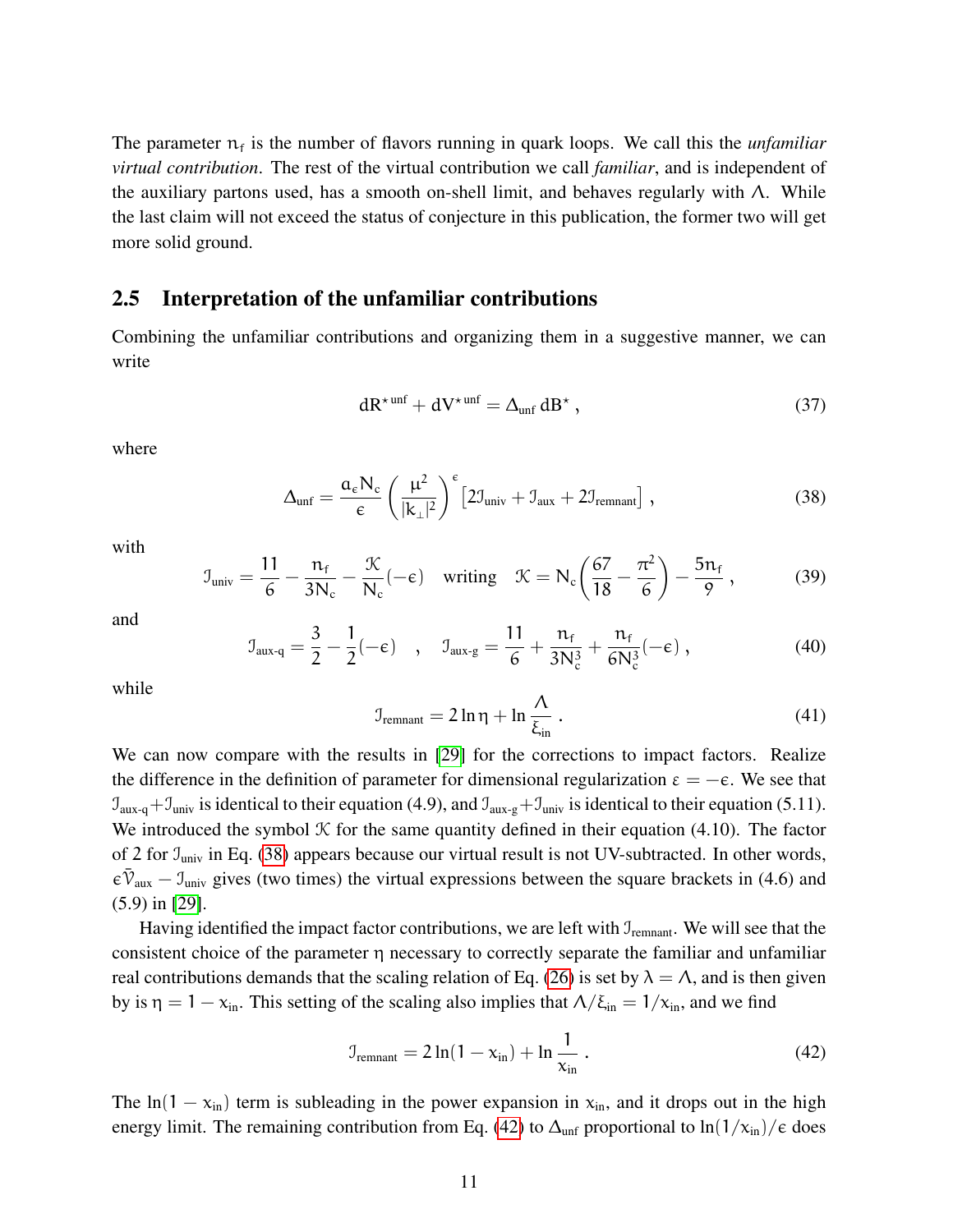not depend on the auxiliary parton (is universal) and cancels against a corresponding singular term in the real familiar contribution that is isolated in Eq. [\(48\)](#page-12-1). Hence we interpret this remnant term not to be a part of the auxiliary parton impact factor, but move it to  $\Delta_{\text{coll}}^{\star}$ , discussed in the next subsection, so it belongs to the evolution of the gluon transverse momentum dependent distribution (TMD).

#### 2.6 Non-cancelling familiar contributions

The unfamiliar contributions are those with the non-smooth on-shell limit, therefore familiar ones have a smooth on-shell limit. We must specify here that the smoothness really only refers to the 1/ $\epsilon$  divergencies. The familiar real contribution may still develop finite logarithms of  $|k_\perp|$ , but they are eventually integrable underneath the  $k_{\perp}$ -integral.

Since the familiar contributions have a smooth on-shell limit, the (non)-cancellation of their divergencies are expected happen just as in the on-shell limit. In Section [5](#page-27-0) and Section [6](#page-29-0) we show that this is indeed the case and that the only non-cancelling ones are of the collinear kind related to the initial-state partons. At the on-shell  $\bar{P}$ -side they are of the well-known form, at the space-like P-side they are slightly different.

Let us repeat the usual treatment of the non-cancelling collinear divergencies. The tree-level squared matrix elements in the familiar real contribution have singularities when the radiative gluon becomes collinear to  $\bar{P}$ . Part of the divergent contribution can only be written in a form such that they are proportional to the Born result if the convolution with the PDF is included. This contribution can then be written as the Born cross section, but with the collinear PDF  $f(\bar{x}_{\overline{in}})$ replaced by

$$
-\frac{a_{\varepsilon}}{\varepsilon} \int_{\bar{x}_{\overline{u}}}^{1} dz \, \mathcal{P}_{\overline{u}}^{\text{reg}}(z) \, \frac{1}{z} f\left(\frac{\bar{x}_{\overline{u}}}{z}\right) \tag{43}
$$

where  $\mathcal{P}_{\overline{\text{in}}}^{\text{reg}}$  $\frac{\text{reg}}{\text{im}}(z)$  is the regulated splitting function coming from the collinear limit of the tree-level squared matrix element. We must mention here that it includes the color factor that we later in this work will often take out. So at this point, it just has its singularity at  $z = 1$  regulated via the plus-prescription, but has no terms proportional to  $\delta(1-z)$ . The plus-prescription takes out the soft-collinear contribution which *does* cancel against the virtual contribution. This term can then be interpreted within the subtractive renormalization of the PDF, at which point the term  $\gamma_{\overline{m}}\delta(1-z)$ , coming from the non-cancelling collinear virtual contribution, is added to the splitting function. The well-known coefficients are

$$
\gamma_{q} = \gamma_{\bar{q}} = \frac{3}{2} \frac{N_c^2 - 1}{2N_c}
$$
,  $\gamma_{g} = \frac{11N_c - 2n_f}{6}$ . (44)

This has to happen in conjunction with ultraviolet (UV) renormalization, because within dimensional regularization, collinear and UV divergencies typically cancel to a large degree among themselves in one-loop amplitudes, and the collinear divergencies have to be "put back" in the form of UV counterterms. So in short, in the MS scheme

<span id="page-11-0"></span>
$$
\Delta_{\overline{\text{coll}}} = -\frac{a_{\varepsilon}}{\varepsilon} \int_{\bar{x}_{\overline{\text{in}}}}^{1} dz \left[ \mathcal{P}_{\overline{\text{in}}}^{\text{reg}}(z) + \gamma_{\overline{\text{in}}} \delta(1-z) \right] \frac{1}{z} f\left(\frac{\bar{x}_{\overline{\text{in}}}}{z}\right) \tag{45}
$$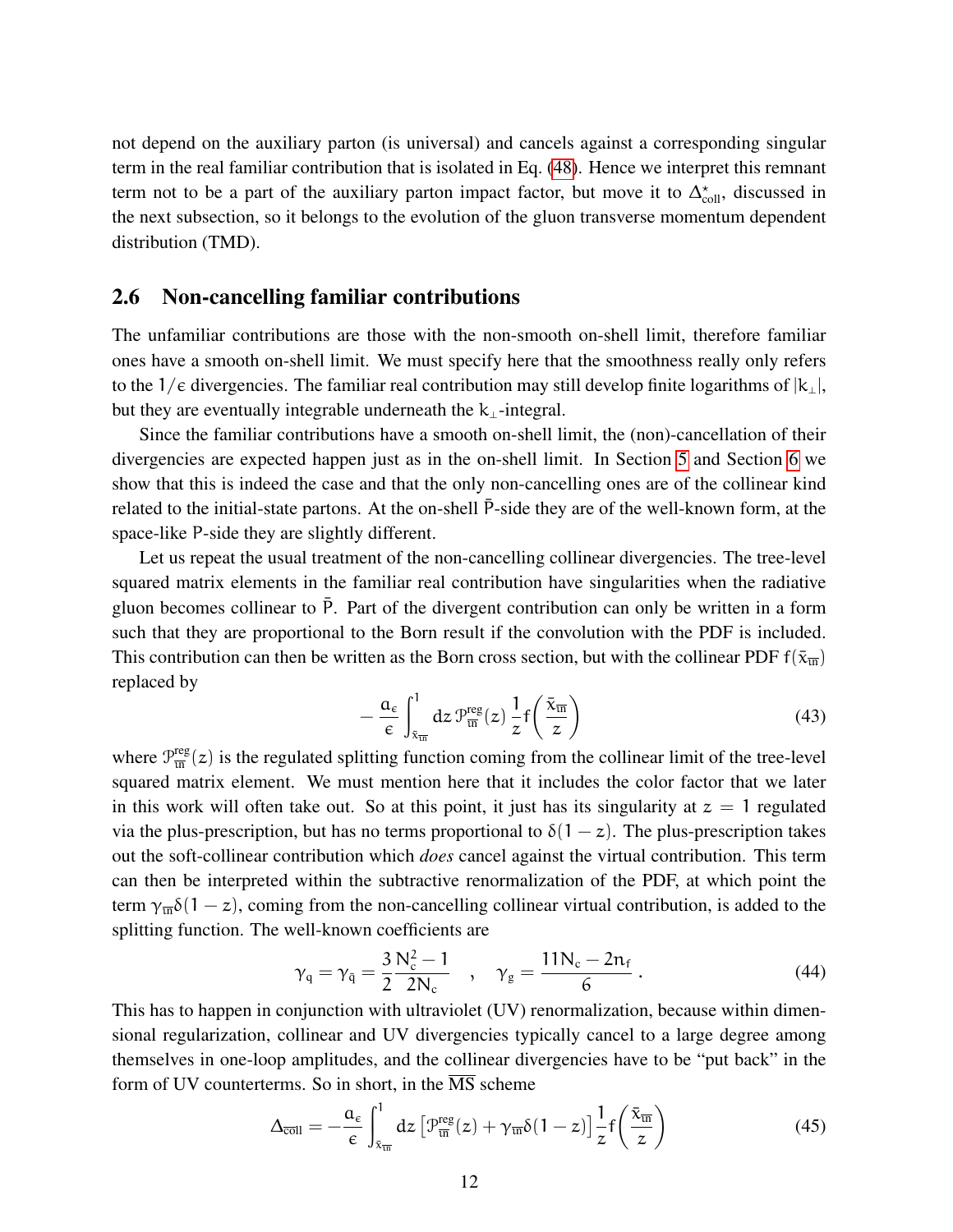is imagined to be absorbed into the NLO PDF.

The tree-level squared matrix element also has singularities when the radiative gluon becomes collinear to P, and in Section [6](#page-29-0) we find that the associated non-cancelling contribution equivalent to the above can again be written as the Born cross section, but the k<sub>⊥</sub>-dependent PDF  $F(x_{in}, |k_1|)$ replaced by

<span id="page-12-2"></span>
$$
-\frac{a_{\varepsilon}}{\varepsilon} \int_{x_{\rm in}}^{1} dz \, \frac{2N_{\rm c}}{[1-z]_{+}} \frac{1}{z} F\left(\frac{x_{\rm in}}{z}, |k_{\perp}|\right). \tag{46}
$$

Regarding the non-cancelling familiar virtual contributions, we will show in Section [5](#page-27-0) that they are identical to the ones in the on-shell limit, so we see that

<span id="page-12-0"></span>
$$
\Delta_{\text{coll}}^{\star} = -\frac{a_{\varepsilon}}{\varepsilon} \int_{x_{\text{in}}}^{1} dz \left[ \frac{2N_{\text{c}}}{\left[1 - z\right]_{+}} + \gamma_{\text{g}} \delta(1 - z) \right] \frac{1}{z} F\left(\frac{x_{\text{in}}}{z}, |k_{\perp}|\right) \tag{47}
$$

must be absorbed into the  $k_{\perp}$ -dependent NLO PDF.

There is a  $\ln(1/x_{\text{in}})/\epsilon$  hidden in Eq. [\(46\)](#page-12-2) which we would like to combine with the one from Eq. [\(42\)](#page-10-1). The reason why it appears in Eq. [\(46\)](#page-12-2) is that we insisted on letting the plus-distribution act on the integrand including 1/z, just like in the collinear case for which the *regularized* splitting function appears. It brings the familiar contribution to a form for which we know how the other  $1/\epsilon$  poles cancel. As an illustration, not letting the plus-distribution act on  $1/z$  would remove  $x_{in}$  from  $x_{in}S = 2x_{in}P_A \cdot \bar{P}$  appearing on the right-hand side of Eq. [\(149\)](#page-33-1), generating unwanted, unprotected, occurances of ln S. We can undo this, and write

$$
\int_{x_{in}}^{1} dz \frac{1}{[1-z]_{+}} \frac{1}{z} F\left(\frac{x_{in}}{z}, |k_{\perp}|\right)
$$
  
= 
$$
\int_{x_{in}}^{1} \frac{dz}{z(1-z)} \left[ F\left(\frac{x_{in}}{z}, |k_{\perp}|\right) - F(x_{in}, |k_{\perp}|\right) \right] + \ln\left(\frac{1}{x_{in}}\right) F(x_{in}, |k_{\perp}|\right).
$$
 (48)

Now, the second term on the right-hand side cancels against Eq. [\(42\)](#page-10-1). The integral on the righthand side does not generate  $\ln x_{in}$  anymore, as can easily be seen with the variable substitution  $z = 1/(1 + y/x_{\rm in})$ :

$$
\int_{x_{in}}^{1} \frac{dz}{z(1-z)} \left[ F\left(\frac{x_{in}}{z}, |k_{\perp}|\right) - F(x_{in}, |k_{\perp}|) \right] = \int_{0}^{1-x_{in}} \frac{dy}{y} \left[ F(x_{in}+y, |k_{\perp}|) - F(x_{in}, |k_{\perp}|) \right]. \tag{49}
$$

Since the contribution looks very similar to the collinear case, it makes sense to consider a scenario like employed in [\[79\]](#page-40-12), and write the function F using a convolution involving a collinear PDF as

<span id="page-12-1"></span>
$$
F(x_{in}, |k_{\perp}|) = \int_{x_{in}}^{1} \frac{dz}{z} \mathcal{C}(z, |k_{\perp}|) f\left(\frac{x_{in}}{z}\right).
$$
 (50)

We will not digress on the meaning of the function  $\mathcal{C}(z, |k_1|)$  as it is beyond the scope of this work, but we do observe that

$$
\int_{x_{in}}^{1} dz \frac{1}{[1-z]_{+}} \frac{1}{z} F\left(\frac{x_{in}}{z}, |k_{\perp}|\right)
$$
\n
$$
= \int_{x_{in}}^{1} \frac{dz}{z} \, \mathcal{C}(z, |k_{\perp}|) \bigg[ \int_{x_{in}/z}^{1} dy \, \frac{1}{[1-y]_{+}} \frac{1}{y} f\left(\frac{x_{in}}{yz}\right) + \ln\left(\frac{1-x_{in}}{1-x_{in}/z}\right) f\left(\frac{x_{in}}{z}\right) \bigg] \,, \tag{51}
$$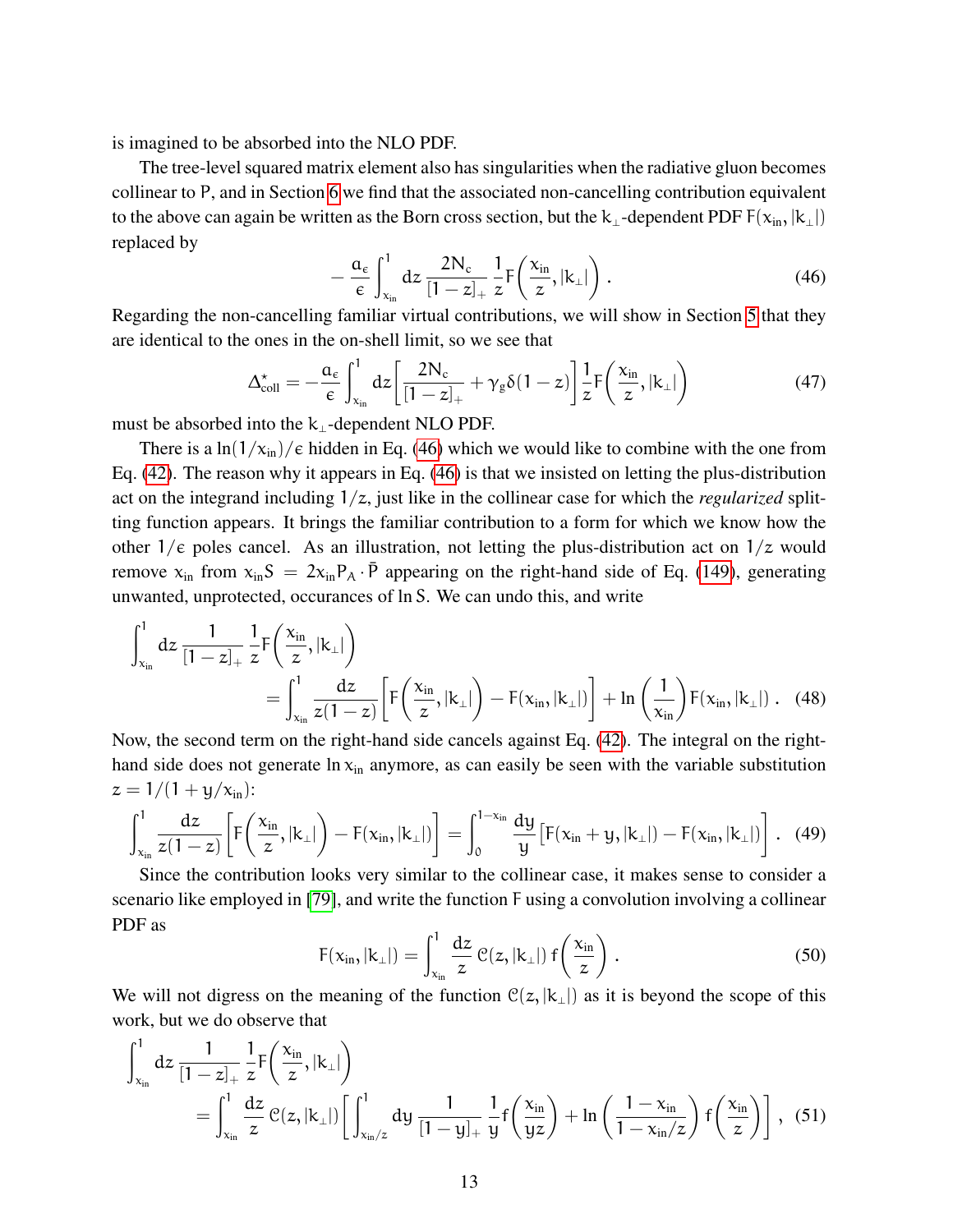

Figure 1: Kinematics of the different contributions for the example in which the auxiliary partons are quarks, the collinear initial state parton is a gluon, and the real-radiation parton is also a gluon.

and see that this non-cancelling contribution can be interpreted in terms of evolution of the collinear PDF.

# <span id="page-13-0"></span>3 Unfamiliar real contribution

Originally, the auxiliary parton method was introduced just as a trick to obtain helicity amplitudes with space-like partons. In order to go to NLO, we need to lift the method to cross section level including phase space. First, we need to introduce some more notation. We will frequently take a few arguments explicitly out of the list  $\{p_i\}_{i=1}^n$  in a differential phase space, and give them different symbols so we can write their differential volumes explicitly. So, for example we can write

<span id="page-13-1"></span>
$$
d\Sigma_{n+2}^{\star}\big(k_{\text{in}},k_{\overline{\text{in}}};\{p_i\}_{i=1}^{n+2}\big) = d^4q\delta(q^2)\,d^4r\delta(r^2)\,\frac{d\Sigma_{n+2}^{\star}}{dqdr}\big(k_{\text{in}},k_{\overline{\text{in}}};q,r,\{p_i\}_{i=1}^{n}\big)\,,\qquad(52)
$$

implying  $q = p_{n+1}$  and  $r = p_{n+2}$ . Prepending an expression like on the right-hand side with an integral symbol means we are only integrating over these explicit variables. The essential observation is now that the squared matrix element relation of Eq. [\(22\)](#page-8-0) can be formulated in terms of differential cross sections as follows:

$$
\frac{2\xi_{in}}{C_{aux}}\int d^4q \delta(q^2) \, \delta(\xi_{in}+\xi_q-\Lambda) \, \delta^2(k_\perp+q_\perp) \, \frac{d\Sigma_{n+1}^{aux}}{dq} \big(\Lambda P, k_{\overline{in}}; q, \{p_i\}_{i=1}^n\big) \, J_B\big(\{p_i\}_{i=1}^n\big) \, \Big. \\ \longrightarrow \frac{\Lambda \to \infty}{dB^\star\big(k_{in}, k_{\overline{in}}; \{p_i\}_{i=1}^n\big)} \, . \quad (53)
$$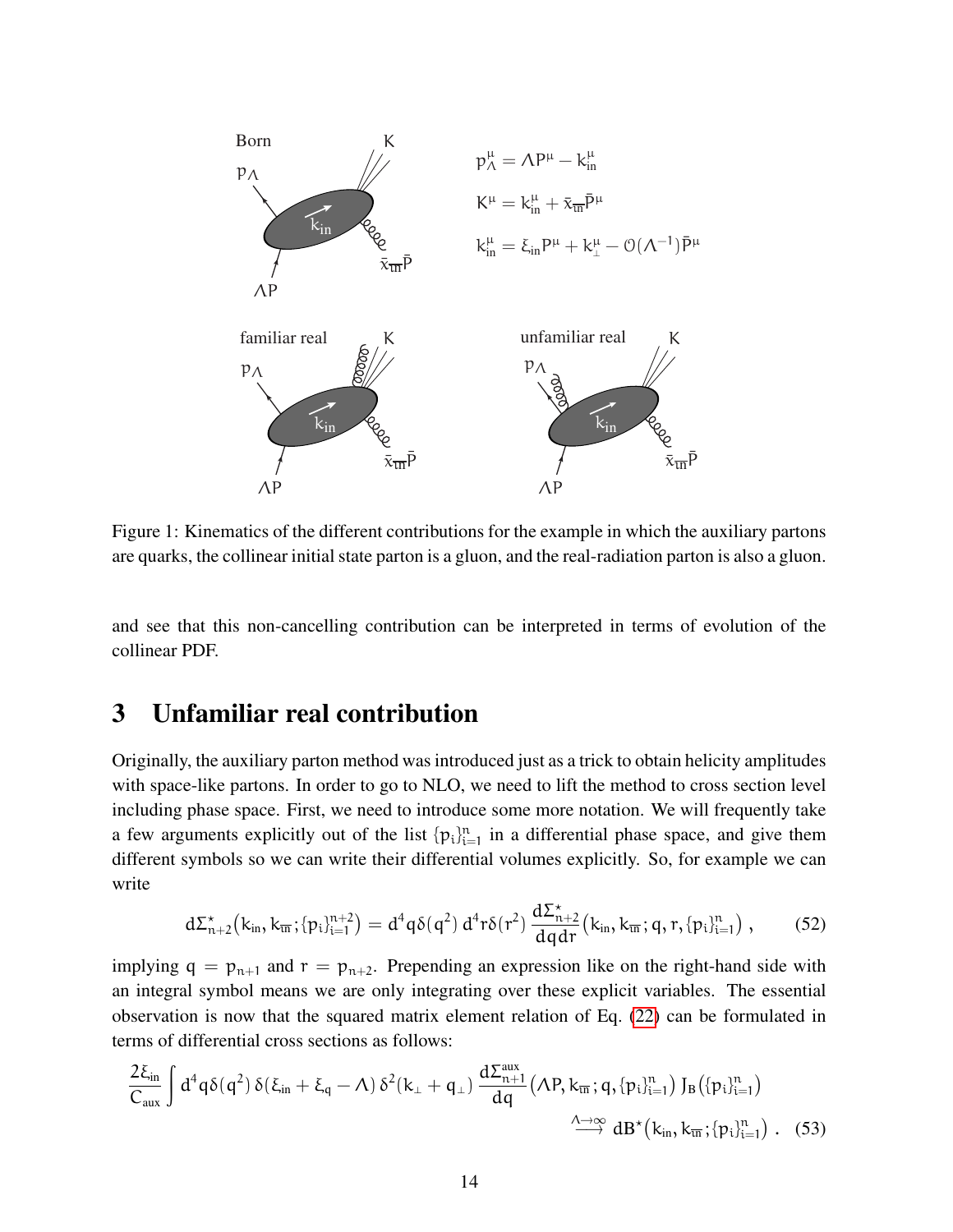On the left-hand side there is the on-shell differential cross section for the process with auxiliary partons, with auxiliary initial-state momentum  $\Lambda P$  and auxiliary final-state momentum q that does *not* enter the jet function. Consequently, it is the only final-state momentum for which the P component can become arbitrarily large, "consuming" the large initial-state component Λ. This is expressed by the delta-function with argument  $\xi_{in} + \xi_q - \Lambda$ . Realize that the flux factor inside  $d\Sigma_{n+1}^{\text{aux}}$  on the left-hand side has a factor  $\Lambda$ , playing the role of a denominator factor in Eq. [\(22\)](#page-8-0). The other one comes from the  $1/\xi_q$  in the differential volume of q. The factor  $1/|k_\perp|^2$ in the definition of Eq. [\(14\)](#page-6-1) was of course chosen to accommodate the factor in Eq. [\(22\)](#page-8-0), and the explicit factor  $\xi_{\text{in}}$  together with the flux factor balance the  $\xi_{\text{in}}^2$  in Eq. [\(22\)](#page-8-0). The factor 2 on the left-hand side above corrects the factor  $1/2$  in the differential volume of q.

In the case of auxiliary gluons, one could argue that any possible final-state gluon could take the auxiliary role. This could be imagined to be facilitated by the jet function, choosing any gluon, but only one at a time, to be allowed to have large ξ variable. So if the Born process (on the right-hand side of Eq. [\(53\)](#page-13-1)) involves  $n<sub>q</sub>$  final-state gluons, then on the left-hand side there would be  $n_g + 1$  contributions. This would effectively increase the symmetry factor  $1/(n_g + 1)!$ inside  $d\Sigma_{n+1}^{\text{aux}}$  to  $1/n_g!$ , so we can just as well assume that one specific gluon on the left-hand side is the auxiliary one, and assume that  $d\Sigma_{n+1}^{aux}$  has a factor  $1/n_g!$  from the start.

In order to introduce the unfamiliar real contribution, let us however start with the simple situation of an auxiliary quark-antiquark pair, and a Born level final state that does not involve any gluons. As mentioned earlier, the unfamiliar contribution appears because we should allow the radiative gluon to take part in the "consumption" of the large P component  $\Lambda$ . For clarity, we use a separate symbol r instead of  $p_{n+1}$  for the momentum of the radiative gluon. In order to let r contribute to the consumption of  $\Lambda$  and the provision of  $k_{\perp}$ , we add  $\xi_r$  and  $r_{\perp}$  as arguments to the auxiliary delta functions compared to Eq. [\(53\)](#page-13-1), and define the *unfamiliar real contribution* as:

<span id="page-14-0"></span>
$$
\begin{aligned} dR^{\star\,unf}\big(k_{in},k_{\overline{u}i}\,;\{p_i\}_{i=1}^n\big)\\ \stackrel{\wedge\to\infty}{=}&\frac{\alpha_\varepsilon\mu^{2\varepsilon}}{\pi_\varepsilon}\frac{2\xi_{in}}{C_{aux}}\int d^{4-2\varepsilon}q\delta(q^2)\,d^{4-2\varepsilon}r\delta(r^2)\,\delta(\xi_{in}+\xi_q+\xi_r-\Lambda)\,\delta^{2-2\varepsilon}(k_\perp+q_\perp+r_\perp)\\ &\times\,\frac{d\Sigma_{n+2}^{aux}}{dqdr}\big(\Lambda P,k_{\overline{u}i}\,;r,q,\{p_i\}_{i=1}^n\big)\,J_B\big(\{p_i\}_{i=1}^n\big)\ .\eqno(54) \end{aligned}
$$

Now, with a similar reasoning as in the Born case, we can argue that the formula can be used also in case of a Born process with final-state gluons, by considering the auxiliary and/or radiative one as special and including a factor  $1/n_g!$  in  $d\Sigma_{n+2}^{\text{aux}}$  from the start. Additionally, when both are gluons, the auxiliary and the radiative one are distinguished by  $\xi_r < \xi_q$ , as we will see later.

While  $\xi_r$  is allowed to become large in Eq. [\(54\)](#page-14-0), it is also allowed to become arbitrarily small, a phase space region we want to reserve for the familiar contribution. Thus we need to subtract something from the unfamiliar contribution as defined in Eq. [\(54\)](#page-14-0), which we will address Section [3.1.](#page-18-0)

In order to proceed, we write the momenta q and r explicitly in the Sudakov decomposition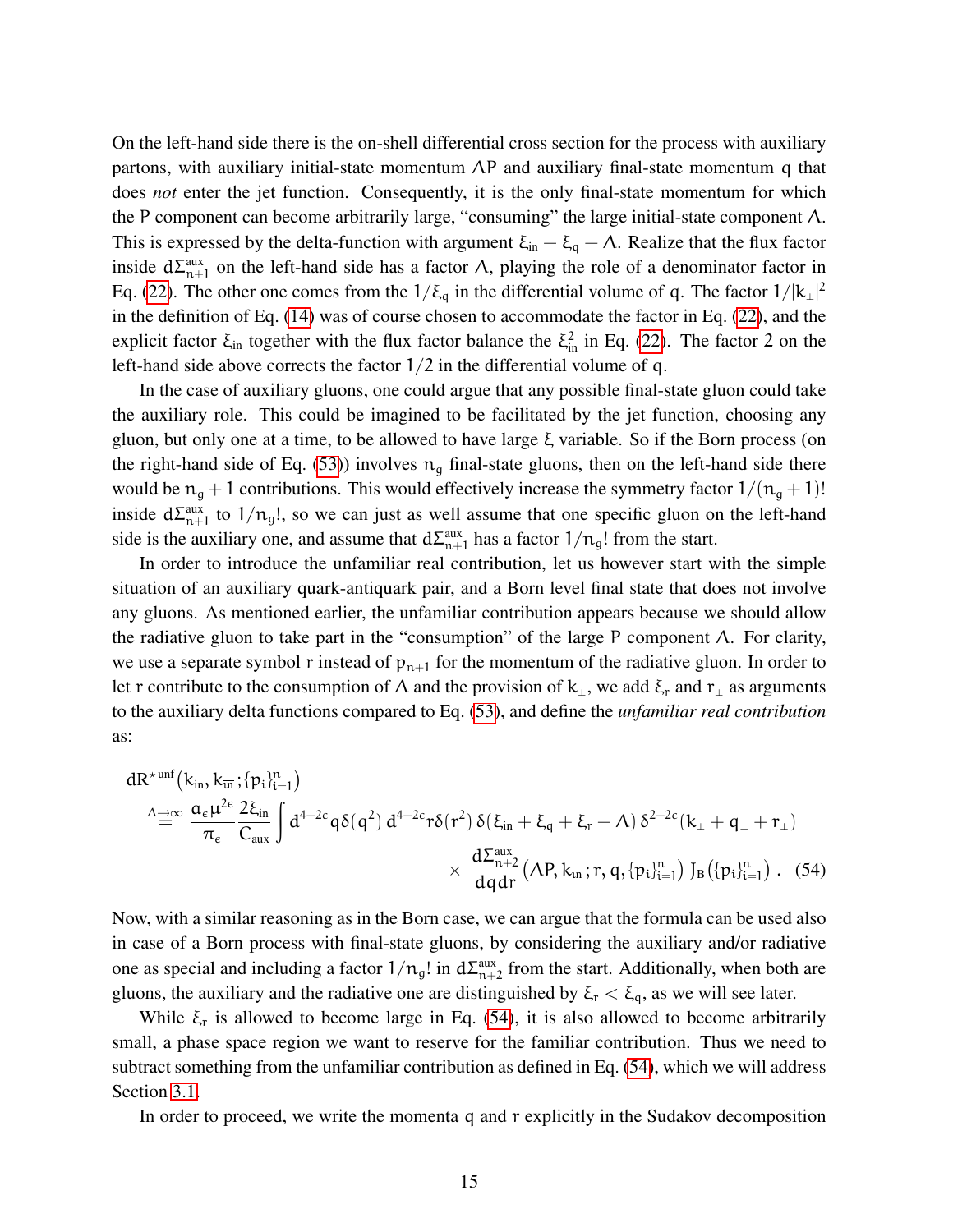and denote

$$
\Lambda' = \Lambda - \xi_{\text{in}} \tag{55}
$$

so we can scale the variables  $\xi_q = \Lambda' x_q$  and  $\xi_r = \Lambda' x_r$  to get

$$
dR^{\star unf}(k_{in}, k_{\overline{m}}; \{p_i\}_{i=1}^n)
$$
\n
$$
\Delta^{\to\infty}_{\equiv} \frac{a_{\varepsilon}\mu^{2\varepsilon}}{\pi_{\varepsilon}} \frac{2\xi_{in}}{C_{aux}} \int_0^1 \frac{dx_q}{2x_q} \int_0^{\overline{x}_{\overline{m}}} d\overline{x}_q \int d^{2-2\varepsilon} q_{\perp} \delta\left(\overline{x}_q - \frac{|q_{\perp}|^2}{v^2 x_q \Lambda'}\right)
$$
\n
$$
\times \int_0^1 \frac{dx_r}{2x_r} \int_0^{\overline{x}_{\overline{m}}} d\overline{x}_r \int d^{2-2\varepsilon} r_{\perp} \delta\left(\overline{x}_r - \frac{|r_{\perp}|^2}{v^2 x_r \Lambda'}\right)
$$
\n
$$
\times \Lambda'^{-1} \delta(x_q + x_r - 1) \delta^{2-2\varepsilon} (k_{\perp} + q_{\perp} + r_{\perp})
$$
\n
$$
\times \frac{d\Sigma_{n+2}^{aux}}{dq dr} \big( (\Lambda' + \xi_{in}) P, \overline{x}_{\overline{in}}; x_r \Lambda' P + r_{\perp} + \overline{x}_r \overline{P}, x_q \Lambda' P + q_{\perp} + \overline{x}_q \overline{P}, \{p_i\}_{i=1}^n \big) J_B \big( \{p_i\}_{i=1}^n \big) .
$$
\n(56)

Inside  $d\Sigma_{n+2}^{\text{aux}}$  there is now a tree-level squared matrix element with three partons with large coefficients for P. Realize that  $\bar{x}_q$  and  $\bar{x}_r$  are suppressed with Λ due to the on-shell conditions. We calculate this triple-Λ limit in Appendix [D](#page-48-0) and find to be

$$
\frac{1}{C_{aux}}\left|\overline{\mathcal{M}}^{aux}\right|^2\left((\Lambda'+\xi_{in})P,k_{\overline{u}i};x_r\Lambda'P+r_{\perp}+\bar{x}_r\bar{P},x_q\Lambda'P+q_{\perp}+\bar{x}_q\bar{P},\{p_i\}_{i=1}^n\right)\n\xrightarrow{\Lambda'\to\infty} Q_{aux}(x_q,q_{\perp},x_r,r_{\perp})\n\xrightarrow{\Lambda'^2\left|\overline{\mathcal{M}}\right.^{\star}\left|^2\left(\xi_{in}P-q_{\perp}-r_{\perp},k_{\overline{u}i};\{p_i\}_{i=1}^n\right)}\n\xrightarrow{\Lambda'^2\left|\overline{\mathcal{M}}\right.^{\star}\left|^2\left(\xi_{in}P-q_{\perp}-r_{\perp},k_{\overline{u}i};\{p_i\}_{i=1}^n\right)}\n\right.\n\tag{57}
$$

with

$$
Q_{\text{aux}}(x_q, q_\perp, x_r, r_\perp) = x_q x_r \mathcal{P}_{\text{aux}}(x_q, x_r) |q_\perp + r_\perp|^2
$$
  
 
$$
\times \left[ \frac{c_{\bar{q}}}{|q_\perp|^2 |r_\perp|^2} + \frac{1}{x_r |q_\perp|^2 + x_q |r_\perp|^2 - x_q x_r |q_\perp + r_\perp|^2} \left( \frac{c_r x_r^2}{|r_\perp|^2} + \frac{c_q x_q^2}{|q_\perp|^2} \right) \right]. \quad (58)
$$

The auxiliary parton dependent quantities are

auxiliary quarks: 
$$
\mathcal{P}_{\text{aux}}(x_q, x_r) = \frac{1 + x_q^2 - \varepsilon x_r^2}{x_r}
$$
,  $c_q = c_{\bar{q}} = N_c$ ,  $c_r = \frac{-1}{N_c}$ , (59)

auxiliary gluons: 
$$
\mathcal{P}_{\text{aux}}(x_q, x_r) = \frac{1 + x_q^4 + x_r^4}{x_q x_r}
$$
,  $c_q = c_{\bar{q}} = c_r = N_c$ , (60)

gluon to quarks: 
$$
\mathcal{P}_{\text{aux}}(x_q, x_r) = 1 - \frac{2x_q x_r}{1 - \epsilon}
$$
,  $c_q = c_r = \frac{1}{2}$ ,  $c_{\bar{q}} = \frac{-1}{2N_c^2}$ . (61)

The "gluon to quarks" refers to the real process with an initial-state auxiliary gluon and a quarkantiquark pair in the final state. We keep the labels q and r for the final-state partons in this case.

In the following, we prefer to work with a parameter for dimensional regularization that is imagined to be positive, and we introduce

<span id="page-15-0"></span>
$$
\bar{\varepsilon} = -2\varepsilon \ . \tag{62}
$$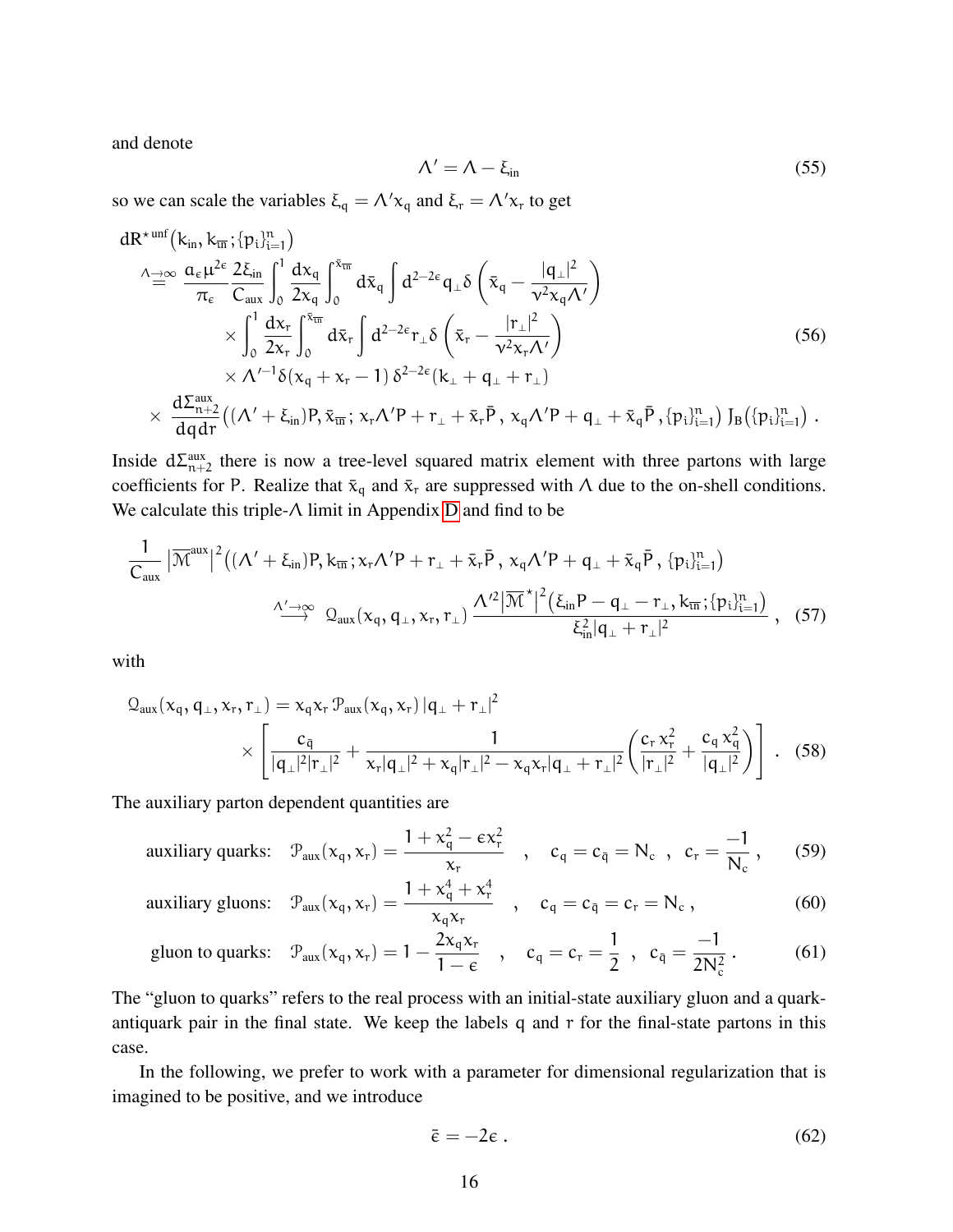Then, at this stage, we find (remember the flux factor)

$$
dR^{\star\text{unf}}(k_{in}, k_{\overline{m}}; \{p_i\}_{i=1}^n)
$$
\n
$$
\stackrel{\wedge \to \infty}{\to} \frac{2\alpha_{\varepsilon}}{\pi_{\varepsilon}\mu^{\overline{\varepsilon}}} \int_0^1 \frac{dx_q}{2x_q} \int_0^{\bar{x}_{\overline{m}}} d\bar{x}_q \int d^{2+\bar{\varepsilon}} q_{\perp} \delta\left(\bar{x}_q - \frac{|q_{\perp}|^2}{\nu^2 x_q \Lambda'}\right)
$$
\n
$$
\times \int_0^1 \frac{dx_r}{2x_r} \int_0^{\bar{x}_{\overline{m}}} d\bar{x}_r \int d^{2+\bar{\varepsilon}} r_{\perp} \delta\left(\bar{x}_r - \frac{|r_{\perp}|^2}{\nu^2 x_r \Lambda'}\right) \Lambda'^{-1} \delta(x_q + x_r - 1) \delta^{2+\bar{\varepsilon}}(k_{\perp} + q_{\perp} + r_{\perp})
$$
\n
$$
\times Q_{aux}(x_q, q_{\perp}, x_r, r_{\perp}) \frac{\xi_{in}^2}{\Lambda'} \frac{\Lambda'^2 d\Sigma_n^{\star}(\xi_{in} P + k_{\perp}, \bar{x}_{\overline{m}}; \{p_i\}_{i=1}^n)}{\xi_{in}^2 |k_{\perp}|^2} J_B(\{p_i\}_{i=1}^n) .
$$
\n(63)

After performing the  $\bar{x}_q$ ,  $\bar{x}_r$  integrals, we find Eq. [\(29\)](#page-9-0) with

$$
\mathcal{R}_{aux}(\xi_{in}, k_{\perp}, \mu, \Lambda, \bar{x}_{\overline{u}l}) = \frac{2\alpha_{\varepsilon}}{\pi_{\varepsilon}\mu^{\overline{\varepsilon}}} \int_{0}^{1} \frac{dx_{q}}{2x_{q}} \int d^{2+\overline{\varepsilon}} q_{\perp} \theta(0<|q_{\perp}|^{2}<\nu^{2} \bar{x}_{\overline{u}l} x_{q} \Lambda')
$$
  
 
$$
\times \int_{0}^{1} \frac{dx_{r}}{2x_{r}} \int d^{2+\overline{\varepsilon}} r_{\perp} \theta(0<|r_{\perp}|^{2}<\nu^{2} \bar{x}_{\overline{u}l} x_{r} \Lambda')
$$
(64)  
 
$$
\times \delta^{2+\overline{\varepsilon}}(k_{\perp}+q_{\perp}+r_{\perp}) \delta(x_{q}+x_{r}-1) \mathcal{Q}_{aux}(x_{q}, q_{\perp}, x_{r}, r_{\perp}).
$$

Understanding that  $x_q + x_r = 1$  and  $k_\perp + q_\perp + r_\perp = 0$ , we can write

$$
Q_{aux}(x_q, q_\perp, x_r, r_\perp) = x_q x_r P_{aux}(x_q, x_r) |k_\perp|^2 \left( \frac{c_{\bar{q}}}{|r_\perp|^2 |r_\perp + k_\perp|^2} + \frac{c_q (1 - x_r)^2}{|r_\perp + k_\perp|^2 |r_\perp + x_r k_\perp|^2} + \frac{c_r x_r^2}{|r_\perp|^2 |r_\perp + x_r k_\perp|^2} \right), \quad (65)
$$

and we see that the explicit  $1/x_q$  and  $1/x_r$  in the integral cancel, and that the only possible singularities with respect to  $x_q$ ,  $x_r$  are in  $\mathcal{P}_{\text{aux}}(x_q, x_r)$ . In case of auxiliary quarks, there is only a singularity with respect to  $x_r$ , and in case of auxiliary gluons, we demand that  $x_r < x_q$ . Remember that we distinguish between the gluons and must not include a factor 2. Because of this, and the fact that the  $q_{\perp}, r_{\perp}$  integrals are UV finite, we can safely take  $\Lambda \to \infty$  inside the  $\theta(0 < |q_{\perp}|^2 < v^2 \bar{x}_{\bar{u}^2} \chi_q \Lambda')$ , and eliminate the  $q_{\perp}$  integral and the  $x_q$  integral. Thus we find

$$
\mathcal{R}_{\text{aux}} = \frac{\alpha_{\varepsilon}}{2\pi_{\varepsilon}\mu^{\bar{\varepsilon}}} \int_{0}^{u} dx \, \mathcal{P}_{\text{aux}}(1-x, x) \int d^{2+\bar{\varepsilon}} \mathbf{r}_{\perp} \, \theta\big(0 < |r_{\perp}|^{2} < \nu^{2} x \bar{x}_{\overline{\text{un}}} \Lambda'\big) \\
\times |k_{\perp}|^{2} \bigg(\frac{c_{\overline{q}}}{|r_{\perp}|^{2}|r_{\perp} + k_{\perp}|^{2}} + \frac{c_{\overline{q}} \, (1-x)^{2}}{|r_{\perp} + k_{\perp}|^{2}|r_{\perp} + x k_{\perp}|^{2}} + \frac{c_{r} \, x^{2}}{|r_{\perp}|^{2}|r_{\perp} + x k_{\perp}|^{2}}\bigg) . \tag{66}
$$

In order for the formulas to accomodate for the phase space partition for the auxiliary gluon case, we write an upper integration limit " $u$ " for the  $x_r$ -integration, with

<span id="page-16-0"></span> $u = 1$  for the auxiliary quark case, and  $u = 1/2$  for the auxiliary-gluon case. (67)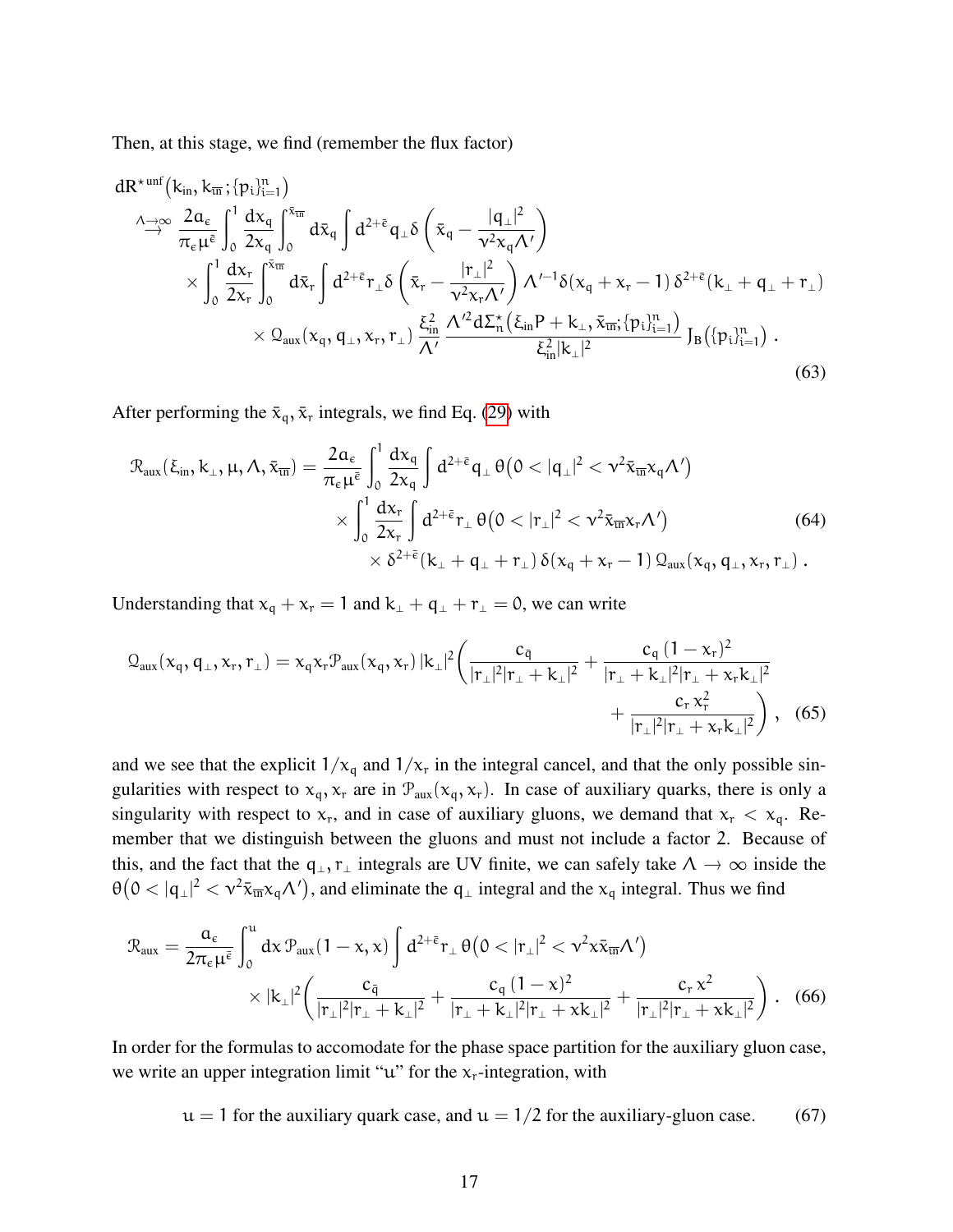Now let us take out the pole in  $P_{\text{aux}}$  explicitly, and write

<span id="page-17-1"></span>
$$
\mathcal{P}_{\text{aux}}(1 - x, x) = \frac{\mathcal{P}_{\text{aux}}^{\text{pole}}}{x} + \mathcal{P}_{\text{aux}}^{\text{rest}}(x) . \tag{68}
$$

For the terms with  $\mathcal{P}_{\text{aux}}^{\text{rest}}$ , we can safely take  $\Lambda \to \infty$  also in  $\theta \left(0 < |r_{\perp}|^2 < \nu^2 x \bar{x}_{\overline{\text{un}}} \Lambda' \right)$ . Then we can use Eq. [\(254\)](#page-52-1), and find that the part with  $\mathcal{P}_{\text{aux}}^{\text{rest}}$  is given by

$$
\mathcal{R}_{aux}^{rest} = \frac{2\alpha_{\varepsilon}}{\bar{\varepsilon}} \left(\frac{|k_{\perp}|}{\mu}\right)^{\bar{\varepsilon}} \int_{0}^{u} dx \, \mathcal{P}_{aux}^{rest}(x) \left(c_{\bar{q}} + c_{q} (1-x)^{\bar{\varepsilon}} + c_{r} x^{\bar{\varepsilon}}\right) \,, \tag{69}
$$

which we will calculate later. Regarding the terms with  $\mathcal{P}_{\text{aux}}^{\text{pole}}/\chi$  in Eq. [\(66\)](#page-16-0), we observe that for the one with  $c_r$ , we can scale  $r_\perp$  with x to get

$$
\mathcal{R}_{aux}^{pole,r} = \frac{a_{\varepsilon}}{2\pi_{\varepsilon}\mu^{\bar{\varepsilon}}} \, c_r \int_0^u dx \, \frac{\mathcal{P}_{aux}^{pole}}{x} \, x^{\bar{\varepsilon}} \int d^{2+\bar{\varepsilon}} r_{\perp} \, \theta\big(0 < x |r_{\perp}|^2 < \nu^2 \bar{x}_{\bar{u}\bar{n}} \Lambda'\big) \, \frac{|k_{\perp}|^2}{|r_{\perp}|^2 |r_{\perp} + k_{\perp}|^2} \,. \tag{70}
$$

We see that the singularity in x is protected by  $\bar{\epsilon}$ , and that  $x \to 0$  does not conflict with  $\Lambda \to \infty$ in the integration boundary, so also here we can take the latter limit, and find

$$
\mathcal{R}_{\text{aux}}^{\text{pole},r} = \frac{2\alpha_{\varepsilon}}{\bar{\varepsilon}} \left(\frac{|\mathbf{k}_{\perp}|}{\mu}\right)^{\bar{\varepsilon}} c_r \frac{\mathcal{P}_{\text{aux}}^{\text{pole}}}{\bar{\varepsilon}} \, \mathbf{u}^{\bar{\varepsilon}} \,. \tag{71}
$$

For the other terms in Eq. [\(66\)](#page-16-0) with  $\mathcal{P}_{\text{aux}}^{\text{pole}}$ , we write

$$
\mathcal{R}^{\text{pole},\mathsf{q}}_{\text{aux}} + \mathcal{R}^{\text{pole},\bar{\mathsf{q}}}_{\text{aux}} = \mathcal{R}^{\text{pole},0}_{\text{aux}} + \mathcal{R}^{\text{pole},1}_{\text{aux}} \,, \tag{72}
$$

where

<span id="page-17-0"></span>
$$
\mathcal{R}_{\text{aux}}^{\text{pole},0} = \frac{a_{\epsilon}}{2\pi_{\epsilon}\mu^{\bar{\epsilon}}} |\mathbf{k}_{\perp}|^2 \left[c_{\bar{q}} + c_{q}\right] \int_0^u dx \frac{\mathcal{P}_{\text{aux}}^{\text{pole}}}{x} \int d^{2+\bar{\epsilon}} \mathbf{r}_{\perp} \frac{\theta\left(0 < |\mathbf{r}_{\perp}|^2 < \nu^2 x \bar{x}_{\bar{\mathbf{u}}}\Lambda'\right)}{|\mathbf{r}_{\perp}|^2 |\mathbf{r}_{\perp} + \mathbf{k}_{\perp}|^2},\tag{73}
$$

and

$$
\mathcal{R}_{aux}^{\text{pole},1} = \frac{\alpha_{\varepsilon}}{2\pi_{\varepsilon}\mu^{\bar{\varepsilon}}} |k_{\perp}|^2 c_q \int_0^u dx \frac{\mathcal{P}_{aux}^{\text{pole}}}{x} \int d^{2+\bar{\varepsilon}} r_{\perp} \theta \big( 0 < |r_{\perp}|^2 < \nu^2 x \bar{x}_{\bar{u}n} \Lambda' \big) \times \left( \frac{(1-x)^2}{|r_{\perp} + k_{\perp}|^2 |r_{\perp} + x k_{\perp}|^2} - \frac{1}{|r_{\perp}|^2 |r_{\perp} + k_{\perp}|^2} \right). \tag{74}
$$

We see that the integrand of  $\mathcal{R}_{\text{aux}}^{\text{pole},1}$  does not have a singularity in x, and we can take  $\Lambda \to \infty$  in the integration boundary. Thus we find

$$
\mathcal{R}_{\text{aux}}^{\text{pole},1} = \frac{2\alpha_{\varepsilon}}{\bar{\varepsilon}} \left(\frac{|\mathbf{k}_{\perp}|}{\mu}\right)^{\bar{\varepsilon}} c_{q} \int_{0}^{\mu} dx \frac{\mathcal{P}_{\text{aux}}^{\text{pole}}}{x} \left[ (1-x)^{\bar{\varepsilon}} - 1 \right]
$$

$$
= 2\alpha_{\varepsilon} \left(\frac{|\mathbf{k}_{\perp}|}{\mu}\right)^{\bar{\varepsilon}} c_{q} \mathcal{P}_{\text{aux}}^{\text{pole}} \left[ -\text{Li}_{2}(\mu) + \mathcal{O}(\bar{\varepsilon}) \right]. \tag{75}
$$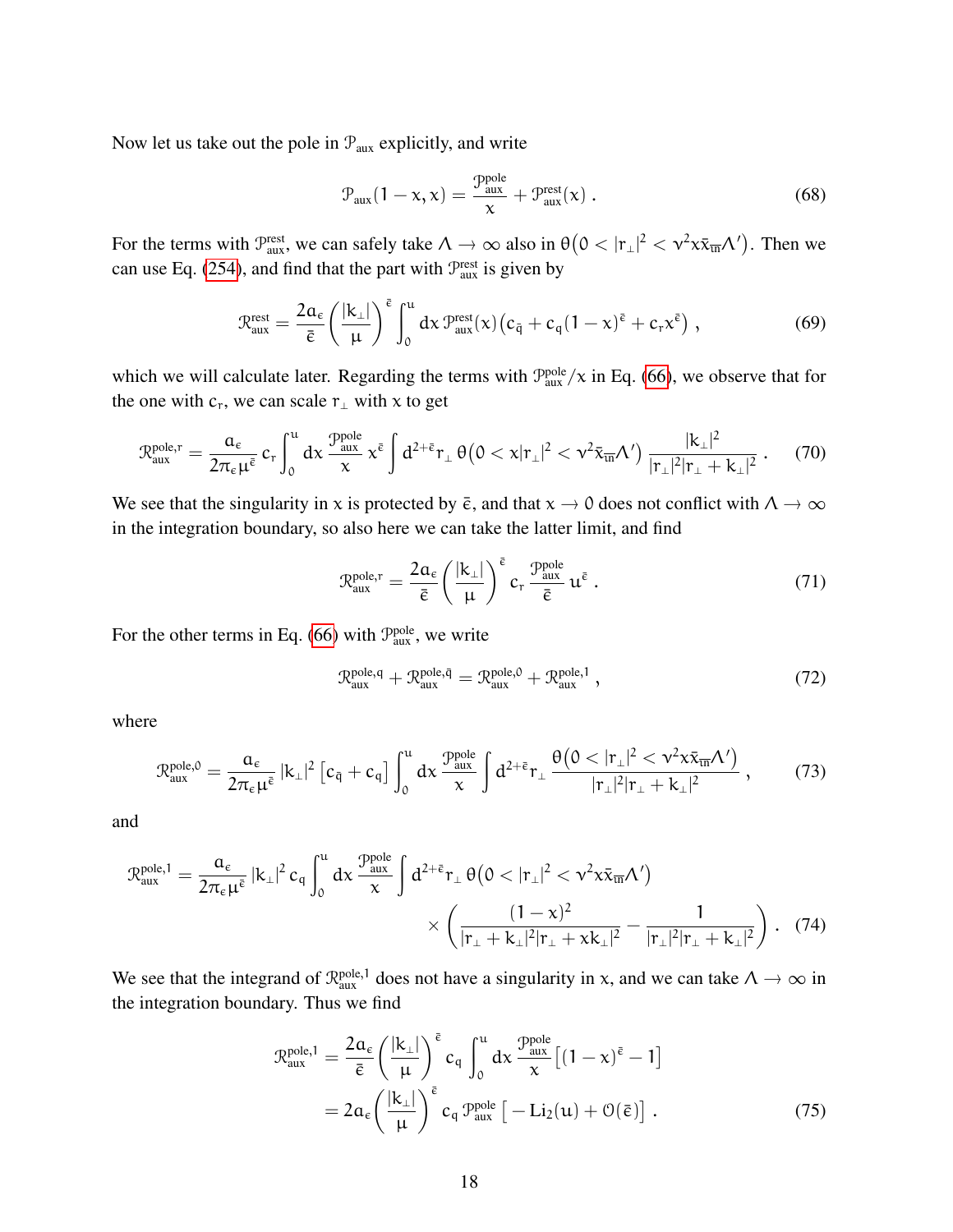For  $\mathcal{R}_{\text{aux}}^{\text{pole},0}$  finally, we use Eq. [\(256\)](#page-53-0) to find

<span id="page-18-1"></span>
$$
\mathcal{R}_{\text{aux}}^{\text{pole},0} = 2\alpha_{\varepsilon} \left(\frac{|k_{\perp}|}{\mu}\right)^{\bar{\varepsilon}} \left(c_{\bar{q}} + c_{q}\right) \mathcal{P}_{\text{aux}}^{\text{pole}} \left[\frac{1}{\bar{\varepsilon}^{2}} - \frac{1}{\bar{\varepsilon}} \ln \frac{|k_{\perp}|^{2}}{uv^{2} \bar{x}_{\overline{\text{un}}} \Lambda'} + \frac{1}{4} \text{Li}_{2}\left(\frac{|k_{\perp}|^{2}}{uv^{2} \bar{x}_{\overline{\text{un}}} \Lambda'}\right)\right].
$$
 (76)

So combined, including the assumption

$$
c_{\bar{q}} = c_q \tag{77}
$$

which holds both for the auxiliary quarks and for auxiliary gluons, we find

$$
\mathcal{R}_{aux}^{pole} = 2\alpha_{\varepsilon} \left(\frac{|k_{\perp}|}{\mu}\right)^{\bar{\varepsilon}} \mathcal{P}_{aux}^{pole} \times \left\{ c_q \left[ \frac{2}{\bar{\varepsilon}^2} - \frac{2}{\bar{\varepsilon}} \ln \frac{|k_{\perp}|^2}{uv^2 \bar{x}_{\bar{u}n} \Lambda'} + \frac{1}{2} Li_2 \left( \frac{|k_{\perp}|^2}{uv^2 \bar{x}_{\bar{u}n} \Lambda'} \right) - Li_2(u) \right] + c_r \frac{u^{\bar{\varepsilon}}}{\bar{\varepsilon}^2} \right\}. \quad (78)
$$

Realize that the  $\text{Li}_2\left(|\mathbf{k}_\perp|^2/(\mathbf{u}\nu^2\bar{\mathbf{x}}_{\overline{\mathbf{u}}}\Lambda')\right) \to 0$  for  $\Lambda \to 0$ .

#### <span id="page-18-0"></span>3.1 Subtraction of double-counted contributions

The unfamiliar real contribution calculated above includes the phase space region for which  $\xi_r$  is allowed to become small, which is already included in the familiar contribution, and we need to subtract something to correct this. In Section [6,](#page-29-0) we will see that it is the contribution of Eq. [\(73\)](#page-17-0), but up to a certain integration limit  $u = \eta$  for x. That is, we need to subtract Eq. [\(76\)](#page-18-1) at  $u = \eta$ . Thus we have, taking  $\Lambda \to \infty$  inside the Li<sub>2</sub> functions,

<span id="page-18-2"></span>
$$
\mathcal{R}_{aux}^{pole} - \mathcal{R}_{aux}^{subt} = 2\alpha_{\varepsilon} \left(\frac{|k_{\perp}|}{\mu}\right)^{\bar{\varepsilon}} \mathcal{P}_{aux}^{pole} \left\{ c_q \left[ \frac{2}{\bar{\varepsilon}} \ln \frac{u}{\eta} - \text{Li}_2(u) \right] + c_r \frac{u^{\bar{\varepsilon}}}{\bar{\varepsilon}^2} \right\},\tag{79}
$$

with now again  $u = 1$  for auxiliary quarks, and  $u = 1/2$  for auxiliary gluons. It must be stressed that it is essential that the subtraction term establishes the disappearance of both Λ and  $1/\bar{\epsilon}^2$  in Eq. [\(76\)](#page-18-1). The remaining  $1/\bar{\epsilon}^2$ -term in Eq. [\(79\)](#page-18-2) cancels against virtual contributions. As explained in Section [6,](#page-29-0) we want to mention already here that in order for this to work out, the scale setting the relation between  $\xi$  and P versus x and P<sub>A</sub> in Section [2.3](#page-8-2) must be  $\lambda = \Lambda$ .

#### 3.2 Auxiliary quarks

The collinear splitting function is given by

$$
\mathcal{P}_{qg}(1-x,\mathbf{x}) = \frac{1 + (1-\mathbf{x})^2 + \frac{1}{2}\delta\bar{\varepsilon}\mathbf{x}^2}{\mathbf{x}} = \frac{2}{\mathbf{x}} + \mathbf{x} - 2 + \frac{1}{2}\delta\bar{\varepsilon}\mathbf{x},\tag{80}
$$

with  $\delta = 1$  (remember that  $\bar{\epsilon} = -2\epsilon$ ). So we find, putting  $\mu = 1$  in Eq. [\(69\)](#page-17-1),

$$
\mathcal{R}_{aux-q}^{rest} = \frac{2\alpha_{\varepsilon}}{\bar{\varepsilon}} \left(\frac{|k_{\perp}|}{\mu}\right)^{\bar{\varepsilon}} \left\{ \left[c_{\bar{q}} + c_{q} + c_{r}\right] \left(-\frac{3}{2} + \frac{\delta}{4}\,\bar{\varepsilon}\right) + c_{q}\,\frac{5}{4}\,\bar{\varepsilon} + c_{r}\,\frac{7}{4}\,\bar{\varepsilon} + \mathcal{O}\big(\bar{\varepsilon}^{2}\big) \right\} \,. \tag{81}
$$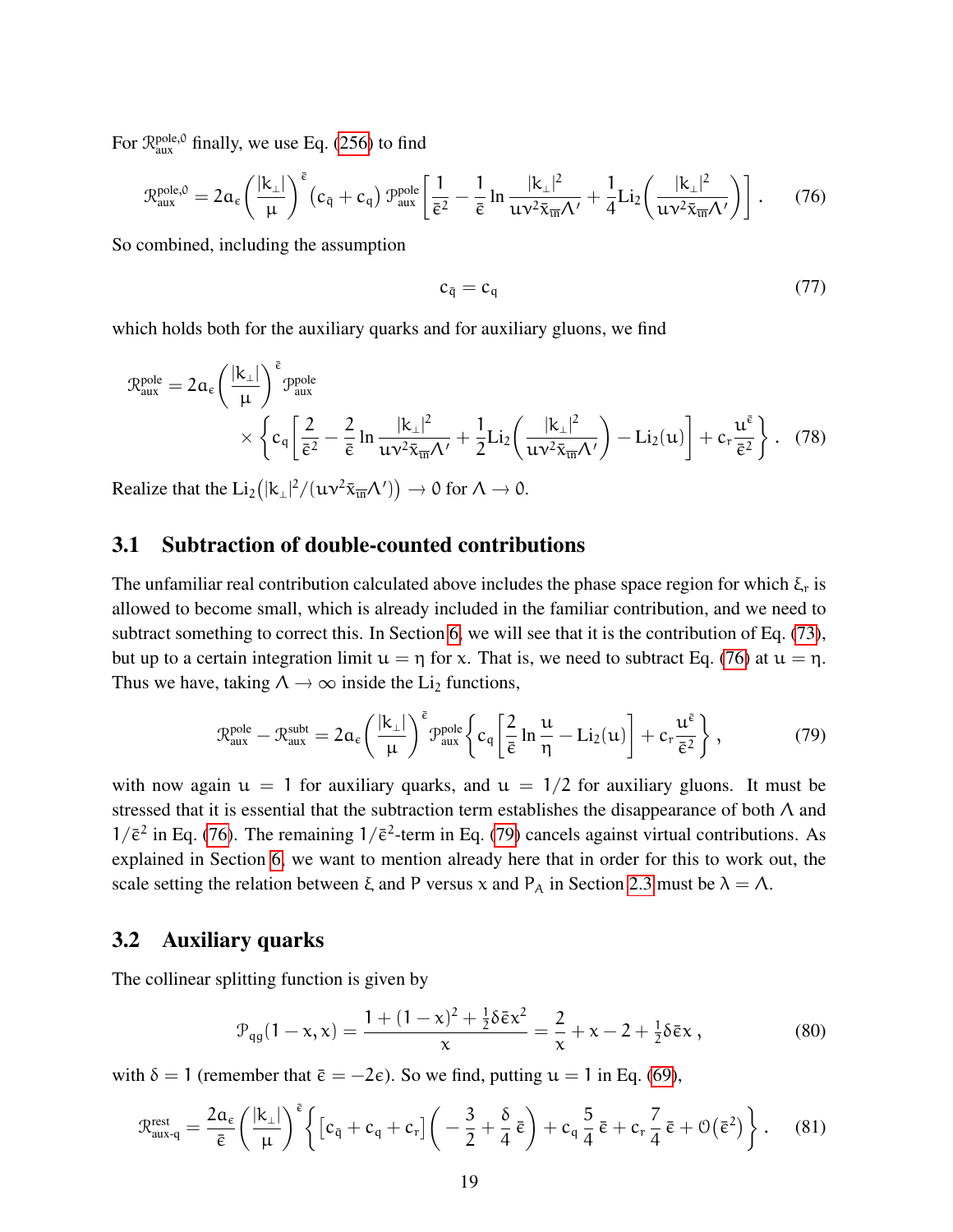Putting the coefficients

$$
c_{\bar{q}} = c_q = N_c \quad , \quad c_r = -1/N_c \,, \tag{82}
$$

and forgetting about  $\mathcal{O}(\bar{\epsilon}^2)$ , we get

$$
\mathcal{R}_{aux-q}^{rest} = 2\alpha_{\varepsilon} N_{c} \left( \frac{|k_{\perp}|}{\mu} \right)^{\bar{\varepsilon}} \left\{ -\frac{3}{\bar{\varepsilon}} + \frac{5+2\delta}{4} - \frac{1}{N_{c}^{2}} \left[ -\frac{3}{2\bar{\varepsilon}} + \frac{7+\delta}{4} \right] \right\}.
$$
 (83)

Adding Eq. [\(79\)](#page-18-2) with  $\mathcal{P}_{\text{aux}}^{\text{pole}} = 2$  and  $\mathfrak{u} = 1$ , we get

$$
\mathcal{R}_{aux-q} = 2\alpha_{\varepsilon} N_{c} \left(\frac{|k_{\perp}|}{\mu}\right)^{\bar{\varepsilon}} \left\{-\frac{1}{\bar{\varepsilon}} \left[3 + 4\ln\eta\right] - \frac{\pi^{2}}{3} + \frac{5 + 2\delta}{4} - \frac{1}{N_{c}^{2}} \left[\frac{2}{\bar{\varepsilon}^{2}} - \frac{3}{2\bar{\varepsilon}} + \frac{7 + \delta}{4}\right]\right\}, \quad (84)
$$

and putting  $\bar{\epsilon} = -2\epsilon$  and  $\delta = 1$ , we find Eq. [\(31\)](#page-9-1).

### 3.3 Auxiliary gluons

Now the collinear splitting function is given by

$$
\mathcal{P}_{gg}(1-x,x) = \frac{1+x^4+(1-x)^4}{x(1-x)} = \frac{2}{x} + 2\left(\frac{1}{1-x} - 2 + x - x^2\right).
$$
 (85)

Putting  $u = 1/2$  in Eq. [\(69\)](#page-17-1), we find

$$
\mathcal{R}_{aux-g}^{rest} = \frac{2\alpha_{\varepsilon}}{\bar{\varepsilon}} \left( \frac{|k_{\perp}|}{\mu} \right)^{\bar{\varepsilon}} \left\{ \left[ c_{\bar{q}} + c_q + c_r \right] \left( 2\ln 2 - \frac{11}{6} \right) \right.\left. + c_q \left( \frac{131}{72} - \frac{132}{72} \ln 2 - \ln^2 2 \right) \bar{\varepsilon} + c_r \left( \frac{137}{72} + \frac{132}{72} \ln 2 - \ln^2 2 - \frac{\pi^2}{6} \right) \bar{\varepsilon} + \mathcal{O}(\bar{\varepsilon}^2) \right\}. \tag{86}
$$

Setting  $c_{\bar{q}} = c_q = c_r = N_c$  and forgetting about the  $\mathcal{O}(\bar{\epsilon}^2)$ , we get

$$
\mathcal{R}_{aux-g}^{rest} = 2\alpha_{\varepsilon} N_c \left(\frac{|k_{\perp}|}{\mu}\right)^{\bar{\varepsilon}} \left\{ \frac{3}{\bar{\varepsilon}} \left(2\ln 2 - \frac{11}{6}\right) + \frac{67}{18} - \frac{\pi^2}{6} - 2\ln^2 2\right\}.
$$
 (87)

Adding Eq. [\(79\)](#page-18-2) with  $\mathcal{P}_{\text{aux}}^{\text{pole}} = 2$  and  $\mathfrak{u} = 1/2$ , we get up to  $\mathcal{O}(\bar{\epsilon}^0)$ 

$$
\mathcal{R}_{aux\text{-}g} = 2\alpha_{\varepsilon} N_{\text{c}} \left( \frac{|k_{\perp}|}{\mu} \right)^{\bar{\varepsilon}} \left\{ \frac{2}{\bar{\varepsilon}^2} - \frac{1}{\bar{\varepsilon}} \left[ \frac{11}{2} + 4 \ln \eta \right] - \frac{\pi^2}{3} + \frac{67}{18} \right\},\tag{88}
$$

and putting  $\bar{\epsilon} = -2\epsilon$ , we get

$$
\mathcal{R}_{\text{aux-g}} = \alpha_{\varepsilon} N_{\text{c}} \left( \frac{\mu^2}{|\mathbf{k}_{\perp}|^2} \right)^{\varepsilon} \left\{ \frac{1}{\varepsilon^2} + \frac{1}{\varepsilon} \left[ \frac{11}{2} + 4 \ln \eta \right] - \frac{2\pi^2}{3} + \frac{67}{9} \right\}.
$$
 (89)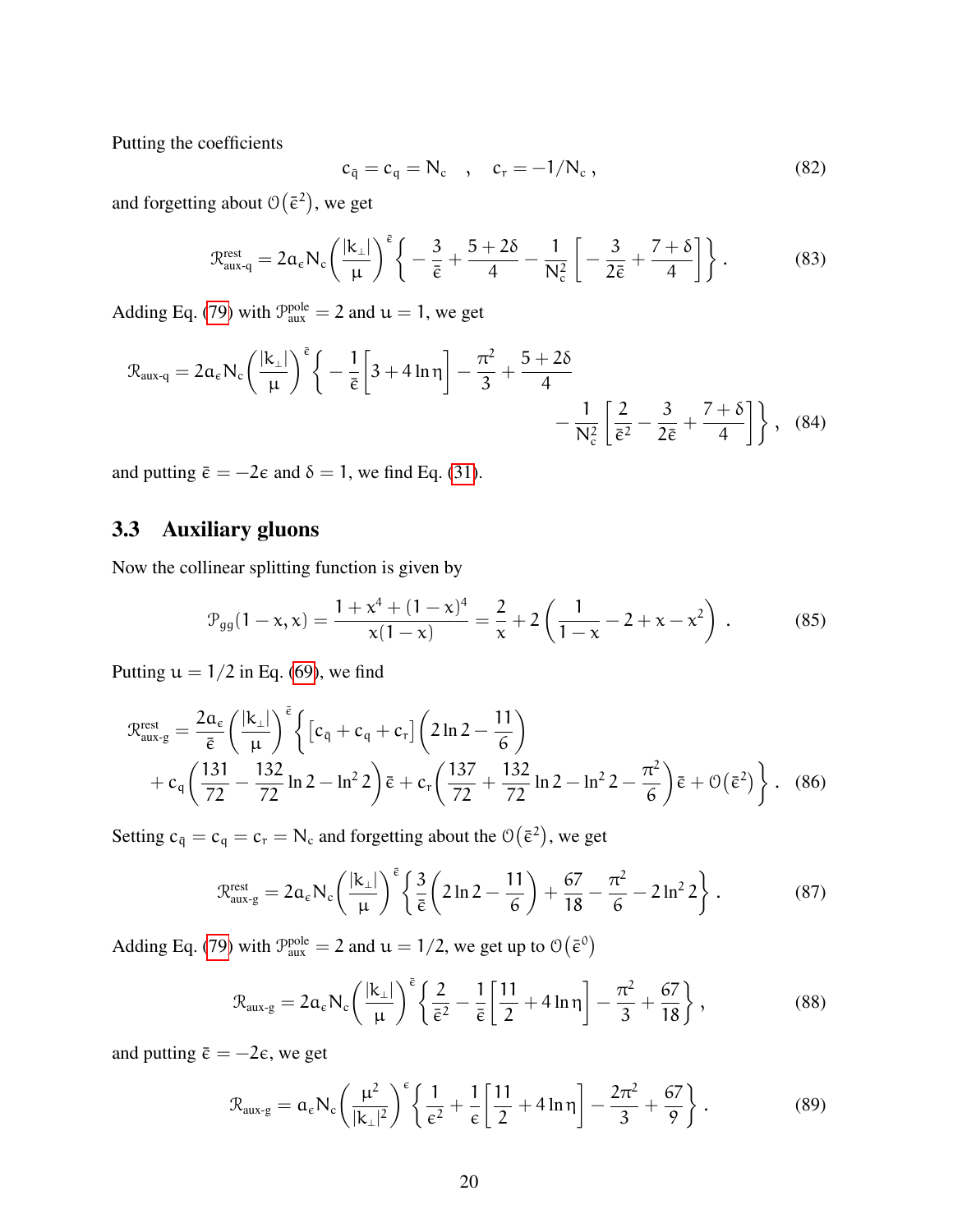#### 3.4 Initial-state gluon and final-state quark-antiquark pair

Now the collinear splitting function is given by

$$
\mathcal{P}_{gg}(1-x,\mathbf{x}) = 1 - \frac{2\mathbf{x}(1-\mathbf{x})}{1 + \frac{1}{2}\delta\bar{\varepsilon}} = 1 - 2\mathbf{x} + 2\mathbf{x}^2 + (\mathbf{x} - \mathbf{x}^2)\delta\bar{\varepsilon} + \mathcal{O}(\bar{\varepsilon}^2) \,. \tag{90}
$$

Putting  $u = 1$  in Eq. [\(69\)](#page-17-1), we find

$$
\mathcal{R}^{\text{rest}} = \frac{2a_{\varepsilon}}{\bar{\varepsilon}} \left( \frac{|k_{\perp}|}{\mu} \right)^{\bar{\varepsilon}} \left\{ \left[ c_{\bar{q}} + c_q + c_r \right] \left( \frac{2}{3} + \frac{\delta}{6} \bar{\varepsilon} \right) + \left[ c_q + c_r \right] \frac{-13}{18} \bar{\varepsilon} + \mathcal{O}(\bar{\varepsilon}^2) \right\}.
$$
 (91)

We keep the labels r, q for final-state variables, now the quark-antiquark pair, so we can still use Eq. [\(58\)](#page-15-0) instead of Eq. [\(251\)](#page-52-2). Thus, we need to set  $c_{\bar{q}} = -1/(2N_c^2)$  and  $c_q = c_r = 1/2$ . Forgetting about  $\mathcal{O}(\bar{\epsilon}^2)$ , we then find

$$
\mathcal{R}_{aux\text{-}g}^{q\bar{q}} = \mathcal{R}^{\text{rest}} = 2\alpha_{\varepsilon} \left(\frac{|k_{\perp}|}{\mu}\right)^{\bar{\varepsilon}} \left\{ \frac{2}{3\bar{\varepsilon}} - \frac{13}{18} + \frac{\delta}{6} - \frac{1}{N_{\text{c}}^2} \left( \frac{1}{3\bar{\varepsilon}} + \frac{\delta}{12} \right) \right\}.
$$
 (92)

Putting  $\bar{\epsilon} = -2\epsilon$ , we get

$$
\mathcal{R}_{\text{aux-g}}^{\text{q}\bar{\text{q}}} = \alpha_{\varepsilon} \left( \frac{\mu^2}{|\mathbf{k}_\perp|^2} \right)^{\varepsilon} \left\{ -\frac{2}{3\varepsilon} - \frac{13}{9} + \frac{\delta}{3} + \frac{1}{N_c^2} \left( \frac{1}{3\varepsilon} - \frac{\delta}{6} \right) \right\}.
$$
 (93)

## <span id="page-20-0"></span>4 Unfamiliar virtual contribution

The unfamiliar real contributions have the general form

<span id="page-20-1"></span>
$$
dR^{\star \text{unf}} = a_{\epsilon} N_{c} \left( \frac{\mu^{2}}{|k_{\perp}|^{2}} \right)^{\epsilon} \left\{ \frac{A}{\epsilon^{2}} + \frac{B}{\epsilon} + C \right\} dB^{\star} , \qquad (94)
$$

where the coefficients  $A, B, C$  depend on the auxiliary parton type. So besides violating parton universality, they also clearly violate the smooth on-shell limit. We may expect that there are also virtual contributions that violate these tree-level properties and in fact we find that they also violate the smooth limit  $\Lambda \to \infty$ , while having the general form of Eq. [\(94\)](#page-20-1). In the following we derive the relevant virtual contributions, which we again call *unfamiliar*. *We conjecture that there are no other* Λ*-dependent virtual contributions than the one we identify here*.

Regarding phase space, the virtual contribution is the same as the Born contribution. Instead of the tree-level squared matrix element, it however contains the interference between the treelevel amplitude and the one-loop amplitude. The non-smooth on-shell limit suggests to have a closer look at it in one-loop amplitudes, in particular the limit of  $|k_\perp| \to 0$  before  $\Lambda \to \infty$ . For, maybe large, but fixed value of  $\Lambda$ , this limit corresponds to the collinear limit for the auxiliary parton momenta: with the momenta of Eq. [\(20\)](#page-7-2), we have

$$
2k_1 \cdot k_2 = 2(-\Lambda P) \cdot p_\Lambda = \frac{-\Lambda}{\Lambda - \xi_{\text{in}}} |k_\perp|^2 \to 0 \quad \text{for} \quad |k_\perp| \to 0. \tag{95}
$$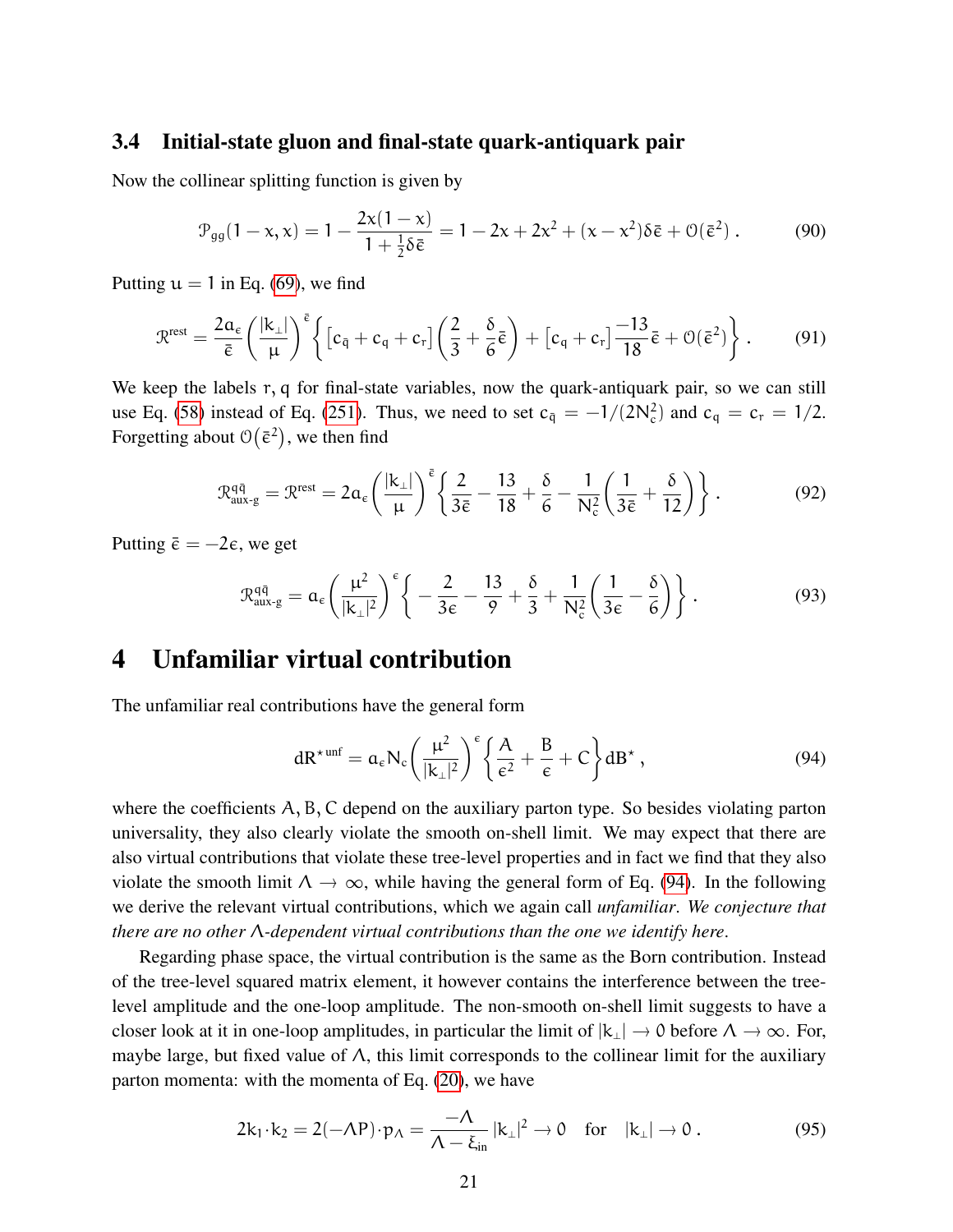We let the symbol  $k_1$  refer to a negative energy momentum here to be consistent with the literature in the following. The collinear limit of one-loop amplitudes has been studied in [\[84,](#page-41-3) [85\]](#page-41-4). There, color decompositions of amplitudes are employed, and it is noted that collinear limits can be studied on so-called *primitive amplitudes*. These do not explicitly depend on color, and correspond to a fixed ordering of the external legs.

Let us however start with tree-level. In particular, we will show now that the two limits  $\Lambda \to \infty$  and  $|k_1| \to 0$  commute. Following the formalism of [\[85\]](#page-41-4), we have at tree-level the collinear factorization formula

$$
\mathcal{A}_{\text{tree}}(1^{h_1}, 2^{h_2}, 3, \dots, n) \xrightarrow{\text{1||2}} \sum_{h=\pm} \text{Split}_{-h}^{\text{tree}}(1^{h_1}, 2^{h_2}) \mathcal{A}_{\text{tree}}(K^h, 3, \dots, n) \tag{96}
$$

where  $A_{\text{tree}}$  is a primitive amplitude (which at tree-level is identical to a so called *partial amplitude* and therefore directly associated with a color structure), and the adjacent (incoming) momenta  $k_1, k_2$  become collinear with  $k_1 + k_2 \rightarrow K$ . The superscripts h indicate helicities. The splittings are typically represented as a function of the splitting variable  $z$  in

$$
k_1 \to zK \quad , \quad k_2 \to (1-z)K \ . \tag{97}
$$

For our situation, we have  $K = -\xi_{in}P$  and  $z = \Lambda/\xi_{in}$ , so our splitting variable is not bounded by 1. Therefore, it is more convenient to use the representation of the splitting functions in Appendix [C](#page-45-0) in terms of more general momentum fractions  $x$  and  $y$  such that

$$
k_1 \to xK \quad , \quad k_2 \to yK \, . \tag{98}
$$

Inserting into those formulas

<span id="page-21-0"></span>
$$
x \leftarrow -\Lambda \quad \text{and} \quad y \leftarrow (\Lambda - \xi_{\text{in}}) \,, \tag{99}
$$

on can easily see that only the ones for which the auxiliary helicities are opposite survive for large  $\Lambda$ , and that they become  $\Lambda/(\xi_{in} \kappa)$  and  $\Lambda/(\xi_{in} \kappa^*)$ . The quantities  $\kappa, \kappa^*$  are proportional to  $|k_1|$ , see Appendix [A.](#page-42-0) Thus, we find

$$
\mathcal{A}_{\text{tree}}\big((-\Lambda P)^{h_1}, p_{\Lambda}^{h_2}, 3, \ldots, n\big) \stackrel{|\mathbf{k}_{\perp}| \to 0}{\longrightarrow} \frac{\Lambda}{\xi_{\text{in}} \kappa} \mathcal{A}_{\text{tree}}\big((-\xi_{\text{in}} P)^{+}, 3, \ldots, n\big) \n+ \frac{\Lambda}{\xi_{\text{in}} \kappa^{*}} \mathcal{A}_{\text{tree}}\big((-\xi_{\text{in}} P)^{-}, 3, \ldots, n\big) + \mathcal{O}\big(\Lambda^{0}\big) , \qquad (100)
$$

which indeed is  $\Lambda/(\xi_{in}|k_{\perp}|)$  times the on-shell limit  $|k_{\perp}| \to 0$  of the space-like amplitude  $\mathcal{A}^\star_\text{tree}(-\xi_\text{in} \textsf{P}-\textsf{k}_\perp, 3, \ldots, \textsf{n}),$  see for example Section 5 in [\[82\]](#page-41-1).

The one-loop factorization formula is a bit more complicated, and following [\[85\]](#page-41-4) it is given by

$$
\begin{aligned} \mathcal{A}_{\text{loop}}(1^{h_1},2^{h_2},3,\dots,n) & \xrightarrow{1\parallel 2} \sum_{h=\pm} \bigg\{ \text{Split}^{\text{tree}}_{-h}(1^{h_1},2^{h_2}) \, \mathcal{A}_{\text{loop}}(K^h,3,\dots,n) \\ & \qquad \qquad + \text{Split}^{\text{loop}}_{-h}(1^{h_1},2^{h_2}) \, \mathcal{A}_{\text{tree}}(K^h,3,\dots,n) \bigg\} \; . \end{aligned} \tag{101}
$$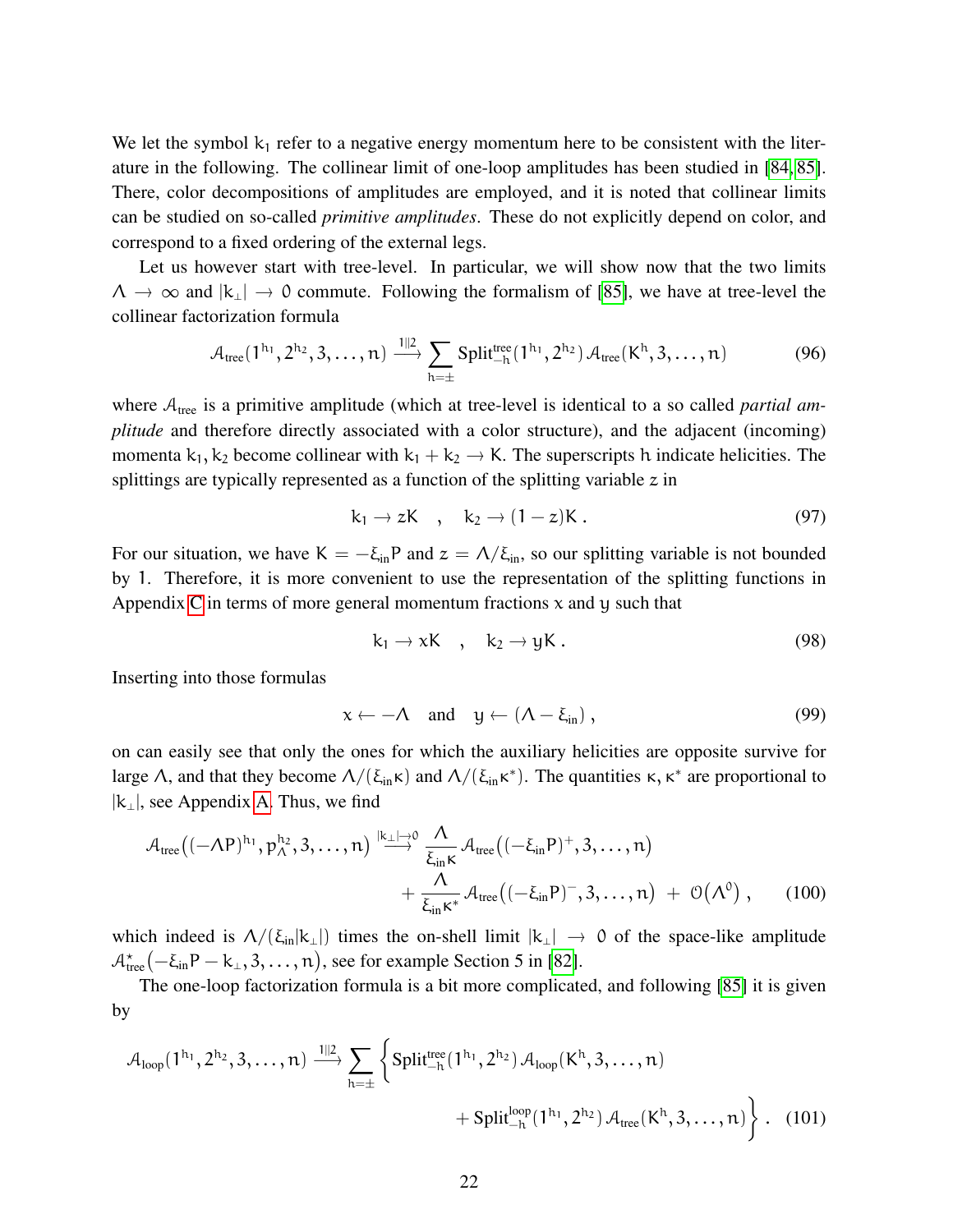Remember that we are looking for contributions of the type of Eq. [\(94\)](#page-20-1), which are clearly absent in the first term within curly brackets in Eq. [\(101\)](#page-21-0): they are not in the tree-level splitting function, and the loop amplitude is on-shell and independent of  $k_{\perp}$ . Thus our interest goes to the second contributions. The one-loop splitting functions are given by

$$
\text{Split}_{-h}^{\text{loop}}(1^{h_1}, 2^{h_2}) = g_s^2 c_\Gamma \times \text{Split}_{-h}^{\text{tree}}(1^{h_1}, 2^{h_2}) \times \mathcal{V}(-h, 1^{h_1}, 2^{h_2}) ,\qquad (102)
$$

with

<span id="page-22-0"></span>
$$
g_s^2 c_\Gamma = \frac{g_s^2}{(4\pi)^{2-\epsilon}} \frac{\Gamma(1+\epsilon)\Gamma^2(1-\epsilon)}{\Gamma(1-2\epsilon)} = \frac{a_\epsilon}{2} + \mathcal{O}(\epsilon^3) . \qquad (103)
$$

The opposite-helicity  $\mathcal V$  functions can be found in [\[85\]](#page-41-4) to be

$$
\mathcal{V}_{g \to \bar{q}_1 q_2}(\mathbf{h}, \mathbf{1}^{\pm}, 2^{\mp}) = \left(\frac{\mu^2}{-s_{12}}\right)^{\epsilon} \left\{ \frac{1}{\epsilon} \left( \ln[z(1-z)] + \frac{13}{6} \right) - \frac{1}{2} \ln^2 \frac{z}{1-z} - \frac{\pi^2}{6} + \frac{83}{18} - \frac{\delta_{R}}{6} + \frac{1}{\sqrt{8}} \right\} + \frac{1}{N_c} \left[ \frac{1}{\epsilon^2} + \frac{3}{2} \frac{1}{\epsilon} + \frac{7 + \delta_{R}}{2} \right] - \frac{n_f}{N_c} \left[ \frac{2}{3} \frac{1}{\epsilon} + \frac{10}{9} \right] \right\} + \mathcal{O}(\epsilon) \quad (104)
$$

with  $\delta_R = 1$  in the 't Hooft-Veltman scheme of dimensional regulariztion and  $\delta_R = 0$  for dimensional reduction, and

<span id="page-22-1"></span>
$$
\mathcal{V}_{g \to g_1 g_2}(\mathbf{h}, 1^{\pm}, 2^{\mp}) = \left(\frac{\mu^2}{-s_{12}}\right)^{\epsilon} \left\{-\frac{1}{\epsilon^2} + \frac{1}{\epsilon} \ln[z(1-z)] - \frac{1}{2} \ln^2 \frac{z}{1-z} - \frac{\pi^2}{6}\right\} + \mathcal{O}(\epsilon) \tag{105}
$$

The invariant  $s_{12} = (k_1 + k_2)^2$  is to be taken before the collinear limit of course. Since these functions do not actually depend on the values of the helicities, and we saw that at tree-level the collinear limit commutes with the large  $\Lambda$  limit, we are tempted to identify the unfamiliar part of the one-loop amplitude as

<span id="page-22-2"></span>
$$
\mathcal{A}_{\text{loop}}^{\star \text{unf}}(-\xi_{\text{in}}P-k_{\perp},3,\ldots,n)=\frac{a_{\varepsilon}}{2}\,\mathcal{V}_{\text{aux}}\,\mathcal{A}_{\text{tree}}^{\star}(-\xi_{\text{in}}P-k_{\perp},3,\ldots,n) \qquad (106)
$$

where we obtain the expressions for  $V_{\text{aux}}$  in Eq. [\(35\)](#page-9-2) and Eq. [\(36\)](#page-9-3) by just inserting  $z \leftarrow \Lambda/\xi_{\text{in}}$  into Eq. [\(104\)](#page-22-0) and Eq. [\(105\)](#page-22-1). Realize that  $\Lambda/\xi_{\rm in} > 1$  *does* generate imaginary parts in the logarithms.

Simply replacing the on-shell tree-level amplitude with the space-like one to arrive at Eq. [\(106\)](#page-22-2) seems a bit sketchy and we will give it more solid ground in Section [4.1.](#page-23-0) First however, we want to address color. In the beginning of Section 4.5 in [\[85\]](#page-41-4) it is pointed out that *it is only the lead*ing partial amplitude,  $A_{5:1}$  which has the same color structure as the tree-level amplitude, that *receives splitting contributions from* Split<sup>loop</sup>. Therefore, color can be treated the same as at treelevel, and the formula for the unfamiliar contribution can directly be lifted to virtual contribution at cross section level. This includes a factor  $N_c$  coming with the leading partial amplitudes (see Equation (2.5-6) and (2.10) in [\[85\]](#page-41-4)), and the factor of 2 for the virtual contribution being the interference between tree-level and one-loop. Thus we find

$$
dV^{\star \text{unf}} = a_{\epsilon} N_{c} \text{Re}(\mathcal{V}_{\text{aux}}) dB^{\star} . \qquad (107)
$$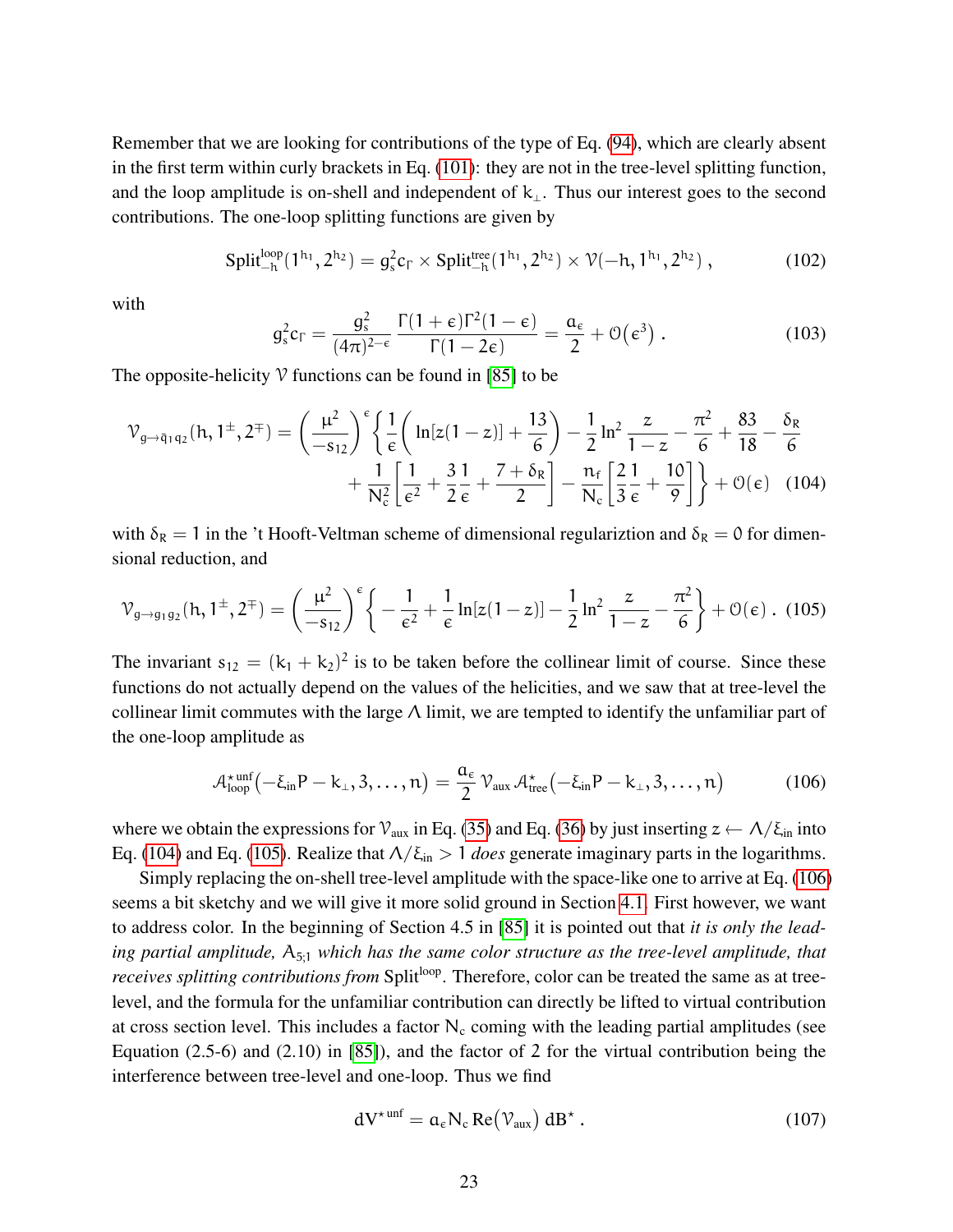$$
\begin{array}{ccc}\n1 & 2 & 3 \\
5 & 4 & 5\n\end{array}
$$
\n
$$
+ C_{1,23,4,5} \times \begin{array}{c} 1 \\ 5 \end{array}
$$
\n
$$
+ C_{1,23,4,5} \times \begin{array}{c} 1 \\ 4 \end{array}
$$
\n
$$
+ C_{1,23,4,5} \times \begin{array}{c} 1 \\ 5 \end{array}
$$
\n
$$
+ C_{1,23,4,5} \times \begin{array}{c} 1 \\ 5 \end{array}
$$
\n
$$
+ C_{1,23,4,5} \times \begin{array}{c} 1 \\ 5 \end{array}
$$
\n
$$
+ C_{1,23,4,5} \times \begin{array}{c} 1 \\ 5 \end{array}
$$
\n
$$
+ C_{1,23,4,5} \times \begin{array}{c} 1 \\ 5 \end{array}
$$
\n
$$
+ C_{1,23,4,5} \times \begin{array}{c} 1 \\ 5 \end{array}
$$
\n
$$
+ C_{1,23,4,5} \times \begin{array}{c} 1 \\ 5 \end{array}
$$
\n
$$
+ 4 \text{ more } + C_{1,23,4,5} \times \begin{array}{c} 1 \\ 5 \end{array}
$$
\n
$$
+ 4 \text{ more } + C_{1,23,4,5} \times \begin{array}{c} 1 \\ 5 \end{array}
$$
\n
$$
+ 4 \text{ more } + \text{rational terms}
$$

Figure 2: Example of the decomposition of a planar one-loop amplitude with 5 external legs into scalar functions times their coefficients. One-point scalar functions are not included, and the decomposition only holds to and including  $\mathcal{O}(\epsilon^0)$ . The rational terms are remainders that do not contain logarithms of the invariants of the external momenta, but cannot be captured within the scalar function decomposition. Essentially, to each possible cyclicly ordered partition of  $(1, 2, 3, 4, 5)$  into 4, 3 or 2 groups belongs a term.

#### <span id="page-23-0"></span>4.1 One-loop amplitudes in the auxiliary parton approach

In this section, we justify using the space-like tree-level amplitude itself instead of its on-shell limit in Eq. [\(106\)](#page-22-2). This requires a repetition of some technical aspects regarding the calculation of one-loop amplitudes.

The application of the auxiliary parton approach in one-loop amplitudes has been studied in [\[81\]](#page-41-0), in particular in the context of integrand-based methods to calculate these [\[86,](#page-41-5) [87\]](#page-41-6). Oneloop amplitudes can be decomposed in terms of scalar integrals, and for NLO calculations it suffices to include integrals with at most 4 propagator denominators, so-called box integrals of the type

$$
K_{2} \leftarrow \bigoplus_{k_{1}}^{k_{2}} \leftarrow \bigoplus_{k_{3}}^{k_{3}} = \frac{(2\pi\mu)^{2\epsilon}}{i(2\pi)^{4}c_{\Gamma}} \int \frac{d^{4-2\epsilon}\ell}{\ell^{2}(\ell + K_{1})^{2}(\ell + K_{1} + K_{2})^{2}(\ell + K_{1} + K_{2} + K_{3})^{2}}
$$
\n(108)

where K<sub>1,2,3</sub> are sums of external momenta, and momentum conservation implies K<sub>4</sub> =  $-K_1$  −  $K_2 - K_3$ . Realize that these integrals are invariant under shifts  $\ell \to \ell + K$  of the integration momentum. Fewer denominator factors lead to triangle, bubble, and tadpole integrals. These integrals evaluate, within dimensional regularization, to (poly)logarithms of ratios of invariants from the external momenta, while the coefficients for these integrals are "tree-level objects", that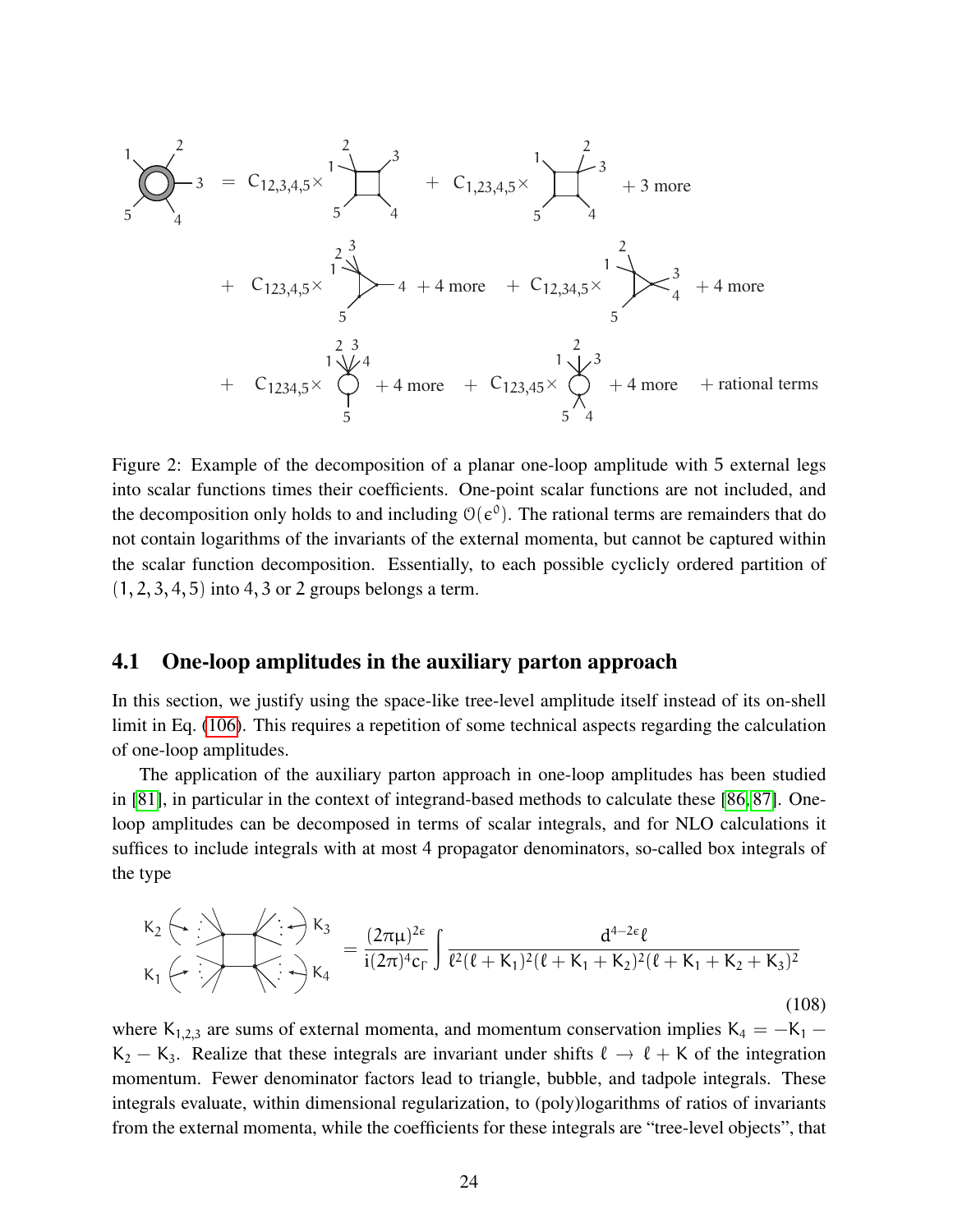

<span id="page-24-0"></span>Figure 3: Scalar one-loop functions contributing to the limit when 1 and 2 become collinear.

is ratios of contractions of momenta and polarization vectors. The list of possible scalar integrals can simply be deduced from the possible kinematical channels implied by the amplitude, and the integrand-based methods extract the coefficients from the one-loop integrand. The latter is the function of the loop momentum  $\ell$  that needs to be integrated over in order to arrive at the one-loop amplitude:

$$
\sum_{n=1}^{1} \sum_{n=1}^{2} 3 = \int d^{4-2\epsilon} \ell \frac{\mathcal{N}(\ell)}{\ell^2 (\ell+p_1)^2 (\ell+p_1+p_2)^2 \cdots (\ell+p_1+p_2+\cdots+p_{n-1})} . \quad (109)
$$

We wrote the integrand here as a numerator polynomial  $N(\ell)$  divided by all possible  $\ell$ -dependend denominator factors for a planar one-loop amplitude. The integrand-based methods use carefully chosen explicit values of  $\ell$  to extract numerical values of the coefficients for the scalar integrals from the integrand. These methods silently assume that the integrand is calculated in the Feynman gauge in order to avoid other than quadratic denominator factors.

In  $[84, 85]$  $[84, 85]$ , Split<sup>loop</sup> was calculated by realizing that only contributions from scalar integrals of the type in Fig. [3](#page-24-0) need to be taken into account, that is besides the bubble only scalar integrals with the two external lines that are becoming collinear attached to the loop on their own. The box integrals must have at most one off-shell leg. Contributions from box integrals with two off-shell legs that satisfy this criterion do not survive the collinear limit. The fact that the box integrals contribute hints at the main difficulty the authors in the cited work resolved, namely that not only graphs with the factorized form of a one-loop part times a tree-level blob contribute. For these factorized graphs, the prescription to simply replace the limiting on-shell amplitude by the off-shell amplitude in Eq. [\(106\)](#page-22-2) is obviously correct. In the following we argue that it is also correct for the collection of other graphs.

At first sight, is seems natural to combine the integrand-based methods with the auxiliary parton method by carefully keeping the dependence on  $\Lambda$  when evaluating the scalar functions and possibly encounter logarithims of  $\Lambda$  in those, while taking the limit  $\Lambda \to \infty$  on the integrand, or rather taking the leading power, and extracting the coefficients after this limit. The integrand will, like the tree-level amplitude, be proportional to  $\Lambda$ , and this factor is removed by the (square root of the) prescription of Eq. [\(22\)](#page-8-0). Realize that this integrand, just like tree-level amplitudes, does not depend on the type of auxiliary partons. In [\[81\]](#page-41-0) however, it was observed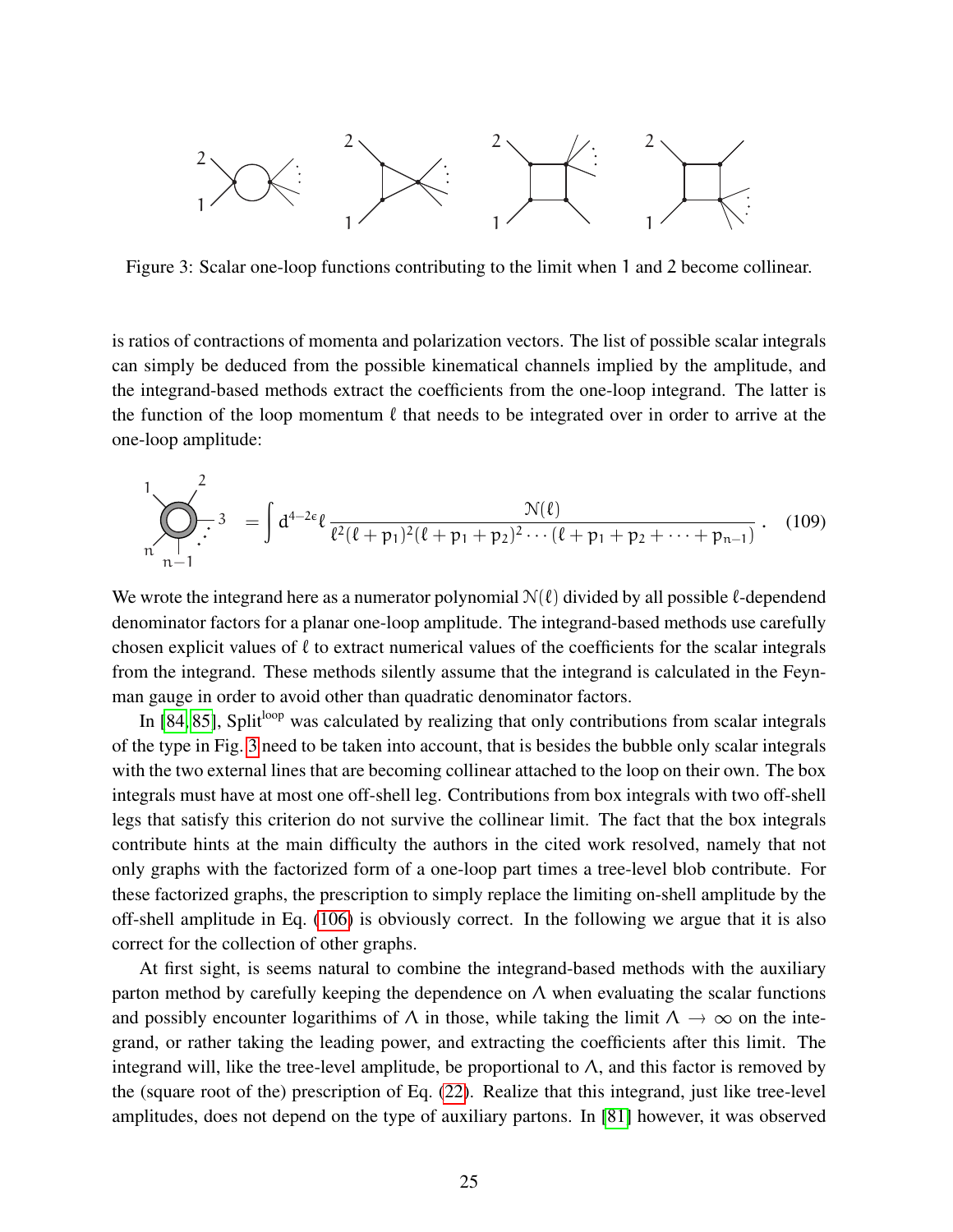that in particular the triangle integral

$$
\mu_{\Lambda} \left( \frac{p_{\Lambda}}{|\mathbf{k}|^{2}} \right) \mathbf{k} = \frac{(2\pi\mu)^{2\epsilon}}{i(2\pi)^{4}c_{\Gamma}} \int d^{4-2\epsilon} \ell \frac{\Lambda}{\ell^{2}(\ell-\Lambda P)^{2}(\ell-k)^{2}} = \frac{-\Lambda}{\epsilon^{2}|\mathbf{k}_{\perp}|^{2}} \left( \frac{\mu^{2}}{|\mathbf{k}_{\perp}|^{2}} \right)^{\epsilon} \quad (110)
$$

obstructs this naive approach, because it violates the natural scaling with  $\Lambda$ : while its integrand behaves as  $\mathcal{O}(\Lambda^0)$ , the integral is proportional to  $\Lambda$ . We apply the convention for scalar functions to include a factor  $\Lambda$  in the numerator of the integrand for every denominator factor that behaves as  $\mathcal{O}(\Lambda)$ , so  $\Lambda$  effectively acts as a regulator of linear denominator factors. As a result of the "anomalous" behavior of this scalar integral, its correct coefficient cannot be found by taking the leading power in  $\Lambda$  on the one-loop integrand, and the subleading terms need to be included. This then leads to a contribution that depends on the type of auxiliary partons.

Notice that the triangle above is exactly the one appearing in the collinear, or here on-shell, limit. The box integrals are, up to  $\mathcal{O}(\Lambda^{-1})$  and  $\mathcal{O}(\epsilon)$  given by

$$
\begin{aligned}\n &\text{p}_{A} \\
 &\text{p}_{4} \\
 &\text{p}_{4} \\
 &\text{p}_{4} \\
 &\text{p}_{4} \\
 &\text{p}_{4} \\
 &\text{p}_{4} \\
 &\text{p}_{4} \\
 &\text{p}_{4} \\
 &\text{p}_{4} \\
 &\text{p}_{4} \\
 &\text{p}_{4} \\
 &\text{p}_{4} \\
 &\text{p}_{4} \\
 &\text{p}_{4} \\
 &\text{p}_{4} \\
 &\text{p}_{4} \\
 &\text{p}_{4} \\
 &\text{p}_{4} \\
 &\text{p}_{4} \\
 &\text{p}_{4} \\
 &\text{p}_{4} \\
 &\text{p}_{4} \\
 &\text{p}_{4} \\
 &\text{p}_{4} \\
 &\text{p}_{4} \\
 &\text{p}_{4} \\
 &\text{p}_{4} \\
 &\text{p}_{4} \\
 &\text{p}_{4} \\
 &\text{p}_{4} \\
 &\text{p}_{4} \\
 &\text{p}_{4} \\
 &\text{p}_{4} \\
 &\text{p}_{4} \\
 &\text{p}_{4} \\
 &\text{p}_{4} \\
 &\text{p}_{4} \\
 &\text{p}_{4} \\
 &\text{p}_{4} \\
 &\text{p}_{4} \\
 &\text{p}_{4} \\
 &\text{p}_{4} \\
 &\text{p}_{4} \\
 &\text{p}_{4} \\
 &\text{p}_{4} \\
 &\text{p}_{4} \\
 &\text{p}_{4} \\
 &\text{p}_{4} \\
 &\text{p}_{4} \\
 &\text{p}_{4} \\
 &\text{p}_{4} \\
 &\text{p}_{4} \\
 &\text{p}_{4} \\
 &\text{p}_{4} \\
 &\text{p}_{4} \\
 &\text{p}_{4} \\
 &\text{p}_{4} \\
 &\text{p}_{4} \\
 &\text{p}_{4} \\
 &\text{p}_{4} \\
 &\text{p}_{4} \\
 &\text{p}_{4} \\
 &\text{p}_{4} \\
 &\text{p}_{4} \\
 &\text{p}_{4} \\
 &\text{p}_{4} \\
 &\text{p}_{4} \\
 &\text{p}_{4} \\
 &\text{p}_{4} \\
 &\text{p}_{4} \\
 &\text{p}_{4} \\
 &\text{p}_{4} \\
 &\text{p}_{4} \\
 &\text{p}_{4} \\
 &\text
$$

We use the convention that momenta indicated by the letter p are light-like. Also,  $P \cdot p_4$  must be imagined to have a small negative imaginary part, while  $K_3^2$  has a small positive imaginary part. The formulas have the necessary factor  $(\mu^2/|k_1|^2)^{\epsilon}$ . In fact, the only other scalar function that does, besides the bubble, is

$$
\frac{p_{A}}{-AP} \times \left\{ \frac{1}{2} + \frac{1}{2}k_{3} = \frac{1}{2P \cdot K_{4}|k_{\perp}|^{2}} \left\{ \left( \frac{\mu^{2}}{|k_{\perp}|^{2}} \right)^{\epsilon} \left[ \frac{1}{\epsilon^{2}} - \frac{2}{\epsilon} \ln \frac{\Lambda P \cdot K_{4}}{\mu^{2}} - \frac{1}{\epsilon} \ln \frac{\mu^{4}}{K_{3}^{2}K_{4}^{2}} \right] - \frac{1}{2} \ln^{2} \frac{K_{3}^{2}}{K_{4}^{2}} - \frac{2\pi^{2}}{3} \right\}. \quad (113)
$$

As mentioned before, the contribution to the one-loop amplitude of this function times its coefficient is irrelevant in the limit  $|k_\perp| \to 0$ , but we will need it in the following.

As can be seen, the box functions do scale correctly with  $\Lambda$  and their coefficients can be extracted from the one-loop integrand after the limit  $\Lambda \to \infty$ . Consequently, the result will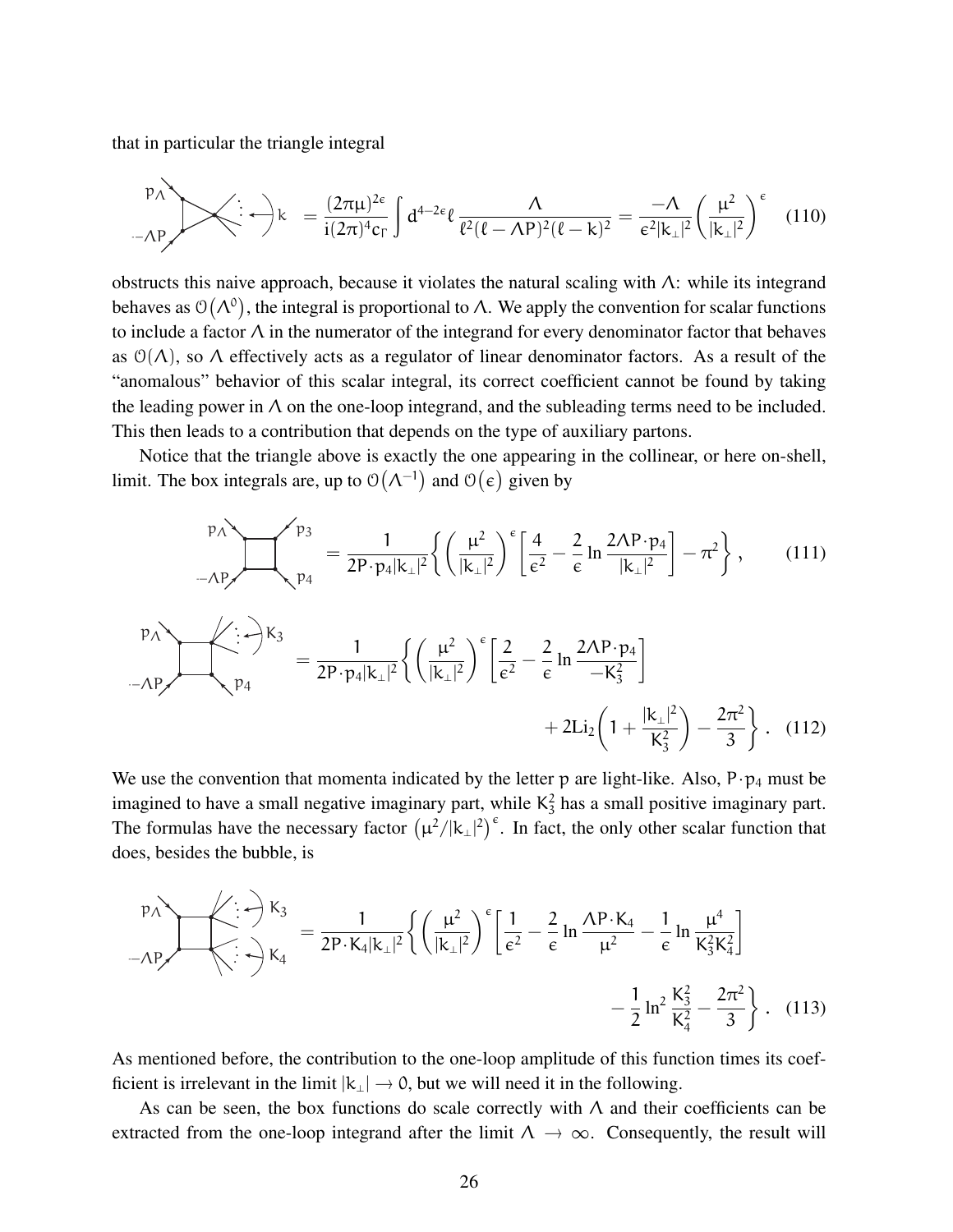not depend on the type of auxiliary partons, but we still need to include part of it in what we call unfamiliar contribution, both because they do contribute to the non-smooth on-shell limit, and because they carry  $\ln \Lambda$ . Now it is important to note that for any of these functions (and realize that  $K_3$ ,  $K_4$  are sums of external momenta and there is a function for each combination) the relevant part regarding  $\ln \Lambda$  is almost the same, namely

<span id="page-26-1"></span>
$$
\frac{-1}{2P \cdot K_4 |k_\perp|^2} \left(\frac{\mu^2}{|k_\perp|^2}\right)^{\epsilon} \frac{2 \ln \Lambda}{\epsilon} \,. \tag{114}
$$

Only the factor  $1/P \cdot K_4$  (or  $1/P \cdot p_4$ ) varies.

The calculation of the coefficients of these box functions has been addressed in Section 5.1 of [\[81\]](#page-41-0). Thanks to momentum conservation they can be uniquely labeled by the momentum  $K_4$ . The pair of specific choices of the loop momentum to extract the coefficients are  $\ell_1, \ell_2$ , satisfying the conditions that

$$
\ell_{1,2}^2 = P \cdot \ell_{1,2} = (\ell_{1,2} - k)^2 = (\ell_{1,2} - K_4)^2 = 0.
$$
 (115)

Here, the momentum  $k = \xi_{in}P + k_{\perp}$  has positive energy, so it differs by a minus sign with [\[81\]](#page-41-0). The coefficients are given by

$$
C(K_4) = \frac{1}{2} [Res(K_4; \ell_1) + Res(K_4; \ell_2)] ,
$$
 (116)

with

<span id="page-26-2"></span>
$$
-\ell_{1,2} - \ell_{1,2} - k + \frac{1}{2}
$$
  
Res(K<sub>4</sub>;  $\ell_{1,2}$ ) =  $-\Lambda |k_{\perp}|^{2} \sum_{h=-,+}^{\infty} \underbrace{\begin{pmatrix} \cos \theta & h & -h \\ \cos \theta & \cos \theta & \cos \theta \\ -h & -k & -k \end{pmatrix}}_{k_{1,2} - k_{4}} \underbrace{\begin{pmatrix} h & -h & -h \\ \cos \theta & \cos \theta & \cos \theta \\ -h & -k & -k \end{pmatrix}}_{k_{2,2} - k_{4}} \cdot (117)$ 

The blobs are on-shell tree-level amplitudes, and the sum is over the helicities of the "internal" gluon. The expression in [\[81\]](#page-41-0) has  $\Lambda^2$  but here we follow the convention to include one factor  $\Lambda$ in the box function. The expression above then scales with  $\Lambda$  as expected for a tree-level object.

The reader may have noticed that the above looks like a term in the Britto-Cachazo-Feng (BCF) decomposition of the tree-level amplitude [\[88,](#page-41-7) [89\]](#page-41-8). Decomposing the transverse momentum  $k_{\perp}$  into polarization vectors

$$
k^{\mu} = \xi_{in} P^{\mu} + k^{\mu}_{\perp} \quad , \quad k^{\mu}_{\perp} = -\frac{\kappa}{\sqrt{2}} e^{\mu}_{-} - \frac{\kappa^{*}}{\sqrt{2}} e^{\mu}_{+} \tag{118}
$$

the specific loop momenta are given by

$$
\ell_1^{\mu} = z_1 P^{\mu} - \frac{\kappa}{\sqrt{2}} e^{\mu} \quad , \quad \ell_2^{\mu} = z_2 P^{\mu} - \frac{\kappa^*}{\sqrt{2}} e^{\mu} + \tag{119}
$$

where  $z_1, z_2$  are such that  $(\ell_{1,2} - K_4)^2 = 0$ . So we see that P plays the role of the "shift vector" to accommodate the on-shellness of the internal line. In other words, we have

<span id="page-26-0"></span>
$$
\sum_{K_4} \frac{\operatorname{Res}(K_4; \ell_1)}{\left(\frac{\kappa}{\sqrt{2}}\,e_- + K_4\right)^2} = -\Lambda \, |\mathbf{k}_\perp|^2 \, \mathcal{A}_{\text{tree}} \bigg( \bigg( \frac{\kappa}{\sqrt{2}}\,e_- \bigg)^-, \bigg( \frac{\kappa^*}{\sqrt{2}}\,e_+ - \xi_{\text{in}} P \bigg)^+, 3, \ldots, n \bigg) \qquad (120)
$$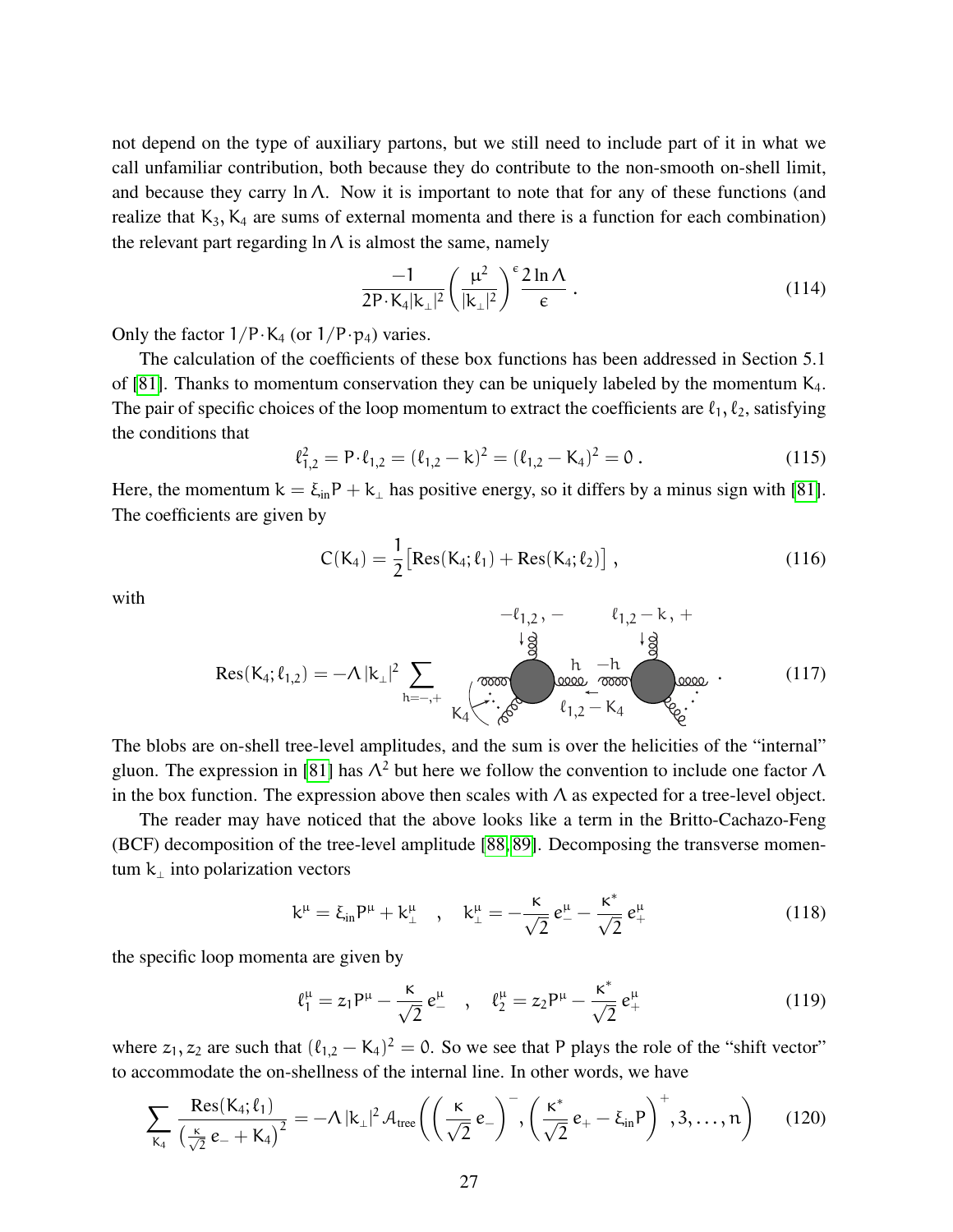where the sum is over all possibilities of

$$
K_4 = p_n , K_4 = p_n + p_{n-1} , \dots
$$
 (121)

With  $\ell_2$  the amplitude with  $e_+$  is obtained instead. Realize that these are the momenta, and that P plays the role of "polarization vector".

We are however not interested in this result. Rather, we are interested in the sum on the lefthand side of Eq. [\(120\)](#page-26-0), but instead with that denominator, we want the terms to be multiplied with [\(114\)](#page-26-1). And indeed, it turns out that

$$
\sum_{K_4} \frac{\text{Res}(K_4; \ell_1)}{2P \cdot K_4 |k_{\perp}|^2} = -\Lambda \mathcal{A}^*_{\text{tree}}(-\xi_{\text{in}} P - k_{\perp}, 3, \dots, n) \tag{122}
$$

So far, we were not able to prove this remarkable result, but we were able to confirm it numerically for amplitudes with up to a several number of external gluons. Incidentally, the result offers an alternative way to compute tree-level amplitudes with a space-like gluon. Realize that this formula is not to be interpreted recursively. The blobs in Eq. [\(117\)](#page-26-2) are "normal" on-shell tree-level amplitudes.

Both  $\ell_1$  and  $\ell_2$  give the same result, so within the integrand-based framework, the so-called "tilde coefficients" of the box function vanish, and the triangle coefficient can be calculated directly from the "triple cut". These then relatively straightforwardly lead to the space-like treelevel amplitude again. So eventually, these findings support the prescription to replace the onshell limit with the space-like tree-level amplitude leading to Eq. [\(106\)](#page-22-2).

### <span id="page-27-0"></span>5 Familiar virtual contribution

The divergent structure of on-shell one-loop QCD amplitudes is universal and well known [\[90\]](#page-41-9). As is common when presenting this structure, we consider the UV-subtracted contribution. It allows us to write down the complete divergent contribution, that is the sum of familiar and unfamiliar. We will, however, be able to distinguish the two.

If we stick to the terms relevant to auxiliary partons, we have for the divergent virtual contribution in case of auxiliary quarks, explicitly denoted q and  $\bar{q}$ , the following expression times  $a_{\epsilon}$ :

$$
-2\frac{C_F}{\varepsilon^2} |\overline{\mathcal{M}}_{aux-q}^{\star}|^2 + \frac{2}{\varepsilon} \Biggl\{ \ln \left( \frac{\mu^2}{|k_{\perp}|^2} \right) (\overline{\mathcal{M}}_{aux-q}^{\star})_{q\bar{q}}^2 + \sum_{i \neq q, \bar{q}} \Biggl[ \ln \left( \frac{\mu^2}{2\Lambda P \cdot p_i} \right) (\overline{\mathcal{M}}_{aux-q}^{\star})_{iq}^2 + \ln \left( \frac{\mu^2}{-2\Lambda P \cdot p_i} \right) (\overline{\mathcal{M}}_{aux-q}^{\star})_{i\bar{q}}^2 \Biggr] \Biggr\} - 2\frac{3C_F}{2\varepsilon} |\overline{\mathcal{M}}_{aux-q}^{\star}|^2 .
$$
\n(123)

The squared matrix elements involve a space-like gluon, but carry the auxiliary label because they are still in the auxiliary quark color representation. The large-Λ limit and the division be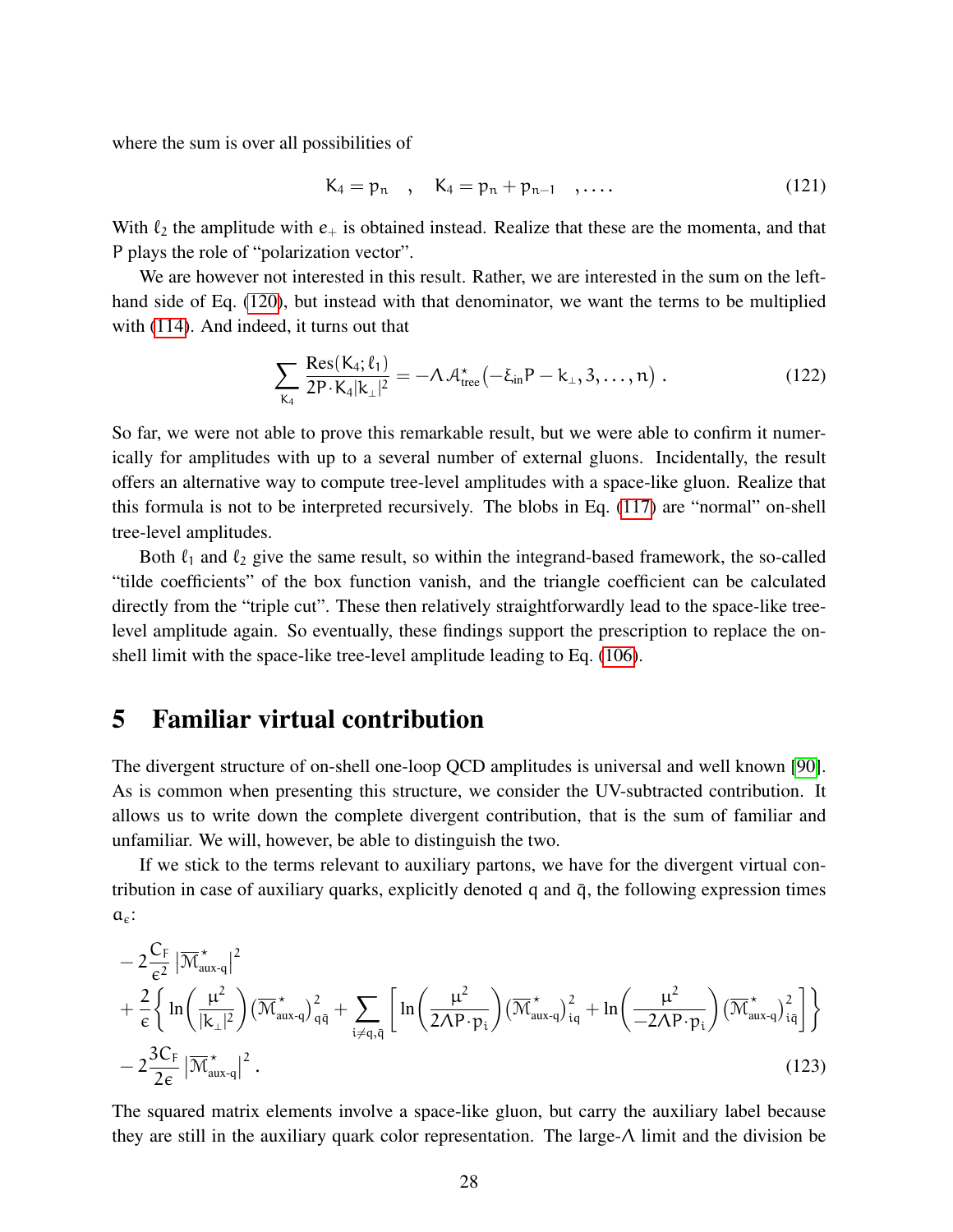$C<sub>aux</sub>$  are assumed to be already performed. Eventually, the real part must be taken for the virtual contribution, but we want the keep the imaginary part explicit here for later comparison. The first line contains the two soft-collinear terms associated with the auxiliary quarks. The second line contains the other soft terms associated with those. The sums are over external partons. Realize that in literature these sums are typically written over double indices, say i and j, with  $i \neq j$  rather than  $i > j$ , explaining the factor 2 above. Allowing for a slight abuse of notation incorrectly suggesting positivity,  $(\overline{M}^{\star}_{aux-q})^2_{ij}$  is the color-correlated squared matrix element involving external partons i and j. The last line represents the two collinear terms associated with the auxiliary quarks. In Appendix [B](#page-43-0) we calculate

$$
\left|\overline{\mathcal{M}}_{\text{aux-q}}^{\star}\right|^2 = \left|\overline{\mathcal{M}}^{\star}\right|^2 \quad , \quad \left(\overline{\mathcal{M}}_{\text{aux-q}}^{\star}\right)^2_{q\bar{q}} = \frac{1}{2N_c} \left|\overline{\mathcal{M}}^{\star}\right|^2 , \tag{124}
$$

and

$$
\left(\overline{\mathcal{M}}_{\text{aux-q}}^{\star}\right)^2_{iq} + \left(\overline{\mathcal{M}}_{\text{aux-q}}^{\star}\right)^2_{iq} = \left(\overline{\mathcal{M}}^{\star}\right)^2_{i\star}.
$$
\n(125)

where the latter is the correlator involving the space-like gluon, independent of the auxiliary color representation. Using color conservation, we have

$$
\sum_{\mathbf{i}\neq\mathbf{q},\bar{\mathbf{q}}} \left(\overline{\mathcal{M}}_{\text{aux-q}}^{\star}\right)_{\mathbf{i}\bar{\mathbf{q}}}^{2} = -\left(\overline{\mathcal{M}}_{\text{aux-q}}^{\star}\right)_{\mathbf{q}\bar{\mathbf{q}}}^{2} - \left(\overline{\mathcal{M}}_{\text{aux-q}}^{\star}\right)_{\bar{\mathbf{q}}\bar{\mathbf{q}}}^{2} = -\left(\frac{1}{2N_{\mathrm{c}}} + C_{\mathrm{F}}\right)\left|\overline{\mathcal{M}}^{\star}\right|^{2} = -\frac{N_{\mathrm{c}}}{2}\left|\overline{\mathcal{M}}^{\star}\right|^{2} \quad (126)
$$

and the same for  $q \leftrightarrow \bar{q}$ . So we have the divergent virtual contribution

$$
-2\frac{C_F}{\epsilon^2} |\overline{\mathcal{M}}^{\star}|^2 + \frac{1}{N_c \epsilon} \ln \left( \frac{\mu^2}{|\mathbf{k}_\perp|^2} \right) |\overline{\mathcal{M}}^{\star}|^2 + \frac{N_c}{\epsilon} \left[ 2 \ln \left( \frac{\Lambda}{\xi_{\text{in}}} \right) - i\pi \right] |\overline{\mathcal{M}}^{\star}|^2 + \frac{2}{\epsilon} \sum_{i \neq \star} \ln \left( \frac{\mu^2}{2\xi_{\text{in}} P \cdot p_i} \right) (\overline{\mathcal{M}}^{\star})_{i\star}^2 - 3\frac{C_F}{\epsilon} |\overline{\mathcal{M}}^{\star}|^2.
$$
\n(127)

We introduced  $\xi_{in}$  here to make sure that the combination  $\xi_{in}P$  appears rather than P on its own. After some reorganization, we can write

$$
-\frac{C_A}{\epsilon^2} |\overline{\mathcal{M}}^{\star}|^2 + \frac{2}{\epsilon} \sum_{i \neq x} \ln \left( \frac{\mu^2}{2\xi_{in} P \cdot p_i} \right) (\overline{\mathcal{M}}^{\star})_{i\star}^2 - \frac{11N_c - 2n_f}{6\epsilon} |\overline{\mathcal{M}}^{\star}|^2 + \frac{N_c}{\epsilon} \left\{ \frac{1}{N_c^2} \left[ \frac{1}{\epsilon} + \ln \left( \frac{\mu^2}{|k_{\perp}|^2} \right) \right] + 2\ln \left( \frac{\Lambda}{\xi_{in}} \right) - i\pi + \frac{1}{3} + \frac{3}{2N_c^2} - \frac{n_f}{3N_c} \right\} |\overline{\mathcal{M}}^{\star}|^2.
$$
 (128)

The first line is what we call the divergent familiar virtual contribution related to the spacelike gluon. It looks exactly as if the space-like gluon were at the on-shell limit, but with the space-like tree-level squared matrix element. The second line is the unfamiliar contribution, and corresponds to the divergent terms in Eq. [\(34\)](#page-9-4) and Eq. [\(35\)](#page-9-2). Realize that those results are UV un-subtracted, while the results above are, so we need to add  $(11N_c - 2n_f)/(6ε)$   $|\overline{\mathcal{M}}^*|$  $2$  back to the result here in order to match.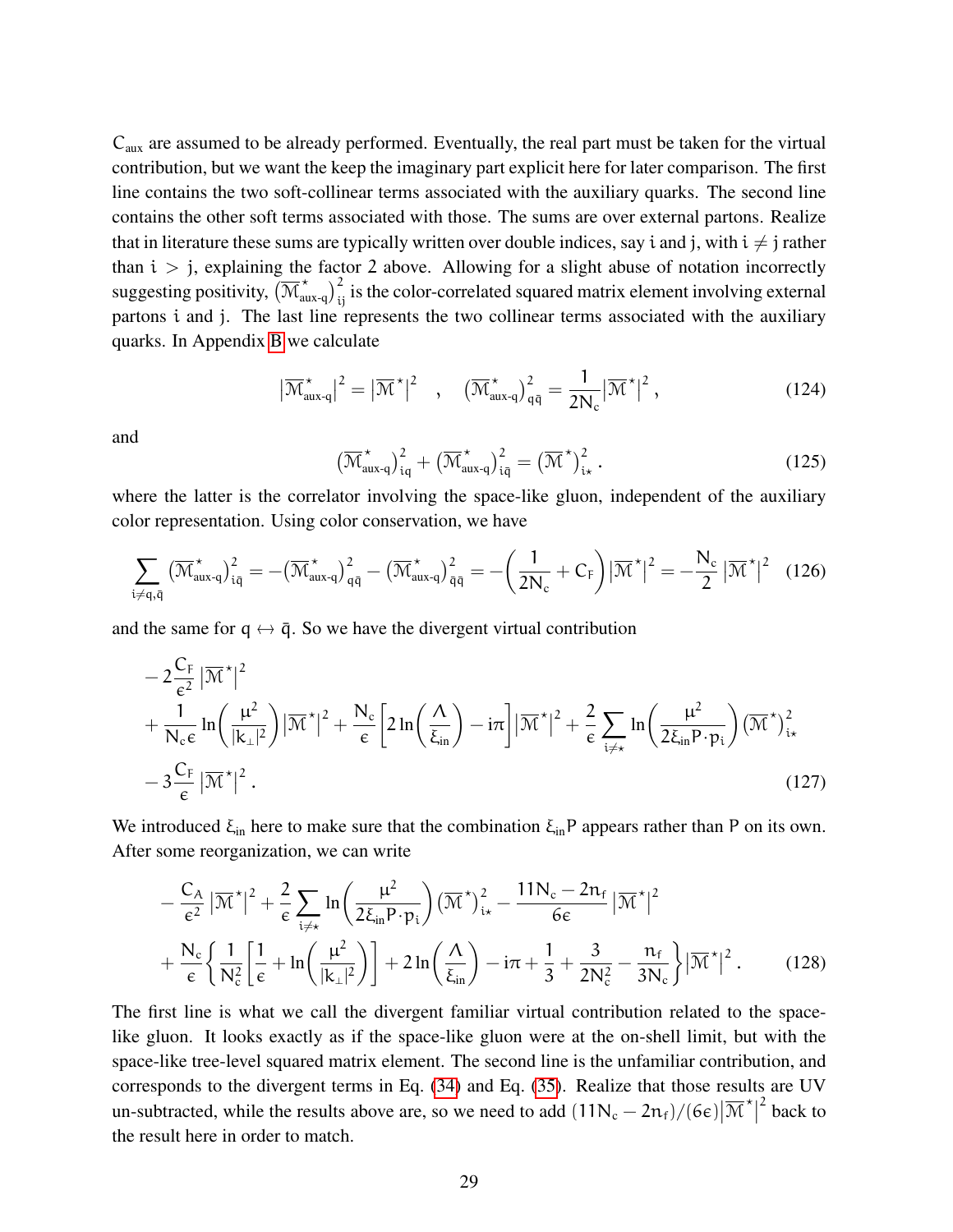In case of auxiliary gluons, labelled A and B, we have  $a_{\epsilon}$  times

$$
-2\frac{C_A}{\epsilon^2} |\overline{\mathcal{M}}_{aux-g}^{\star}|^2 + \frac{2}{\epsilon} \Biggl\{ \ln \left( \frac{\mu^2}{|k_{\perp}|^2} \right) (\overline{\mathcal{M}}_{aux-g}^{\star})_{AB}^2 + \sum_{i \neq A,B} \left[ \ln \left( \frac{\mu^2}{2\Lambda P \cdot p_i} \right) (\overline{\mathcal{M}}_{aux-g}^{\star})_{iA}^2 + \ln \left( \frac{\mu^2}{-2\Lambda P \cdot p_i} \right) (\overline{\mathcal{M}}_{aux-g}^{\star})_{iB}^2 \right] \Biggr\} - 2 \frac{11 N_c - 2 n_f}{6\epsilon} |\overline{\mathcal{M}}_{aux-g}^{\star}|^2.
$$
 (129)

In Appendix [B](#page-43-0) we calculate

$$
\left|\overline{\mathcal{M}}_{\text{aux-g}}^{\star}\right|^2 = \left|\overline{\mathcal{M}}^{\star}\right|^2 \quad , \quad \left(\overline{\mathcal{M}}_{\text{aux-g}}^{\star}\right)^2_{AB} = -\frac{N_c}{2} \left|\overline{\mathcal{M}}^{\star}\right|^2, \tag{130}
$$

and

$$
\left(\overline{\mathcal{M}}_{\text{aux-g}}^{\star}\right)^2_{iA} + \left(\overline{\mathcal{M}}_{\text{aux-g}}^{\star}\right)^2_{iB} = \left(\overline{\mathcal{M}}^{\star}\right)^2_{i\star}.
$$
 (131)

Realize again that we assume the squared matrix elements to be divided by  $C_{\text{aux}}$  already. Using color conservation, we now get

$$
\sum_{i \neq A,B} \left( \overline{\mathcal{M}}_{aux-q}^{\star} \right)_{iB}^2 = -\left( -\frac{N_c}{2} + C_A \right) \left| \overline{\mathcal{M}}^{\star} \right|^2 = -\frac{N_c}{2} \left| \overline{\mathcal{M}}^{\star} \right|^2, \tag{132}
$$

and the divergent contribution becomes

$$
-2\frac{C_A}{\epsilon^2} |\overline{\mathcal{M}}^*|^2
$$
  

$$
-\frac{N_c}{\epsilon} \ln \left( \frac{\mu^2}{|\mathbf{k}_\perp|^2} \right) |\overline{\mathcal{M}}^*|^2 + \frac{N_c}{\epsilon} \left[ 2 \ln \left( \frac{\Lambda}{\xi_{\text{in}}} \right) - i\pi \right] |\overline{\mathcal{M}}^*|^2 + \frac{2}{\epsilon} \sum_{i \neq x} \ln \left( \frac{\mu^2}{2\xi_{\text{in}} P \cdot p_i} \right) (\overline{\mathcal{M}}^*)_{i\star}^2
$$
  

$$
-\frac{11N_c - 2n_f}{3\epsilon} |\overline{\mathcal{M}}^*|^2,
$$
 (133)

and after reorganization

$$
-\frac{C_A}{\epsilon^2} |\overline{\mathcal{M}}^{\star}|^2 + \frac{2}{\epsilon} \sum_{i \neq x} \ln \left( \frac{\mu^2}{2\xi_{in} P \cdot p_i} \right) (\overline{\mathcal{M}}^{\star})_{i\star}^2 - \frac{11N_c - 2n_f}{6\epsilon} |\overline{\mathcal{M}}^{\star}|^2
$$

$$
-\frac{N_c}{\epsilon} \left\{ \frac{1}{\epsilon} + \ln \left( \frac{\mu^2}{|k_{\perp}|^2} \right) - 2\ln \left( \frac{\Lambda}{\xi_{in}} \right) + i\pi \right\} |\overline{\mathcal{M}}^{\star}|^2 - \frac{11N_c - 2n_f}{6\epsilon} |\overline{\mathcal{M}}^{\star}|^2. \tag{134}
$$

We see the same structure as with the auxiliary quarks, with the second line now matching the divergent part of Eq. [\(34\)](#page-9-4) and Eq. [\(36\)](#page-9-3) after adding  $(11N_c - 2n_f)/(6\epsilon) |\overline{\mathcal{M}}^{\star}|$ 2 .

# <span id="page-29-0"></span>6 Familiar real contribution

The familiar real contribution becomes divergent when a radiative gluon becomes soft or collinear to another parton. The soft limit of a gluon in QCD squared matrix elements is universal and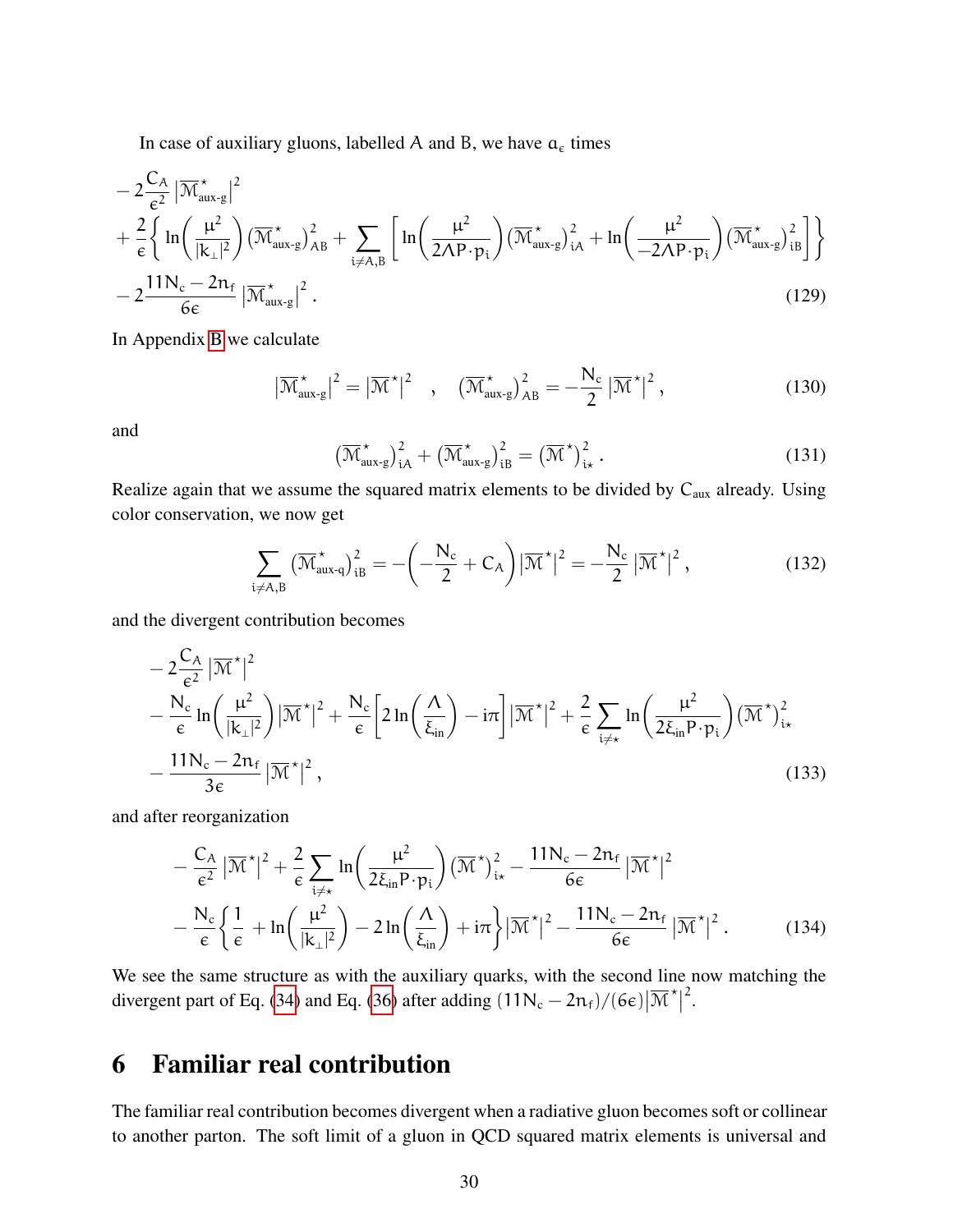well-known [\[91\]](#page-41-10). Furthermore, this limit commutes with the large-Λ limit. Terms related to the auxiliary partons, let us take quarks, when a final-state gluon with momentum r becomes soft are given by

$$
\frac{(\mathbf{P}\cdot\mathbf{p}_{i})}{(\mathbf{P}\cdot\mathbf{r})(\mathbf{r}\cdot\mathbf{p}_{i})}\left(\overline{\mathbf{\mathcal{M}}}^{\star}_{\text{aux-q}}\right)^{2}_{iq}+\frac{(\mathbf{P}\cdot\mathbf{p}_{i})}{(\mathbf{P}\cdot\mathbf{r})(\mathbf{r}\cdot\mathbf{p}_{i})}\left(\overline{\mathbf{\mathcal{M}}}^{\star}_{\text{aux-q}}\right)^{2}_{iq}
$$
(135)

which clearly follows from both the large-Λ limit on the usual on-shell soft expression, and from taking the soft limit on the amplitude after the large-Λ limit constructed with eikonal Feynman rules. Using the relations for the color-correlated squared matrix elements from the previous section again, we find

<span id="page-30-0"></span>
$$
\frac{(\xi_{\rm in} \mathbf{P} \cdot \mathbf{p}_i)}{(\xi_{\rm in} \mathbf{P} \cdot \mathbf{r})(\mathbf{r} \cdot \mathbf{p}_i)} \left(\overline{\mathbf{M}}^{\star}\right)^2_{i\star},\tag{136}
$$

that is again the pattern that the space-like gluon should be treated as if it were at the on-shell limit, but with the space-like LO squared matrix element.

Besides the other usual soft and collinear singularities, there is also a singularity when a radiative gluon becomes collinear to the momentum P. Appendix [C.1](#page-47-0) we derive the limit

$$
|\overline{\mathcal{M}}^{\star}|^{2}(\xi_{in}P+k_{\perp},k_{\overline{m}};r,\{p_{i}\}_{i=1}^{n})\n\xrightarrow{r\to\xi_{\tau}P}\frac{2N_{c}}{P\cdot r}\frac{\xi_{in}^{2}}{\xi_{r}(\xi_{in}-\xi_{r})^{2}}|\overline{\mathcal{M}}^{\star}|^{2}((\xi_{in}-\xi_{r})P+k_{\perp},k_{\overline{m}};_{p_{i}\}_{i=1}^{n})\n\qquad (137)
$$

For comparison, the usual collinear limit, for example with the parton on the on-shell side, looks like

$$
\left| \overline{\mathcal{M}}^{\star} \right|^2 (k_{in}, \bar{x}_{\overline{in}} \bar{P}; r, \{ p_i \}_{i=1}^n) \stackrel{r \to \bar{x}_r \bar{P}}{\longrightarrow} \frac{C_{\overline{in}}}{\bar{P} \cdot r} \frac{\mathcal{P}_{\overline{in}} (1 - \bar{x}_r / \bar{x}_{\overline{in}})}{\bar{x}_{\overline{in}} - \bar{x}_r} \left| \overline{\mathcal{M}}^{\star} \right|^2 (k_{in}, (\bar{x}_{\overline{in}} - \bar{x}_r) \bar{P}; \{ p_i \}_{i=1}^n), (138)
$$

where  $\mathcal{P}_{\overline{u}}(z)$  is the non-regularized splitting function associated with the on-shell initial-state parton, with the color factor  $C_{\overline{u}}$  taken out explicitly. The singular behavior leads to the noncancelling collinear divergence absorbed into the NLO correction to the collinear PDF following the well-know factorization prescription. Here we investigate how the divergence looks like in the space-like case.

It turns out that we can be a bit more ambitious in the definition of the collinear limit, and instead of Eq. [\(137\)](#page-30-0), we can write down a formula that does not compromise phase space, very much like subtraction terms constructed to render real-radiation phase space integrals finite in NLO calculations. This means, that we need to accommodate for the momentum recoil when the momentum r is not exactly at the collinear limit. Fortunately, we are privileged compared to collinear factorization in that we have initial-state transverse momentum that can be used for the recoil, and we can simply write

<span id="page-30-1"></span>
$$
\begin{split} \big| \overline{\mathcal{M}}^{\star} \big|^{2} \big( \xi_{\text{in}} P + k_{\perp}, k_{\overline{\text{in}}}; r, \{ p_{i} \}_{i=1}^{n} \big) \\ &\longrightarrow \frac{2N_{c}}{P \cdot r} \frac{\xi_{\text{in}}^{2}}{\xi_{r}(\xi_{\text{in}} - \xi_{r})^{2}} \big| \overline{\mathcal{M}}^{\star} \big|^{2} \big( (\xi_{\text{in}} - \xi_{r}) P + k_{\perp} - r_{\perp}, (\bar{x}_{\overline{\text{in}}} - \bar{x}_{r}) \bar{P}; \{ p_{i} \}_{i=1}^{n} \big) . \end{split} \tag{139}
$$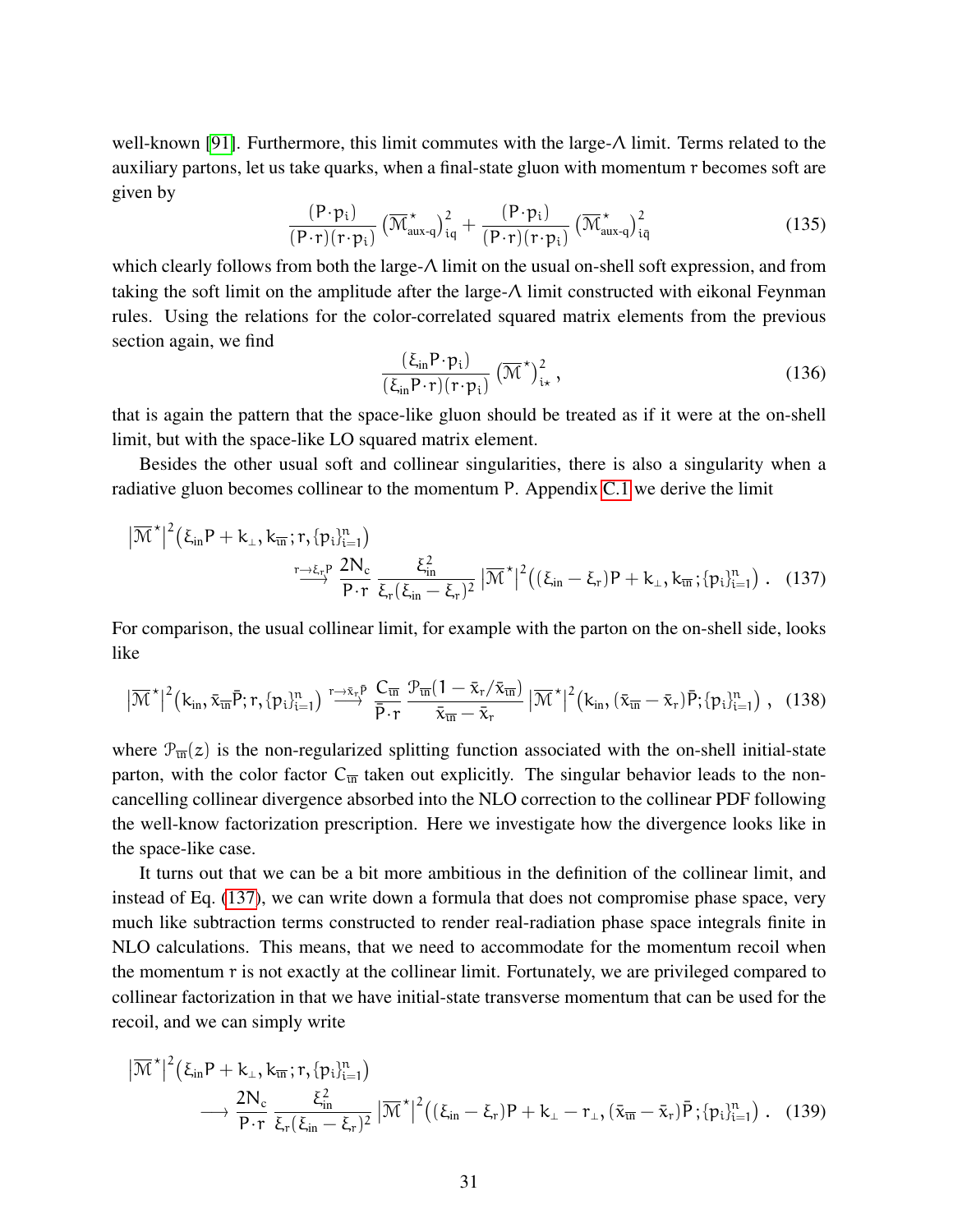Now,  $\{p_i\}_{i=1}^n$  can be seen as identical on the left-hand side and the right-hand side for any momentum r, not only at the limit  $r = \xi_r P$ . We will make one adjustments to the formula, that will still give the correct limit, namely we will neglect  $\bar{x}_r$  on the right-hand side of Eq. [\(139\)](#page-30-1).

In the following, we will employ integration over initial-state variables, and prefer to write formulas in terms of x and  $P_A$  already instead of  $\xi$  and P (Section [2.3\)](#page-8-2). We will use the symbol

$$
S = 2P_A \cdot \bar{P} \tag{140}
$$

but it will appear only multiplied with an x variable. Notice that the factor in front of the squared matrix element on the right-hand side of Eq. [\(139\)](#page-30-1) is invariant under rescaling of the ξ variables and P. We insert the formula, now in terms of x variables and  $P_A$ , into the cross section formula, to get (remember the flux factor)

$$
\begin{aligned} dR_{\text{coll}}^{\star\,\text{fan}}\big(k_{\text{in}},k_{\overline{\text{in}}};&\{p_i\}_{i=1}^n\big) \\ &=\frac{\alpha_\varepsilon}{\pi_\varepsilon\mu^{\bar{\varepsilon}}}\frac{1}{|k_\perp|^2}\int d^{4+\bar{\varepsilon}}r\,\delta(r^2)\,\theta(x_r < x_{\text{in}})\,2N_\text{c}\,\frac{1}{P_A\cdot r}\frac{x_{\text{in}}^2}{x_r(x_{\text{in}}-x_r)^2} \\ &\times \frac{x_{\text{in}}-x_r}{x_{\text{in}}}\,d\Sigma_n^\star\big(x_{\text{in}}-x_r,k_\perp-r_\perp,\bar{x}_{\overline{\text{in}}};\{p_i\}_{i=1}^n\big)\,J_B\big(\{p_i\}_{i=1}^n\big) \\ &=\frac{2\alpha_\varepsilon N_\text{c}}{\pi_\varepsilon\mu^{\bar{\varepsilon}}}\int_0^{x_{\text{in}}}\frac{dx_r}{x_r}\int \frac{d^{2+\bar{\varepsilon}}r_\perp}{|r_\perp|^2}\frac{|k_\perp-r_\perp|^2}{|k_\perp|^2}\,\theta\big(|r_\perp|^2< S\bar{x}_{\overline{\text{in}}}x_r\big) \\ &\times \frac{x_{\text{in}}}{x_{\text{in}}-x_r}\,dB^\star\big(x_{\text{in}}-x_r,k_\perp-r_\perp,\bar{x}_{\overline{\text{in}}};\{p_i\}_{i=1}^n\big)\;.\quad(141) \end{aligned}
$$

Now we put this underneath an integral over  $x_{in}$  and  $k_{\perp}$  with an extra function  $F(x_{in}, k_{\perp})$ 

$$
\int_{0}^{1} \frac{dx_{in}}{x_{in}} \int d^{2}k_{\perp} F(x_{in}, k_{\perp}) dR_{coll}^{*fam}(x_{in} P_{A} + k_{\perp}, k_{\overline{in}}; \{p_{i}\}_{i=1}^{n})
$$
\n
$$
= \frac{2a_{\varepsilon}N_{c}}{\pi_{\varepsilon}\mu^{\overline{\varepsilon}}} \int_{0}^{1} \frac{dy}{y} \int d^{2}k_{\perp} \int_{y}^{1} \frac{dz}{z(1-z)} \int \frac{d^{2+\overline{\varepsilon}}r_{\perp}}{|r_{\perp}|^{2}} \frac{|k_{\perp}|^{2}}{|k_{\perp} + r_{\perp}|^{2}} \theta\left(|r_{\perp}|^{2} < \frac{S\overline{x}_{\overline{in}}y(1-z)}{z}\right)
$$
\n
$$
\times F\left(\frac{y}{z}, k_{\perp} + r_{\perp}\right) dB^{*}(y, k_{\perp}, \overline{x}_{\overline{in}}; \{p_{i}\}_{i=1}^{n})
$$
\n
$$
= \int_{0}^{1} \frac{dx_{in}}{x_{in}} \int d^{2}k_{\perp} \tilde{F}(x_{in}, k_{\perp}) dB^{*}(x_{in}, k_{\perp}, \overline{x}_{\overline{in}}; \{p_{i}\}_{i=1}^{n})
$$
\n(142)

with

<span id="page-31-0"></span>
$$
\tilde{F}(x_{in}, k_{\perp}) = \frac{2a_{\varepsilon}N_{c}}{\pi_{\varepsilon}\mu^{\bar{\varepsilon}}} \int_{x_{in}}^{1} \frac{dz}{z(1-z)} \int \frac{d^{2+\bar{\varepsilon}}r_{\perp}}{|r_{\perp}|^{2}} \frac{|k_{\perp}|^{2}}{|k_{\perp}+r_{\perp}|^{2}} \theta\left(|r_{\perp}|^{2} < \frac{S\bar{x}_{\overline{in}}x_{in}(1-z)}{z}\right) \times F\left(\frac{x_{in}}{z}, k_{\perp}+r_{\perp}\right).
$$
\n(143)

Now we can compare this formula with Equation (2.21) in [\[79\]](#page-40-12), which was interpreted in the context of multi-Regge kinematics evolution. The factor  $|k_\perp|^2/|k_\perp + r_\perp|^2$  is missing in [\[79\]](#page-40-12), but we could also get rid of it by re-defining  $F(x_{in}, k_\perp) \to |k_\perp|^2 F(x_{in}, k_\perp)$ . Notice that neglecting  $\bar{x}_r$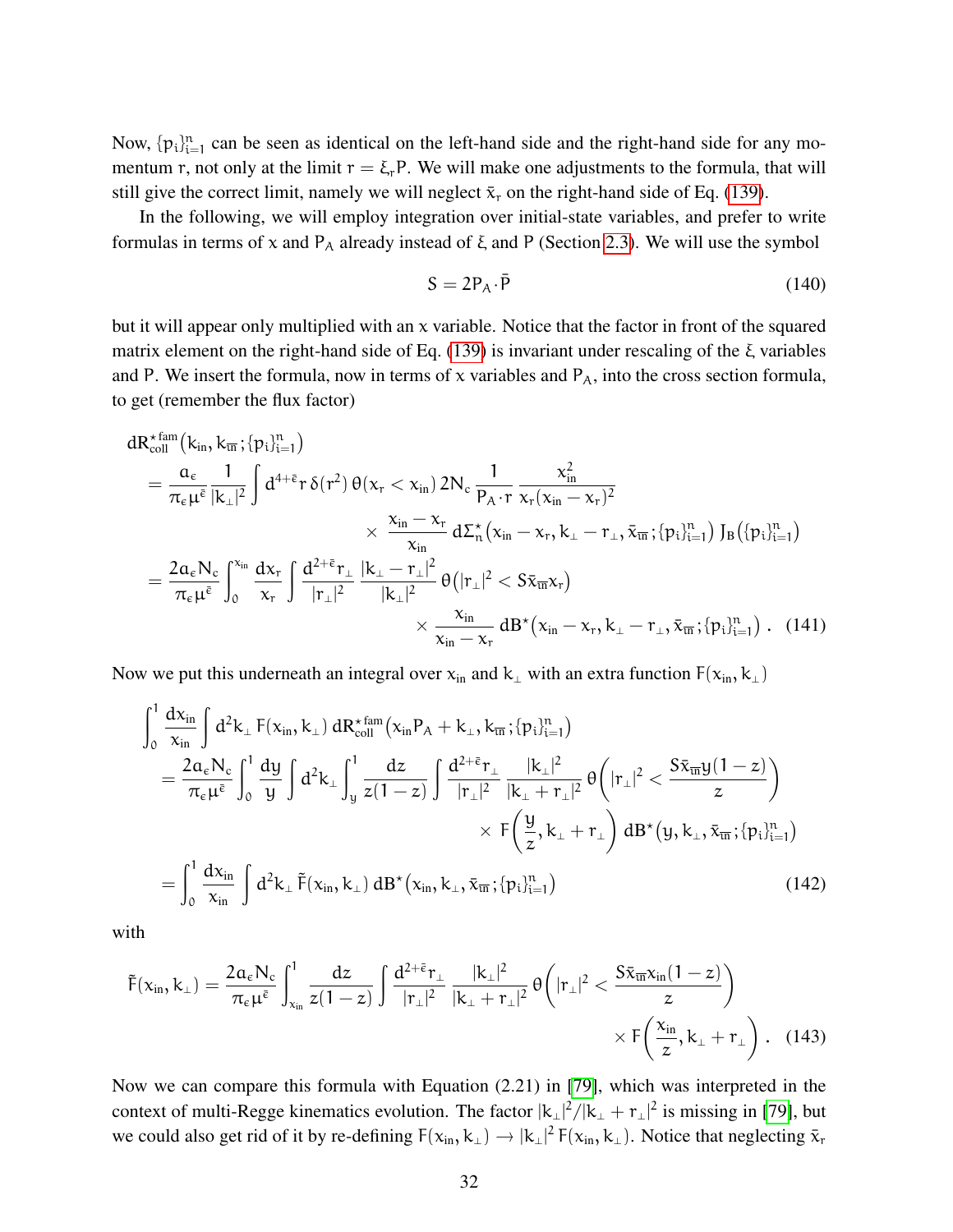on the right-hand side of Eq. [\(143\)](#page-31-0) is equivalent to crossing out  $q_1^+$  $_1^+$  in Equation (2.17) in [\[79\]](#page-40-12). In the following, we prefer to stick to the equation above, while realizing that

$$
F(x,0) = 0, \qquad (144)
$$

so there is no singularity at  $r_{\perp} = -k_{\perp}$ .

First of all, we observe that Eq. [\(143\)](#page-31-0) does not conflict with the demand that  $x_{in}$  is small. This demand can be stated as the condition that  $F(x, k<sub>⊥</sub>) = 0$  for  $x > x<sub>max</sub>$  and some  $x<sub>max</sub> \ll 1$ . This means that the integral only contributes for  $x_{in}/z < x_{max}$ , that is for  $z > x_{in}/x_{max}$ . Since  $z < 1$ , this then implies that  $x_{in}$  must be smaller than  $x_{max}$  for the integral, and thus  $\tilde{F}(x_{in}, k_\perp)$ , not to vanish.

Let us change integration variable  $z = 1/(1 + y/x_{in})$  in Eq. [\(143\)](#page-31-0) to write

$$
\tilde{F}(x_{in},k_{\perp}) = \frac{2\alpha_{\varepsilon}N_{c}}{\pi_{\varepsilon}\mu^{\bar{\varepsilon}}} \int_{0}^{1-x_{in}} \frac{dy}{y} \int_{0}^{S\bar{x}_{\overline{u}}y} d^{2+\bar{\varepsilon}} r_{\perp} \frac{|k_{\perp}|^{2}}{|r_{\perp}|^{2}|r_{\perp}+k_{\perp}|^{2}} F(x_{in}+y,k_{\perp}+r_{\perp}), \qquad (145)
$$

where we introduced the notation

$$
\int_0^{\mathsf{U}} d^{2+\bar{\varepsilon}} \mathsf{r}_{\perp} \equiv \int d^{2+\bar{\varepsilon}} \mathsf{r}_{\perp} \theta(|\mathsf{r}_{\perp}|^2 < \mathsf{U}) \,. \tag{146}
$$

Realizing that y  $\rightarrow$  0 implies  $|r_{\perp}| \rightarrow 0$ , as can be seen by substituting  $r_{\perp} \rightarrow \sqrt{y} r_{\perp}$  so y disappears from the integration limit for  $r_{\perp}$ , one could imagine that the 1/ $\bar{\epsilon}$  divergencies can be isolated via subtraction as

$$
\tilde{F}(x_{in},k_{\perp}) = \frac{2a_{\varepsilon}N_{c}}{\pi_{\varepsilon}\mu^{\bar{\varepsilon}}} \int_{0}^{1-x_{in}} \frac{dy}{y} \int_{0}^{S\bar{x}_{\overline{t}\overline{t}}y} d^{2+\bar{\varepsilon}} r_{\perp} \frac{|k_{\perp}|^{2}}{|r_{\perp}|^{2}|r_{\perp}+k_{\perp}|^{2}} \left[F(x_{in}+y,k_{\perp}+r_{\perp})-F(x_{in},k_{\perp})\right] + F(x_{in},k_{\perp}) \frac{2a_{\varepsilon}N_{c}}{\pi_{\varepsilon}\mu^{\bar{\varepsilon}}} \int_{0}^{1-x_{in}} \frac{dy}{y} \int_{0}^{S\bar{x}_{\overline{t}\overline{t}}y} d^{2+\bar{\varepsilon}} r_{\perp} \frac{|k_{\perp}|^{2}}{|r_{\perp}|^{2}|r_{\perp}+k_{\perp}|^{2}}.
$$
\n(147)

This, however, does not work because the integral on the first line above still contains a  $1/\bar{\epsilon}$ divergence due to the now unprotected singularity at  $r_{\perp} = -k_{\perp}$ . The second integral *does* contain the complete  $1/\bar{\epsilon}^2$  contribution, and this exercise was still useful because the reader may have noticed that this integral looks exactly like Eq. [\(73\)](#page-17-0). Realize that there, despite having dedicated symbols, in fact  $\mathcal{P}_{\text{aux}}^{\text{pole}} = 2$  and  $c_{\bar{q}} = c_q = N_c$ . In order to equate the contributions, we must only assume that  $S = \Lambda v^2$ , implying that the relation between  $\xi$  and P versus x and P<sub>A</sub> in Eq. [\(26\)](#page-8-1) is set by  $\lambda = \Lambda$ . Then we find that the correct value of  $\eta$  in Section [3.1](#page-18-0) is the upper limit for the integral here, so  $\eta = 1 - x_{\text{in}}$ .

In order to isolate all  $1/\bar{\epsilon}$  divergencies properly, we add and subtract identical terms in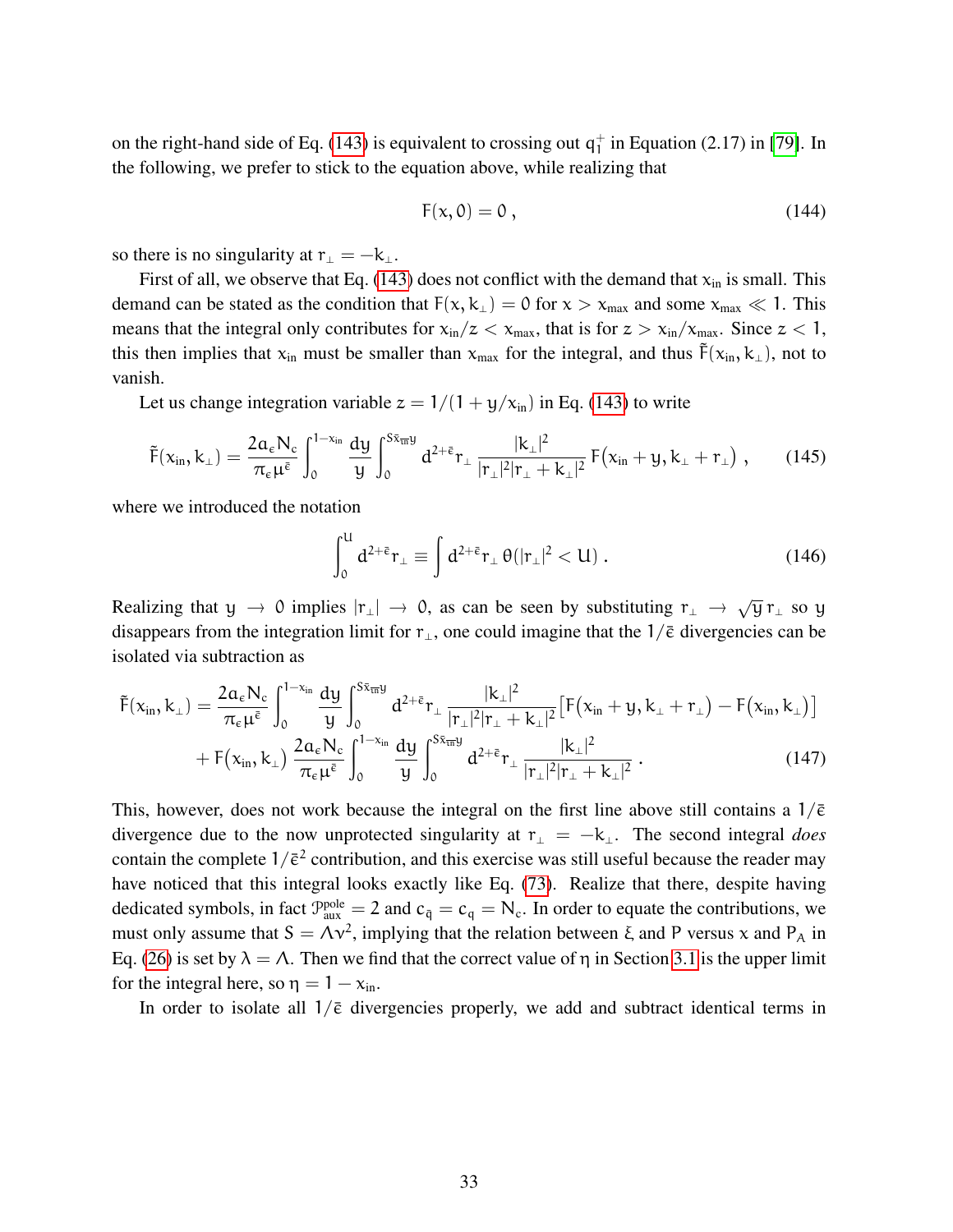Eq. [\(143\)](#page-31-0) instead, and write

$$
\tilde{F}(x_{in},k_{\perp}) = \frac{2a_{\varepsilon}N_{c}}{\pi_{\varepsilon}\mu^{\bar{\varepsilon}}} \int_{x_{in}}^{1} \frac{dz}{z(1-z)} \int_{0}^{S\bar{x}_{\overline{u}x_{in}}(1-z)/z} d^{2+\bar{\varepsilon}} r_{\perp} \frac{|k_{\perp}|^{2}}{|r_{\perp}|^{2}|r_{\perp}+k_{\perp}|^{2}} \times \left[F\left(\frac{x_{in}}{z},k_{\perp}+r_{\perp}\right)-\frac{|r_{\perp}+k_{\perp}|^{2}}{|k_{\perp}|^{2}}F\left(\frac{x_{in}}{z},k_{\perp}\right)\right] \times \left[\frac{2a_{\varepsilon}N_{c}}{\pi_{\varepsilon}\mu^{\bar{\varepsilon}}} \int_{x_{in}}^{1} \frac{dz}{z(1-z)} \int_{0}^{S\bar{x}_{\overline{u}x_{in}}(1-z)/z} d^{2+\bar{\varepsilon}} r_{\perp} \frac{1}{|r_{\perp}|^{2}} \left[F\left(\frac{x_{in}}{z},k_{\perp}\right)-zF(x_{in},k_{\perp})\right] \right] \times \frac{2a_{\varepsilon}N_{c}}{\pi_{\varepsilon}\mu^{\bar{\varepsilon}}} \int_{x_{in}}^{1} \frac{dz}{1-z} \int_{0}^{S\bar{x}_{\overline{u}x_{in}}(1-z)/z} d^{2+\bar{\varepsilon}} r_{\perp} \frac{1}{|r_{\perp}|^{2}} F(x_{in},k_{\perp}) \,. \tag{148}
$$

The first integral is finite for  $\bar{\epsilon} \to 0$ . The last integral is proportional the Born result, and given by  $F(x_{in}, k_{\perp})$  times

<span id="page-33-2"></span>
$$
\frac{2a_{\varepsilon}N_{\varepsilon}}{\pi_{\varepsilon}\mu^{\bar{\varepsilon}}}\int_{x_{\rm in}}^{1}\frac{dz}{1-z}\int_{0}^{S\bar{x}_{\overline{\rm in}}x_{\rm in}(1-z)/z}d^{2+\bar{\varepsilon}}r_{\perp}\frac{1}{|r_{\perp}|^{2}}=2a_{\varepsilon}N_{\varepsilon}\left(\frac{S\bar{x}_{\overline{\rm in}}x_{\rm in}(1-x_{\rm in})}{\mu^{2}}\right)^{\bar{\varepsilon}/2}\frac{4}{\bar{\varepsilon}^{2}}\\-2a_{\varepsilon}N_{\varepsilon}Li_{2}(1-x_{\rm in})+\mathcal{O}(\bar{\varepsilon})\,.\qquad(149)
$$

The divergent contribution is of the soft kind and cancels against the corresponding virtual contribution.

The factor z in front of  $F(x_{in}, k_{\perp})$  in the second integral in Eq. [\(148\)](#page-33-2) seems arbitrary, but is included so the divergent part of this integral can be written in terms of a plus-distribution, and the integral becomes

$$
\frac{4a_{\varepsilon}N_{c}}{\bar{\varepsilon}}\bigg(\frac{S\bar{x}_{\overline{u}}x_{\text{in}}(1-x_{\text{in}})}{\mu^{2}}\bigg)^{\bar{\varepsilon}/2}\int_{x_{\text{in}}}^{1}\frac{dz}{[1-z]_{+}}\frac{1}{z}F\bigg(\frac{x_{\text{in}}}{z},k_{\perp}\bigg) +2a_{\varepsilon}N_{c}\int_{x_{\text{in}}}^{1}\frac{dz}{1-z}\ln\frac{1-z}{z}\bigg[\frac{1}{z}F\bigg(\frac{x_{\text{in}}}{z},k_{\perp}\bigg)-F(x_{\text{in}},k_{\perp})\bigg]+O(\bar{\varepsilon})\,.
$$
 (150)

The divergent part

<span id="page-33-1"></span>
$$
-\frac{2a_{\varepsilon}N_{\varepsilon}}{\varepsilon}\int_{x_{\text{in}}}^{1}\frac{dz}{[1-z]_{+}}\frac{1}{z}F\left(\frac{x_{\text{in}}}{z},k_{\perp}\right),\tag{151}
$$

now written in terms of  $\epsilon = -\bar{\epsilon}/2$  corresponds to Eq. [\(46\)](#page-12-2).

# <span id="page-33-0"></span>7 Summary

In the present paper we extended the auxiliary parton method for obtaining the impact factors in high energy factorization to the next-to-leading order. The main results are the promotion of the hybrid factorization formula to NLO, and a calculational scheme that allows to obtain the NLO impact factors from suitable helicity amplitudes with on-shell partons. We also rederived NLO impact factors for the quark and the gluon obtained at first in Ref. [\[29\]](#page-37-3).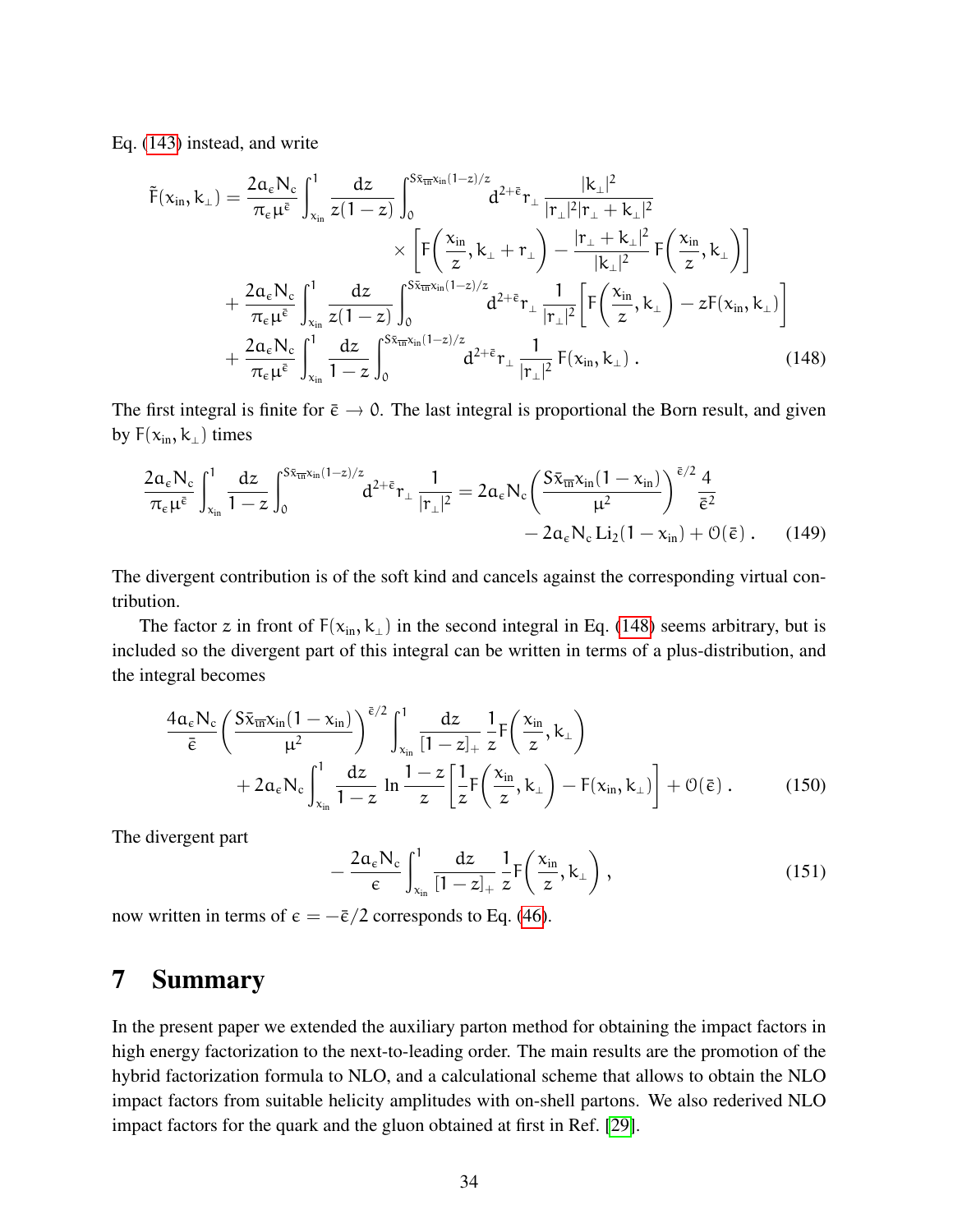In the derivations presented here a bottom-up approach was taken, based on exact NLO expressions of general collinear partonic amplitudes in QCD in the high energy limit, *i.e.* by taking the leading term in the  $1/\Lambda$  power expansion, where the large parameter  $\Lambda$  proportional to the large total energy squared S available in a particle collision. We found that the auxiliary parton method in the large  $\Lambda$  limit and inclusion of NLO corrections do not commute. It means, that the auxiliary parton line cannot be factored out in the high energy limit before it is treated at NLO accuracy. In order to make this point explicit we introduced nomenclature motivated by the structure of the tree level expressions for scattering amplitudes in the high energy limit: contributions with the auxiliary parton treated at the LO approximation were named *familiar*, while NLO contributions to the auxiliary parton impact factors were called *unfamiliar*.

The main guiding principle of the analysis described in the paper was following how the infrared divergencies emerging in the on-shell expressions are organized in the hybrid factorization scheme. To be more specific, we verified that the NLO expressions including the infrared singularities, are consistent with the Regge factorization: the singularities and the NLO corrections may be separated into an impact factor of the target (in our case — the auxiliary parton) and to the remaining contribution coming from the projectile and from the in-between region, corresponding to an evolution kernel absorbing terms enhanced by a large ln Λ.

Using this factorization one may proceed further and split off the evolution part from the familiar contribution, and in this way obtain the projectile impact factor from the on-shell amplitudes. In particular, we showed that the familiar contribution obtained in this procedure is universal w.r.t. the auxiliary parton flavor — that is the same for an auxiliary quark and gluon. Hence, the projectile impact factor coming from the proposed scheme is universal as well. This universality holds for virtual and real NLO corrections independently.

We analyzed cancellation of  $\epsilon$ -poles in the dimensional regularization, coming both from infrared and ultraviolet divergencies. The infrared singularities were found to cancel in the NLO target impact factor and the remaining part of NLO corrections separately when combined with the infrared singularities coming from the initial state parton lines, and the ultraviolet poles cancelled out after performing the renormalization. In the *familiar* part of the amplitudes we found terms corresponding to one step of the evolution of transverse momentum dependent parton distribution function. The real emission part of this evolution equation is given by Eq. [\(143\)](#page-31-0). This integral kernel closely resembles the LO BFKL kernel with a difference in the longitudinal momentum part: the  $1/z$  factor present in the BFKL equation is replaced by  $1/(z(1-z))$  in Eq. [\(143\)](#page-31-0), and the transverse momentum integration is limited in Eq. [\(143\)](#page-31-0). This difference occurs because we did not isolate the leading ln S approximation, but kept all the NLO contribution at the leading power of  $1/S$ . The  $1/(1-z)$  factor in the evolution kernel (141) is a manifestation of the soft gluon corrections. Essentially the same equation was found in [\[79\]](#page-40-12), where it was related to the last emission in a cascade of rapidity-ordered gluons. Of course the present results are still fixed order results and some more work is neccesary to obtain the evolution equation that would resum both BFKL and soft gluon logarithms in a rigorous manner.

The results obtained here open a way to systematically extract the NLO impact factors for hybrid factorization from on-shell helicitiy amplitudes. In fact, the extraction of the virtual NLO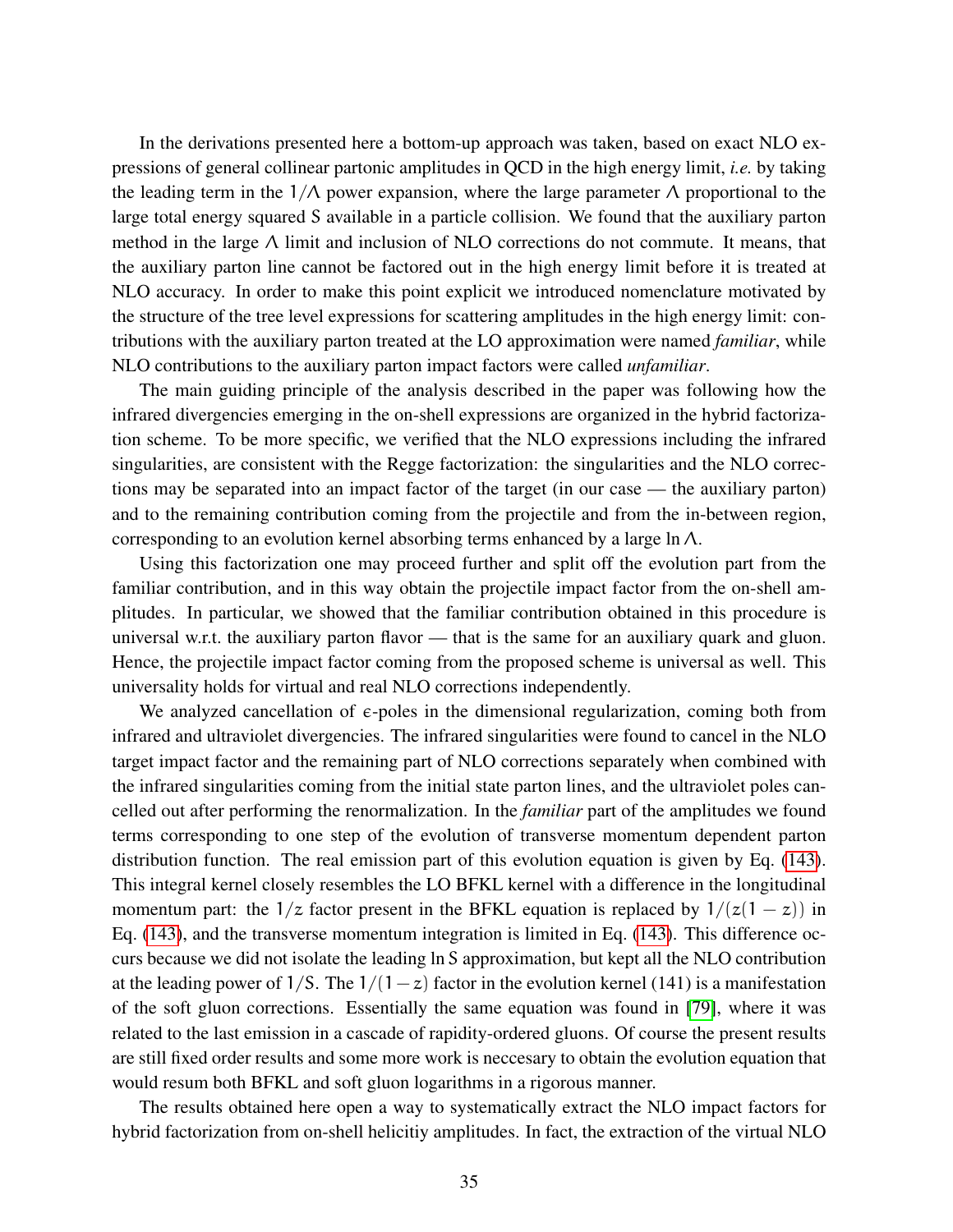contributions to the impact factors is straightforward and boils down to analytic subtractions of universal virtual terms described above from corresponding NLO virtual corrections to on-shell amplitudes. The computation of the real emission corrections to impact factors still remains to be done for each process separately, using the same scheme that was applied to compute the real radiation corrections to the auxiliary quark and gluon.

#### Acknowledgments

GZ is supported by grant no. 2019/35/B/ST2/03531 of the Polish National Science Centre. AvH and LM gratefully acknowledge support of the Polish National Science Center (NCN) grant No. 2017/27/B/ST2/02755.

# References

- <span id="page-35-0"></span>[1] L. N. Lipatov, *Reggeization of the Vector Meson and the Vacuum Singularity in Nonabelian Gauge Theories*, *Sov. J. Nucl. Phys.* 23 (1976) 338–345.
- [2] E. A. Kuraev, L. N. Lipatov, and V. S. Fadin, *Multi Reggeon Processes in the Yang-Mills Theory*, *Sov. Phys. JETP* 44 (1976) 443–450.
- [3] E. A. Kuraev, L. N. Lipatov, and V. S. Fadin, *The Pomeranchuk Singularity in Nonabelian Gauge Theories*, *Sov. Phys. JETP* 45 (1977) 199–204.
- [4] I. I. Balitsky and L. N. Lipatov, *The Pomeranchuk Singularity in Quantum Chromodynamics*, *Sov. J. Nucl. Phys.* 28 (1978) 822–829.
- [5] V. S. Fadin and L. N. Lipatov, *High-Energy Production of Gluons in a QuasimultiRegge Kinematics*, *JETP Lett.* 49 (1989) 352.
- <span id="page-35-1"></span>[6] L. N. Lipatov, *Small x physics in perturbative QCD*, *Phys. Rept.* 286 (1997) 131–198, [[hep-ph/9610276](http://xxx.lanl.gov/abs/hep-ph/9610276)].
- <span id="page-35-2"></span>[7] S. Catani, M. Ciafaloni, and F. Hautmann, *GLUON CONTRIBUTIONS TO SMALL x HEAVY FLAVOR PRODUCTION*, *Phys. Lett. B* 242 (1990) 97–102.
- <span id="page-35-4"></span>[8] S. Catani, M. Ciafaloni, and F. Hautmann, *High-energy factorization and small x heavy flavor production*, *Nucl. Phys. B* 366 (1991) 135–188.
- <span id="page-35-3"></span>[9] S. Catani and F. Hautmann, *High-energy factorization and small x deep inelastic scattering beyond leading order*, *Nucl. Phys. B* 427 (1994) 475–524, [[hep-ph/9405388](http://xxx.lanl.gov/abs/hep-ph/9405388)].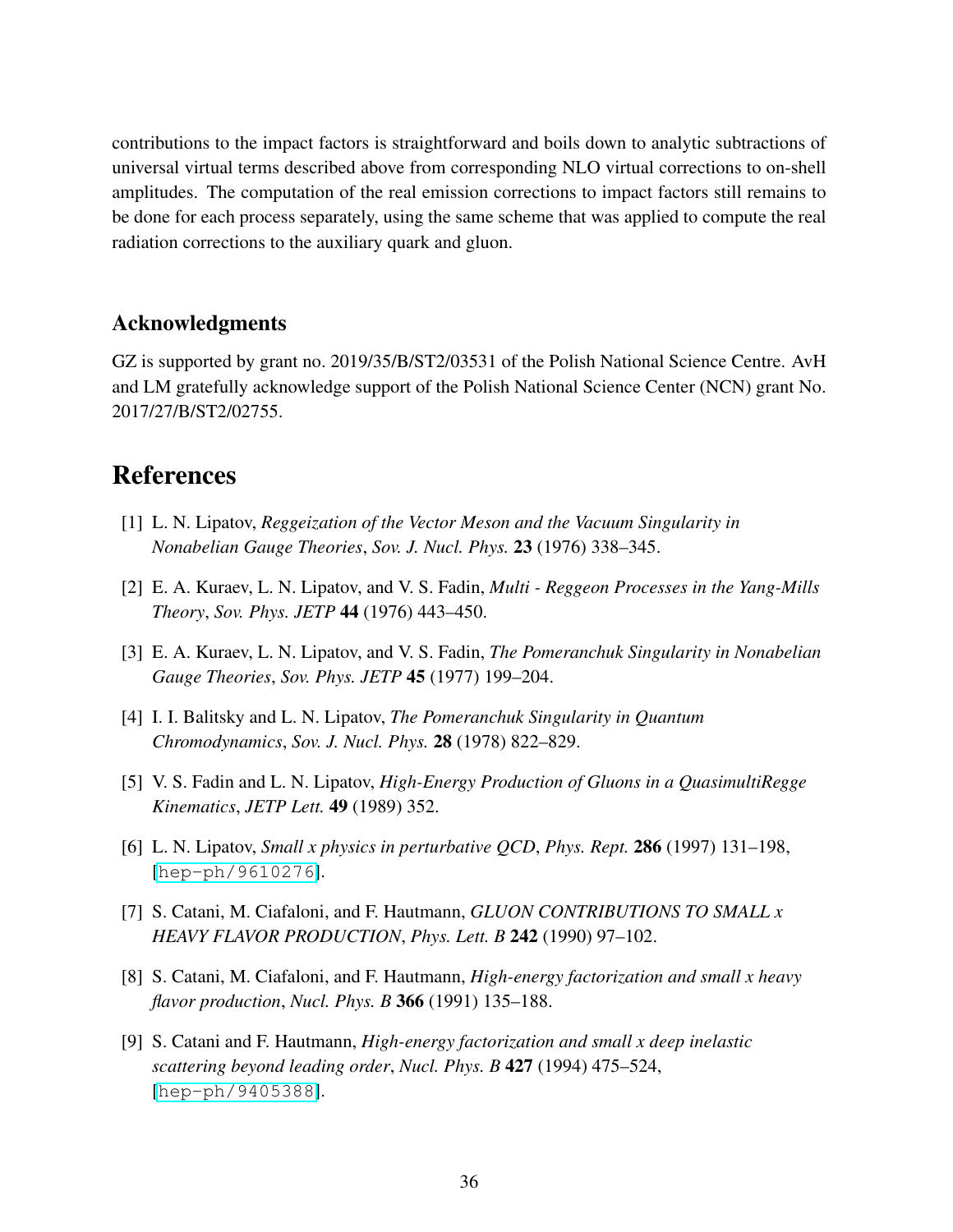- <span id="page-36-0"></span>[10] V. S. Fadin, M. I. Kotsky, and R. Fiore, *Gluon Reggeization in QCD in the next-to-leading order*, *Phys. Lett. B* 359 (1995) 181–188.
- [11] V. S. Fadin, R. Fiore, and M. I. Kotsky, *Gluon Regge trajectory in the two loop approximation*, *Phys. Lett. B* 387 (1996) 593–602, [[hep-ph/9605357](http://xxx.lanl.gov/abs/hep-ph/9605357)].
- [12] V. S. Fadin and L. N. Lipatov, *Radiative corrections to QCD scattering amplitudes in a multi - Regge kinematics*, *Nucl. Phys. B* 406 (1993) 259–292.
- [13] V. S. Fadin, R. Fiore, and A. Quartarolo, *Quark contribution to the reggeon reggeon gluon vertex in QCD*, *Phys. Rev. D* 50 (1994) 5893–5901, [[hep-th/9405127](http://xxx.lanl.gov/abs/hep-th/9405127)].
- <span id="page-36-1"></span>[14] V. S. Fadin and R. Fiore, *Non-forward NLO BFKL kernel*, *Phys. Rev. D* 72 (2005) 014018, [[hep-ph/0502045](http://xxx.lanl.gov/abs/hep-ph/0502045)].
- [15] V. S. Fadin, R. Fiore, and M. I. Kotsky, *Gribov's theorem on soft emission and the reggeon-reggeon - gluon vertex at small transverse momentum*, *Phys. Lett. B* 389 (1996) 737–741, [[hep-ph/9608229](http://xxx.lanl.gov/abs/hep-ph/9608229)].
- [16] V. S. Fadin, R. Fiore, A. Flachi, and M. I. Kotsky, *Quark anti-quark contribution to the BFKL kernel*, *Phys. Lett. B* 422 (1998) 287–293, [[hep-ph/9711427](http://xxx.lanl.gov/abs/hep-ph/9711427)].
- [17] V. Del Duca, *Real next-to-leading corrections to the multi gluon amplitudes in the helicity formalism*, *Phys. Rev. D* 54 (1996) 989–1009, [[hep-ph/9601211](http://xxx.lanl.gov/abs/hep-ph/9601211)].
- [18] V. Del Duca and C. R. Schmidt, *Virtual next-to-leading corrections to the impact factors in the high-energy limit*, *Phys. Rev. D* 57 (1998) 4069–4079, [[hep-ph/9711309](http://xxx.lanl.gov/abs/hep-ph/9711309)].
- [19] V. Del Duca and C. R. Schmidt, *Virtual next-to-leading corrections to the Lipatov vertex*, *Phys. Rev. D* 59 (1999) 074004, [[hep-ph/9810215](http://xxx.lanl.gov/abs/hep-ph/9810215)].
- [20] V. S. Fadin and L. N. Lipatov, *BFKL pomeron in the next-to-leading approximation*, *Phys. Lett. B* 429 (1998) 127–134, [[hep-ph/9802290](http://xxx.lanl.gov/abs/hep-ph/9802290)].
- [21] G. Camici and M. Ciafaloni, *Irreducible part of the next-to-leading BFKL kernel*, *Phys. Lett. B* 412 (1997) 396–406, [[hep-ph/9707390](http://xxx.lanl.gov/abs/hep-ph/9707390)]. [Erratum: Phys.Lett.B 417, 390 (1998)].
- [22] M. Ciafaloni and G. Camici, *Energy scale(s) and next-to-leading BFKL equation*, *Phys. Lett. B* 430 (1998) 349–354, [[hep-ph/9803389](http://xxx.lanl.gov/abs/hep-ph/9803389)].
- [23] M. Ciafaloni and D. Colferai, *The BFKL equation at next-to-leading level and beyond*, *Phys. Lett. B* 452 (1999) 372–378, [[hep-ph/9812366](http://xxx.lanl.gov/abs/hep-ph/9812366)].
- [24] I. Balitsky and G. A. Chirilli, *Next-to-leading order evolution of color dipoles*, *Phys. Rev. D* 77 (2008) 014019, [[0710.4330](http://xxx.lanl.gov/abs/0710.4330)].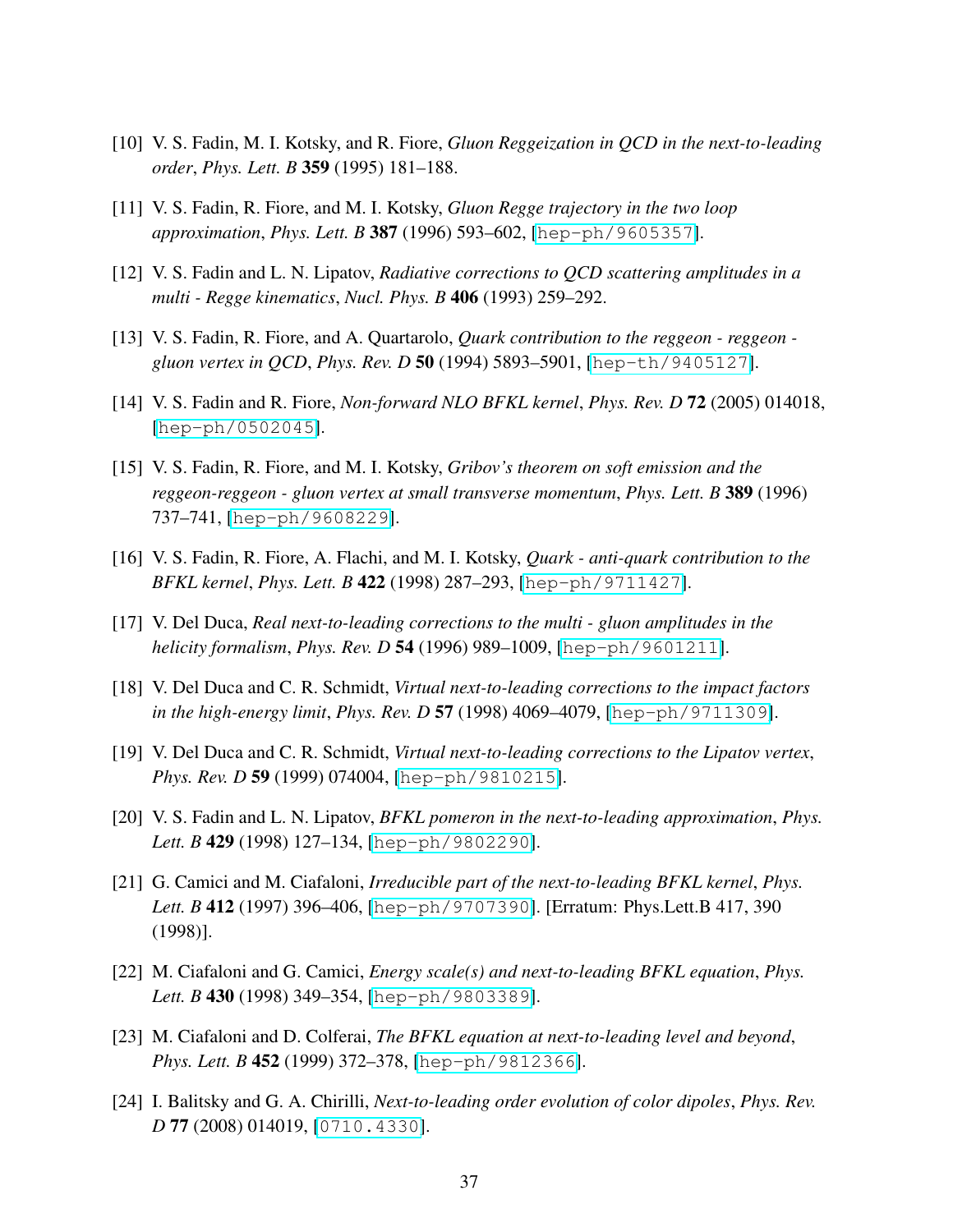- <span id="page-37-0"></span>[25] G. P. Salam, *An Introduction to leading and next-to-leading BFKL*, *Acta Phys. Polon. B* 30 (1999) 3679–3705, [[hep-ph/9910492](http://xxx.lanl.gov/abs/hep-ph/9910492)].
- <span id="page-37-1"></span>[26] A. V. Kotikov and L. N. Lipatov, *NLO corrections to the BFKL equation in QCD and in supersymmetric gauge theories*, *Nucl. Phys. B* 582 (2000) 19–43, [[hep-ph/0004008](http://xxx.lanl.gov/abs/hep-ph/0004008)].
- [27] N. Gromov, F. Levkovich-Maslyuk, and G. Sizov, *Pomeron Eigenvalue at Three Loops in* N = *4 Supersymmetric Yang-Mills Theory*, *Phys. Rev. Lett.* 115 (2015), no. 25 251601, [[1507.04010](http://xxx.lanl.gov/abs/1507.04010)].
- <span id="page-37-2"></span>[28] S. Caron-Huot and M. Herranen, *High-energy evolution to three loops*, *JHEP* 02 (2018) 058, [[1604.07417](http://xxx.lanl.gov/abs/1604.07417)].
- <span id="page-37-3"></span>[29] M. Ciafaloni and D. Colferai, *K factorization and impact factors at next-to-leading level*, *Nucl. Phys. B* 538 (1999) 187–214, [[hep-ph/9806350](http://xxx.lanl.gov/abs/hep-ph/9806350)].
- [30] V. S. Fadin, R. Fiore, M. I. Kotsky, and A. Papa, *The Gluon impact factors*, *Phys. Rev. D* 61 (2000) 094005, [[hep-ph/9908264](http://xxx.lanl.gov/abs/hep-ph/9908264)].
- <span id="page-37-4"></span>[31] V. S. Fadin, R. Fiore, M. I. Kotsky, and A. Papa, *The Quark impact factors*, *Phys. Rev. D* 61 (2000) 094006, [[hep-ph/9908265](http://xxx.lanl.gov/abs/hep-ph/9908265)].
- <span id="page-37-5"></span>[32] J. Bartels, D. Colferai, and G. P. Vacca, *The NLO jet vertex for Mueller-Navelet and forward jets: The Quark part*, *Eur. Phys. J. C* 24 (2002) 83–99, [[hep-ph/0112283](http://xxx.lanl.gov/abs/hep-ph/0112283)].
- [33] J. Bartels, D. Colferai, and G. P. Vacca, *The NLO jet vertex for Mueller-Navelet and forward jets: The Gluon part*, *Eur. Phys. J. C* 29 (2003) 235–249, [[hep-ph/0206290](http://xxx.lanl.gov/abs/hep-ph/0206290)].
- [34] M. Hentschinski and A. Sabio Vera, *NLO jet vertex from Lipatov's QCD effective action*, *Phys. Rev. D* **85** (2012) 056006, [[1110.6741](http://xxx.lanl.gov/abs/1110.6741)].
- [35] F. Caporale, D. Y. Ivanov, B. Murdaca, and A. Papa, *Mueller-Navelet small-cone jets at LHC in next-to-leading BFKL*, *Nucl. Phys. B* 877 (2013) 73–94, [[1211.7225](http://xxx.lanl.gov/abs/1211.7225)].
- [36] G. Chachamis, M. Hentschinski, J. D. Madrigal Martínez, and A. Sabio Vera, *Next-to-leading order corrections to the gluon-induced forward jet vertex from the high energy effective action*, *Phys. Rev. D* 87 (2013), no. 7 076009, [[1212.4992](http://xxx.lanl.gov/abs/1212.4992)].
- <span id="page-37-6"></span>[37] M. Hentschinski, J. D. M. Mart´ınez, B. Murdaca, and A. Sabio Vera, *The gluon-induced Mueller–Tang jet impact factor at next-to-leading order*, *Nucl. Phys. B* 889 (2014) 549–579, [[1409.6704](http://xxx.lanl.gov/abs/1409.6704)].
- <span id="page-37-7"></span>[38] A. Sabio Vera, *The Effect of NLO conformal spins in azimuthal angle decorrelation of jet pairs*, *Nucl. Phys. B* 746 (2006) 1–14, [[hep-ph/0602250](http://xxx.lanl.gov/abs/hep-ph/0602250)].
- [39] D. Colferai, F. Schwennsen, L. Szymanowski, and S. Wallon, *Mueller Navelet jets at LHC - complete NLL BFKL calculation*, *JHEP* 12 (2010) 026, [[1002.1365](http://xxx.lanl.gov/abs/1002.1365)].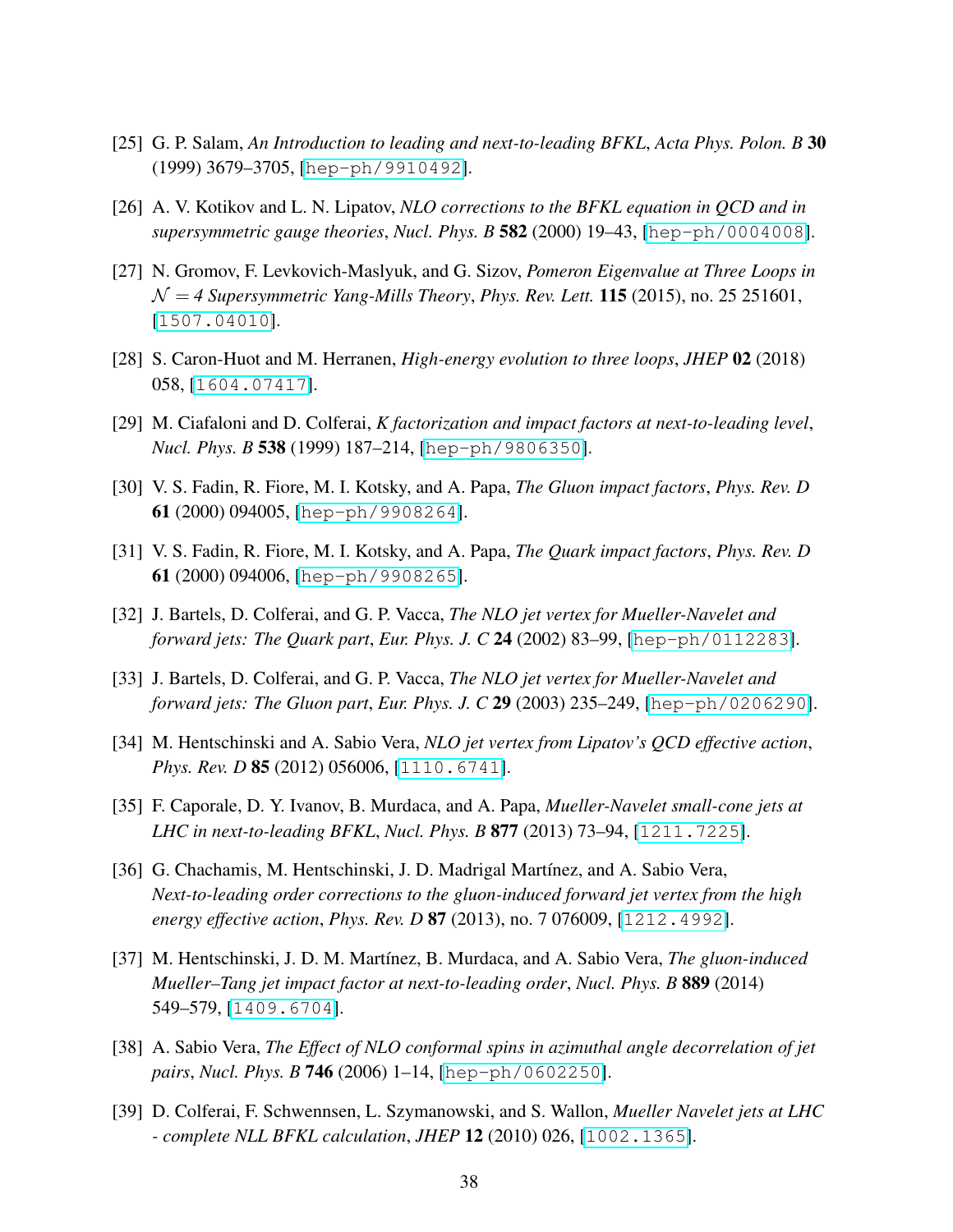- [40] F. Caporale, D. Y. Ivanov, B. Murdaca, A. Papa, and A. Perri, *The next-to-leading order jet vertex for Mueller-Navelet and forward jets revisited*, *JHEP* 02 (2012) 101, [[1112.3752](http://xxx.lanl.gov/abs/1112.3752)].
- [41] D. Y. Ivanov and A. Papa, *The next-to-leading order forward jet vertex in the small-cone approximation*, *JHEP* 05 (2012) 086, [[1202.1082](http://xxx.lanl.gov/abs/1202.1082)].
- [42] B. Ducloue, L. Szymanowski, and S. Wallon, *Confronting Mueller-Navelet jets in NLL BFKL with LHC experiments at 7 TeV*, *JHEP* 05 (2013) 096, [[1302.7012](http://xxx.lanl.gov/abs/1302.7012)].
- [43] B. Ducloue, L. Szymanowski, and S. Wallon, ´ *Evidence for high-energy resummation effects in Mueller-Navelet jets at the LHC*, *Phys. Rev. Lett.* 112 (2014) 082003, [[1309.3229](http://xxx.lanl.gov/abs/1309.3229)].
- <span id="page-38-0"></span>[44] F. Caporale, D. Y. Ivanov, B. Murdaca, and A. Papa, *Mueller–Navelet jets in next-to-leading order BFKL: theory versus experiment*, *Eur. Phys. J. C* 74 (2014), no. 10 3084, [[1407.8431](http://xxx.lanl.gov/abs/1407.8431)]. [Erratum: Eur.Phys.J.C 75, 535 (2015)].
- <span id="page-38-1"></span>[45] D. Y. Ivanov, M. I. Kotsky, and A. Papa, *The Impact factor for the virtual photon to light vector meson transition*, *Eur. Phys. J. C* 38 (2004) 195–213, [[hep-ph/0405297](http://xxx.lanl.gov/abs/hep-ph/0405297)].
- [46] D. Y. Ivanov and A. Papa, *Electroproduction of two light vector mesons in the next-to-leading approximation*, *Nucl. Phys. B* 732 (2006) 183–199, [[hep-ph/0508162](http://xxx.lanl.gov/abs/hep-ph/0508162)].
- [47] D. Y. Ivanov and A. Papa, *Electroproduction of two light vector mesons in next-to-leading BFKL: Study of systematic effects*, *Eur. Phys. J. C* 49 (2007) 947–955, [[hep-ph/0610042](http://xxx.lanl.gov/abs/hep-ph/0610042)].
- <span id="page-38-2"></span>[48] R. Boussarie, A. V. Grabovsky, D. Y. Ivanov, L. Szymanowski, and S. Wallon, *Next-to-Leading Order Computation of Exclusive Diffractive Light Vector Meson Production in a Saturation Framework*, *Phys. Rev. Lett.* 119 (2017), no. 7 072002, [[1612.08026](http://xxx.lanl.gov/abs/1612.08026)].
- <span id="page-38-3"></span>[49] P. Taels, T. Altinoluk, G. Beuf, and C. Marquet, *Dijet photoproduction at low* x *at next-to-leading order and its back-to-back limit*, [2204.11650](http://xxx.lanl.gov/abs/2204.11650).
- [50] P. Caucal, F. Salazar, and R. Venugopalan, *Dijet impact factor in DIS at next-to-leading order in the Color Glass Condensate*, *JHEP* 11 (2021) 222, [[2108.06347](http://xxx.lanl.gov/abs/2108.06347)].
- <span id="page-38-4"></span>[51] R. Boussarie, A. V. Grabovsky, L. Szymanowski, and S. Wallon, *Towards a complete next-to-logarithmic description of forward exclusive diffractive dijet electroproduction at HERA: real corrections*, *Phys. Rev. D* 100 (2019), no. 7 074020, [[1905.07371](http://xxx.lanl.gov/abs/1905.07371)].
- <span id="page-38-5"></span>[52] R. Boussarie, A. V. Grabovsky, L. Szymanowski, and S. Wallon, *On the one loop*  $\gamma^{(*)} \to q\overline{q}$  impact factor and the exclusive diffractive cross sections for the production of *two or three jets*, *JHEP* 11 (2016) 149, [[1606.00419](http://xxx.lanl.gov/abs/1606.00419)].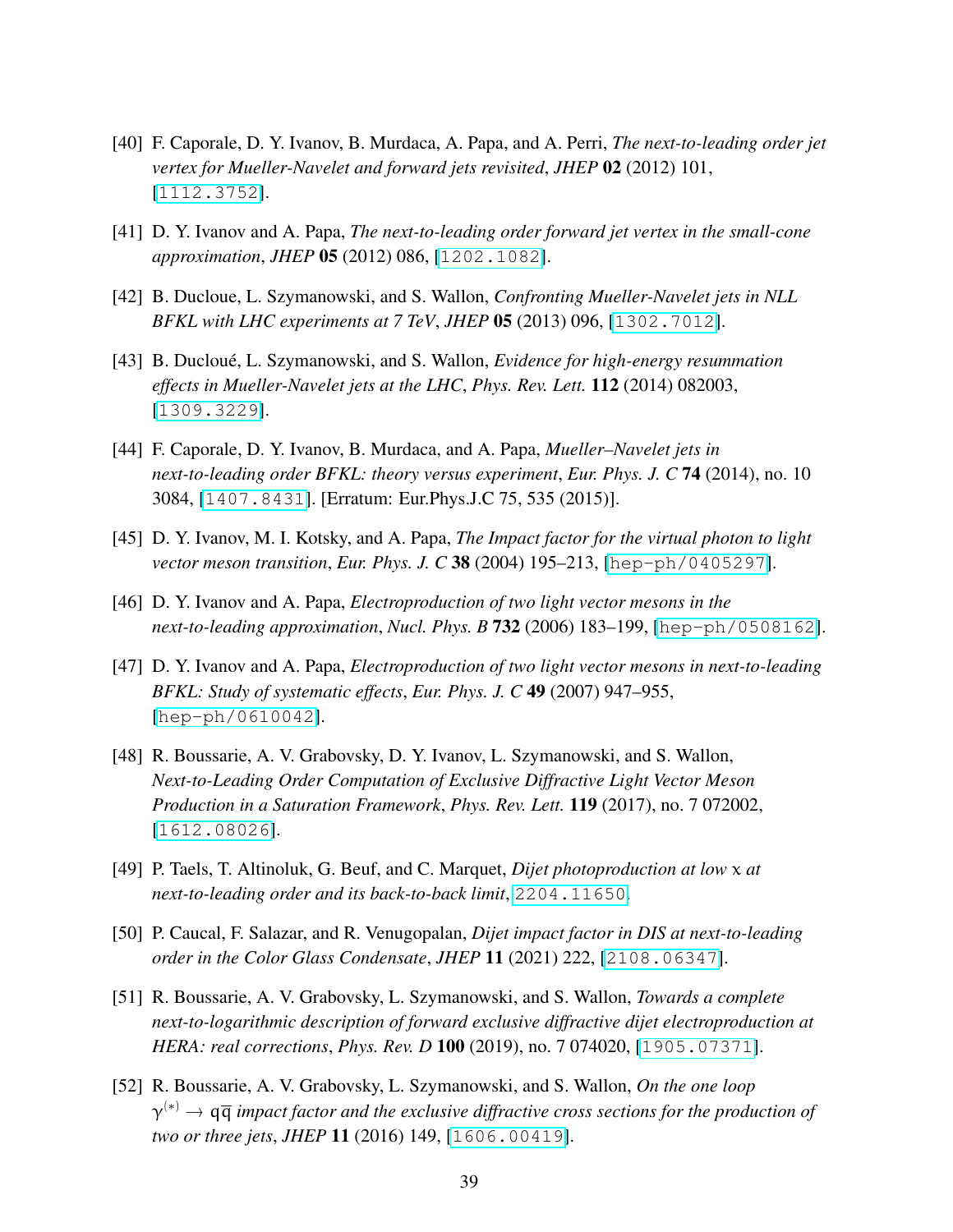- <span id="page-39-0"></span>[53] K. Roy and R. Venugopalan, *NLO impact factor for inclusive photon*+*dijet production in* e + A *DIS at small* x, *Phys. Rev. D* 101 (2020), no. 3 034028, [[1911.04530](http://xxx.lanl.gov/abs/1911.04530)].
- <span id="page-39-1"></span>[54] J. Bartels, D. Colferai, S. Gieseke, and A. Kyrieleis, *NLO corrections to the photon impact factor: Combining real and virtual corrections*, *Phys. Rev. D* 66 (2002) 094017, [[hep-ph/0208130](http://xxx.lanl.gov/abs/hep-ph/0208130)].
- [55] V. S. Fadin, D. Y. Ivanov, and M. I. Kotsky, *On the calculation of the NLO virtual photon impact factor*, *Nucl. Phys. B* 658 (2003) 156–174, [[hep-ph/0210406](http://xxx.lanl.gov/abs/hep-ph/0210406)].
- [56] I. Balitsky and G. A. Chirilli, *Photon impact factor in the next-to-leading order*, *Phys. Rev. D* 83 (2011) 031502, [[1009.4729](http://xxx.lanl.gov/abs/1009.4729)].
- <span id="page-39-2"></span>[57] I. Balitsky and G. A. Chirilli, *Photon impact factor and*  $k<sub>T</sub>$ *-factorization for DIS in the next-to-leading order*, *Phys. Rev. D* 87 (2013), no. 1 014013, [[1207.3844](http://xxx.lanl.gov/abs/1207.3844)].
- <span id="page-39-3"></span>[58] G. Beuf, *Dipole factorization for DIS at NLO: Combining the* qq¯ *and* qqg¯ *contributions*, *Phys. Rev. D* 96 (2017), no. 7 074033, [[1708.06557](http://xxx.lanl.gov/abs/1708.06557)].
- <span id="page-39-4"></span>[59] H. Hänninen, T. Lappi, and R. Paatelainen, *One-loop corrections to light cone wave functions: the dipole picture DIS cross section*, *Annals Phys.* 393 (2018) 358–412, [[1711.08207](http://xxx.lanl.gov/abs/1711.08207)].
- <span id="page-39-5"></span>[60] D. Y. Ivanov, B. Murdaca, and A. Papa, *The*  $\gamma^* \gamma^*$  total cross section in next-to-leading *order BFKL and LEP2 data*, *JHEP* 10 (2014) 058, [[1407.8447](http://xxx.lanl.gov/abs/1407.8447)].
- <span id="page-39-6"></span>[61] M. Ciafaloni and G. Rodrigo, *Heavy quark impact factor at next-to-leading level*, *JHEP* 05 (2000) 042, [[hep-ph/0004033](http://xxx.lanl.gov/abs/hep-ph/0004033)].
- [62] F. G. Celiberto, D. Y. Ivanov, B. Murdaca, and A. Papa, *High-energy resummation in heavy-quark pair photoproduction*, *Phys. Lett. B* 777 (2018) 141–150, [[1709.10032](http://xxx.lanl.gov/abs/1709.10032)].
- <span id="page-39-7"></span>[63] A. D. Bolognino, F. G. Celiberto, M. Fucilla, D. Y. Ivanov, and A. Papa, *High-energy resummation in heavy-quark pair hadroproduction*, *Eur. Phys. J. C* 79 (2019), no. 11 939, [[1909.03068](http://xxx.lanl.gov/abs/1909.03068)].
- <span id="page-39-8"></span>[64] F. G. Celiberto, D. Y. Ivanov, B. Murdaca, and A. Papa, *High energy resummation in dihadron production at the LHC*, *Phys. Rev. D* 94 (2016), no. 3 034013, [[1604.08013](http://xxx.lanl.gov/abs/1604.08013)].
- <span id="page-39-9"></span>[65] F. G. Celiberto, D. Y. Ivanov, B. Murdaca, and A. Papa, *Dihadron production at the LHC: full next-to-leading BFKL calculation*, *Eur. Phys. J. C* 77 (2017), no. 6 382, [[1701.05077](http://xxx.lanl.gov/abs/1701.05077)].
- <span id="page-39-10"></span>[66] F. G. Celiberto, D. Y. Ivanov, M. M. A. Mohammed, and A. Papa, *High-energy resummed distributions for the inclusive Higgs-plus-jet production at the LHC*, *Eur. Phys. J. C* 81 (2021), no. 4 293, [[2008.00501](http://xxx.lanl.gov/abs/2008.00501)].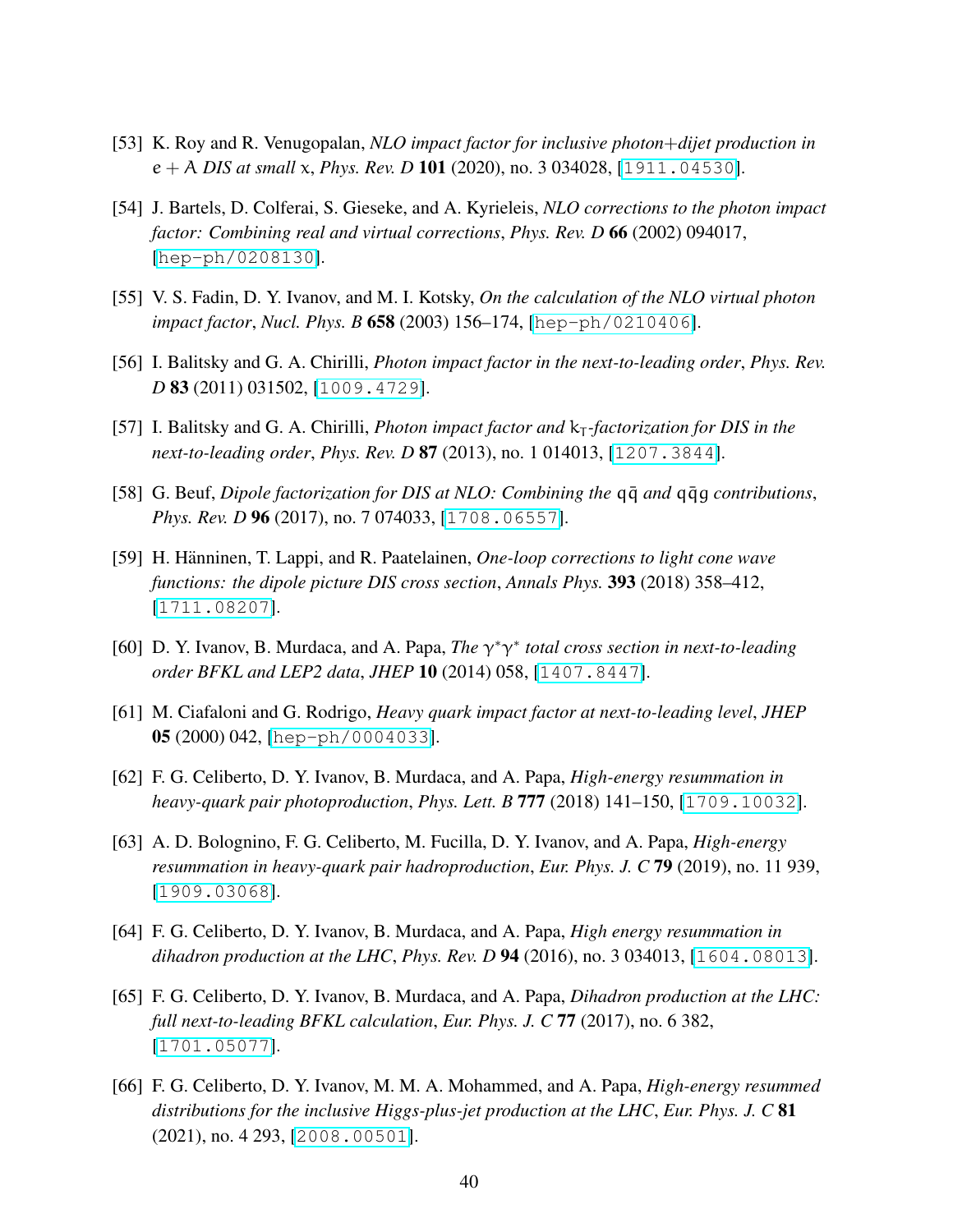- <span id="page-40-10"></span>[67] M. Hentschinski, K. Kutak, and A. van Hameren, *Forward Higgs production within high energy factorization in the heavy quark limit at next-to-leading order accuracy*, *Eur. Phys. J. C* 81 (2021), no. 2 112, [[2011.03193](http://xxx.lanl.gov/abs/2011.03193)]. [Erratum: Eur.Phys.J.C 81, 262 (2021)].
- <span id="page-40-0"></span>[68] F. G. Celiberto, M. Fucilla, D. Y. Ivanov, M. M. A. Mohammed, and A. Papa, *The next-to-leading order Higgs impact factor in the infinite top-mass limit*, [2205.02681](http://xxx.lanl.gov/abs/2205.02681).
- <span id="page-40-1"></span>[69] F. G. Celiberto, M. Fucilla, D. Y. Ivanov, and A. Papa, *High-energy resummation in*  $Λ<sub>c</sub>$ *baryon production*, *Eur. Phys. J. C* 81 (2021), no. 8 780, [[2105.06432](http://xxx.lanl.gov/abs/2105.06432)].
- <span id="page-40-2"></span>[70] J. C. Collins and R. K. Ellis, *Heavy quark production in very high-energy hadron collisions*, *Nucl. Phys. B* 360 (1991) 3–30.
- <span id="page-40-3"></span>[71] L. N. Lipatov, *Gauge invariant effective action for high-energy processes in QCD*, *Nucl. Phys. B* 452 (1995) 369–400, [[hep-ph/9502308](http://xxx.lanl.gov/abs/hep-ph/9502308)].
- <span id="page-40-4"></span>[72] E. N. Antonov, L. N. Lipatov, E. A. Kuraev, and I. O. Cherednikov, *Feynman rules for effective Regge action*, *Nucl. Phys. B* 721 (2005) 111–135, [[hep-ph/0411185](http://xxx.lanl.gov/abs/hep-ph/0411185)].
- <span id="page-40-5"></span>[73] A. van Hameren, P. Kotko, and K. Kutak, *Helicity amplitudes for high-energy scattering*, *JHEP* 01 (2013) 078, [[1211.0961](http://xxx.lanl.gov/abs/1211.0961)].
- <span id="page-40-6"></span>[74] M. A. Kimber, A. D. Martin, and M. G. Ryskin, *Unintegrated parton distributions*, *Phys. Rev. D* 63 (2001) 114027, [[hep-ph/0101348](http://xxx.lanl.gov/abs/hep-ph/0101348)].
- <span id="page-40-7"></span>[75] F. Hautmann, H. Jung, A. Lelek, V. Radescu, and R. Zlebcik, *Collinear and TMD Quark and Gluon Densities from Parton Branching Solution of QCD Evolution Equations*, *JHEP* 01 (2018) 070, [[1708.03279](http://xxx.lanl.gov/abs/1708.03279)].
- <span id="page-40-8"></span>[76] I. Balitsky, *Operator expansion for high-energy scattering*, *Nucl. Phys. B* 463 (1996) 99–160, [[hep-ph/9509348](http://xxx.lanl.gov/abs/hep-ph/9509348)].
- <span id="page-40-9"></span>[77] Y. V. Kovchegov, *Unitarization of the BFKL pomeron on a nucleus*, *Phys. Rev. D* 61 (2000) 074018, [[hep-ph/9905214](http://xxx.lanl.gov/abs/hep-ph/9905214)].
- <span id="page-40-11"></span>[78] M. A. Nefedov, *Computing one-loop corrections to effective vertices with two scales in the EFT for Multi-Regge processes in QCD*, *Nucl. Phys. B* 946 (2019) 114715, [[1902.11030](http://xxx.lanl.gov/abs/1902.11030)].
- <span id="page-40-12"></span>[79] M. A. Nefedov, *Towards stability of NLO corrections in High-Energy Factorization via Modified Multi-Regge Kinematics approximation*, *JHEP* 08 (2020) 055, [[2003.02194](http://xxx.lanl.gov/abs/2003.02194)].
- <span id="page-40-13"></span>[80] S. Catani and M. H. Seymour, *A General algorithm for calculating jet cross-sections in NLO QCD*, *Nucl. Phys. B* 485 (1997) 291–419, [[hep-ph/9605323](http://xxx.lanl.gov/abs/hep-ph/9605323)]. [Erratum: Nucl.Phys.B 510, 503–504 (1998)].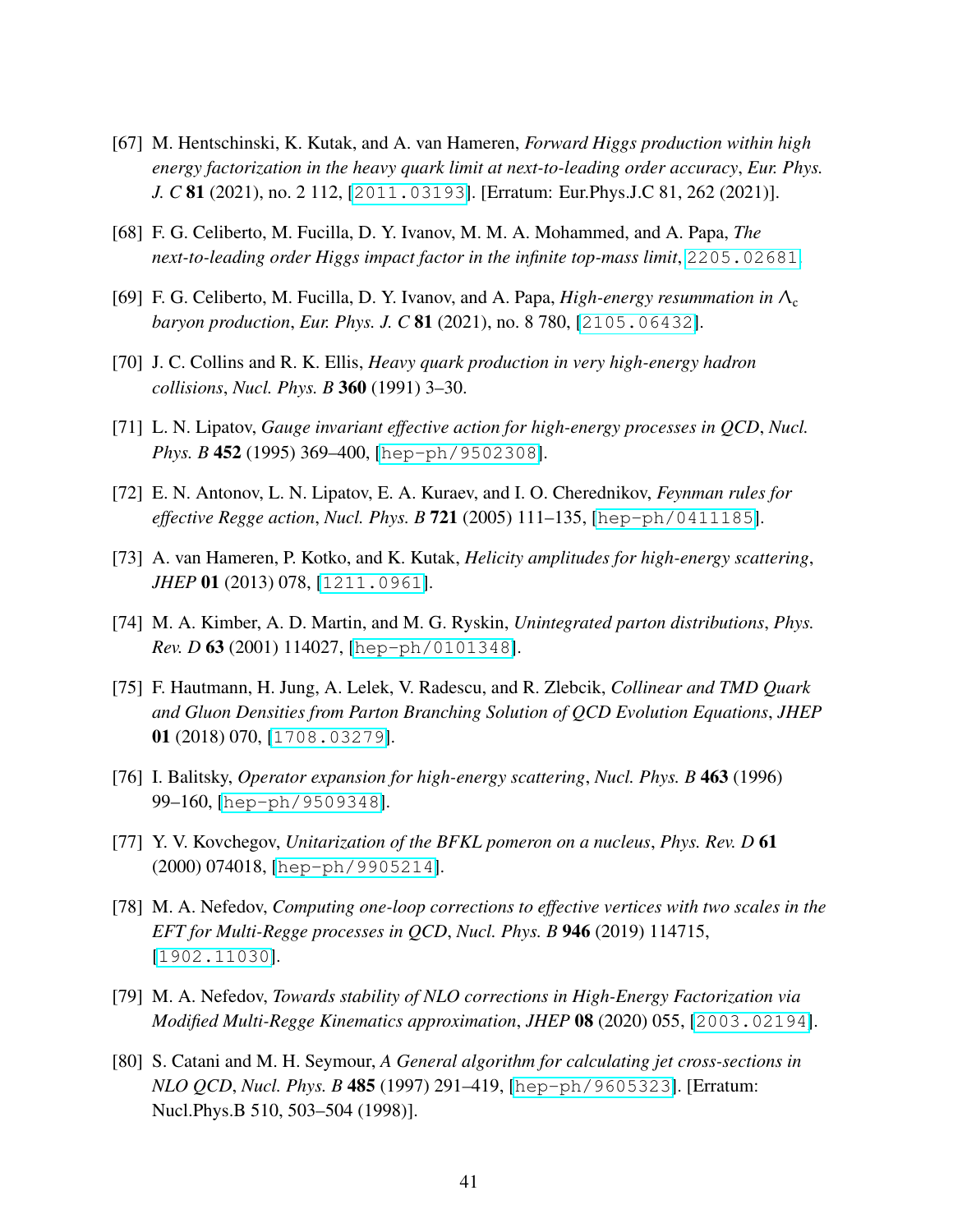- <span id="page-41-0"></span>[81] A. van Hameren, *Calculating off-shell one-loop amplitudes for*  $k_T$ -dependent *factorization: a proof of concept*, [1710.07609](http://xxx.lanl.gov/abs/1710.07609).
- <span id="page-41-1"></span>[82] E. Blanco, A. van Hameren, P. Kotko, and K. Kutak, *All-plus helicity off-shell gauge invariant multigluon amplitudes at one loop*, *JHEP* 12 (2020) 158, [[2008.07916](http://xxx.lanl.gov/abs/2008.07916)].
- <span id="page-41-2"></span>[83] A. van Hameren, *BCFW recursion for off-shell gluons*, *JHEP* 07 (2014) 138, [[1404.7818](http://xxx.lanl.gov/abs/1404.7818)].
- <span id="page-41-3"></span>[84] Z. Bern and G. Chalmers, *Factorization in one loop gauge theory*, *Nucl. Phys. B* 447 (1995) 465–518, [[hep-ph/9503236](http://xxx.lanl.gov/abs/hep-ph/9503236)].
- <span id="page-41-4"></span>[85] Z. Bern, V. Del Duca, W. B. Kilgore, and C. R. Schmidt, *The infrared behavior of one loop QCD amplitudes at next-to-next-to leading order*, *Phys. Rev. D* 60 (1999) 116001, [[hep-ph/9903516](http://xxx.lanl.gov/abs/hep-ph/9903516)].
- <span id="page-41-5"></span>[86] G. Ossola, C. G. Papadopoulos, and R. Pittau, *Reducing full one-loop amplitudes to scalar integrals at the integrand level*, *Nucl. Phys. B* 763 (2007) 147–169, [[hep-ph/0609007](http://xxx.lanl.gov/abs/hep-ph/0609007)].
- <span id="page-41-6"></span>[87] W. T. Giele, Z. Kunszt, and K. Melnikov, *Full one-loop amplitudes from tree amplitudes*, *JHEP* 04 (2008) 049, [[0801.2237](http://xxx.lanl.gov/abs/0801.2237)].
- <span id="page-41-7"></span>[88] R. Britto, F. Cachazo, and B. Feng, *New recursion relations for tree amplitudes of gluons*, *Nucl. Phys. B* 715 (2005) 499–522, [[hep-th/0412308](http://xxx.lanl.gov/abs/hep-th/0412308)].
- <span id="page-41-8"></span>[89] R. Britto, F. Cachazo, B. Feng, and E. Witten, *Direct proof of tree-level recursion relation in Yang-Mills theory*, *Phys. Rev. Lett.* 94 (2005) 181602, [[hep-th/0501052](http://xxx.lanl.gov/abs/hep-th/0501052)].
- <span id="page-41-9"></span>[90] Z. Kunszt, A. Signer, and Z. Trocsanyi, *Singular terms of helicity amplitudes at one loop in QCD and the soft limit of the cross-sections of multiparton processes*, *Nucl. Phys. B* 420 (1994) 550–564, [[hep-ph/9401294](http://xxx.lanl.gov/abs/hep-ph/9401294)].
- <span id="page-41-10"></span>[91] A. Bassetto, M. Ciafaloni, and G. Marchesini, *Jet Structure and Infrared Sensitive Quantities in Perturbative QCD*, *Phys. Rept.* 100 (1983) 201–272.
- <span id="page-41-11"></span>[92] M. L. Mangano and S. J. Parke, *Multiparton amplitudes in gauge theories*, *Phys. Rept.* 200 (1991) 301–367, [[hep-th/0509223](http://xxx.lanl.gov/abs/hep-th/0509223)].
- <span id="page-41-12"></span>[93] R. K. Ellis and J. C. Sexton, *QCD Radiative Corrections to Parton Parton Scattering*, *Nucl. Phys. B* 269 (1986) 445–484.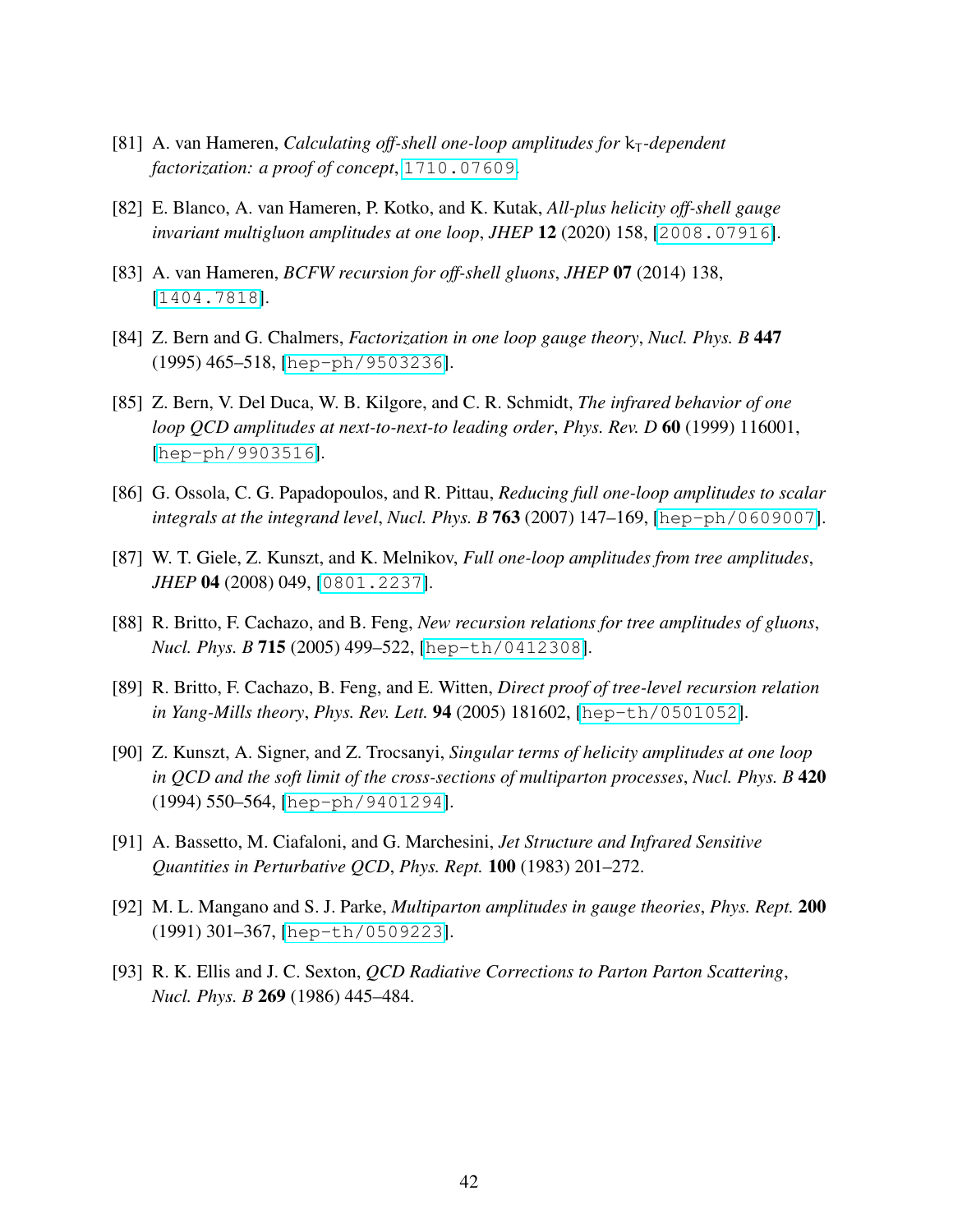## <span id="page-42-0"></span>A Spinors and transverse momenta

Given a light-like momentum p, we define the spinors as four-component vectors with two vanishing components:

$$
|\mathbf{p}| = \begin{pmatrix} \mathbf{L}(\mathbf{p}) \\ \mathbf{0} \end{pmatrix} , \quad \mathbf{L}(\mathbf{p}) = \frac{1}{\sqrt{|\mathbf{p}_0 + \mathbf{p}_3|}} \begin{pmatrix} -\mathbf{p}_1 + \mathbf{i}\mathbf{p}_2 \\ \mathbf{p}_0 + \mathbf{p}_3 \end{pmatrix}
$$
(152)

$$
|\mathbf{p}\rangle = \begin{pmatrix} \mathbf{0} \\ R(\mathbf{p}) \end{pmatrix} , R(\mathbf{p}) = \frac{\sqrt{|\mathbf{p}_0 + \mathbf{p}_3|}}{p_0 + p_3} \begin{pmatrix} p_0 + p_3 \\ p_1 + \mathrm{i}p_2 \end{pmatrix} .
$$
 (153)

The "dual" spinors are defined as

$$
[\mathbf{p}] = ( (\mathcal{E} \mathsf{L}(\mathbf{p}))^{\mathsf{T}}, \mathbf{0}) \quad , \quad \langle \mathbf{p}] = (\mathbf{0}, (\mathcal{E}^{\mathsf{T}} \mathsf{R}(\mathbf{p}))^{\mathsf{T}} ) \quad , \quad \text{where} \quad \mathcal{E} = \begin{pmatrix} 0 & 1 \\ -1 & 0 \end{pmatrix} \quad . \tag{154}
$$

Defined as such, their dyadic products satisfy the relation

$$
|p\rangle[p| + |p]\langle p| = p \psi = \gamma_{\mu} p^{\mu} \tag{155}
$$

where the  $\gamma$ -matrices are in the Weyl representation with

$$
\gamma^5 \equiv i\gamma^0\gamma^1\gamma^2\gamma^3 = \begin{pmatrix} -1 & 0 \\ 0 & 1 \end{pmatrix} . \tag{156}
$$

For the spinor products, we also use the notation

$$
\langle p||q\rangle = \langle pq\rangle = (pq) \quad , \quad [p||q] = [pq] = (pq)_{+} \,. \tag{157}
$$

The most important relations for the spinor products are antisymmetry

$$
\langle pq \rangle = -\langle qp \rangle \quad , \quad [pq] = -[qp] \tag{158}
$$

and

$$
\langle pq \rangle [qp] = (p+q)^2. \tag{159}
$$

For a momentum  $r_{\perp}$  transverse to two light-like momenta P and  $\bar{P}$  that are not collinear, we define

$$
\kappa_{\rm r}^* = \frac{\langle P|\dot{r}_{\perp}|\bar{P}]}{[P\bar{P}]} \quad , \quad \kappa_{\rm r} = \frac{\langle \bar{P}|\dot{r}_{\perp}|P]}{\langle \bar{P}P \rangle} \,. \tag{160}
$$

Realize that  $\kappa_r$ ,  $\kappa_r^*$  are invariant under replacement of  $\bar{P}$  with any other light-like momentum that is not collinear to P [\[83\]](#page-41-2). Using polariztion vectors

$$
e^{\mu}_{+} = \frac{\langle \bar{P} | \gamma^{\mu} | P]}{\sqrt{2} \langle \bar{P} P \rangle} \quad , \quad e^{\mu}_{-} = \frac{\langle P | \gamma^{\mu} | \bar{P} ]}{\sqrt{2} [P \bar{P}]} \quad , \tag{161}
$$

satisfying  $e_-\cdot e_-=e_+\cdot e_+=0$ ,  $e_-\cdot e_+=-1$ , we can then write

$$
r^{\mu}_{\perp} = -\frac{\kappa^*_{r}}{\sqrt{2}} e^{\mu}_{+} - \frac{\kappa_{r}}{\sqrt{2}} e^{\mu}_{-} . \qquad (162)
$$

The inner product of two transverse moment is given by

$$
r_{\perp} \cdot q_{\perp} = \frac{e_{-} \cdot e_{+}}{2} (\kappa_{r} \kappa_{q}^{*} + \kappa_{r}^{*} \kappa_{q}) = -\frac{\kappa_{r} \kappa_{q}^{*} + \kappa_{r}^{*} \kappa_{q}}{2}.
$$
 (163)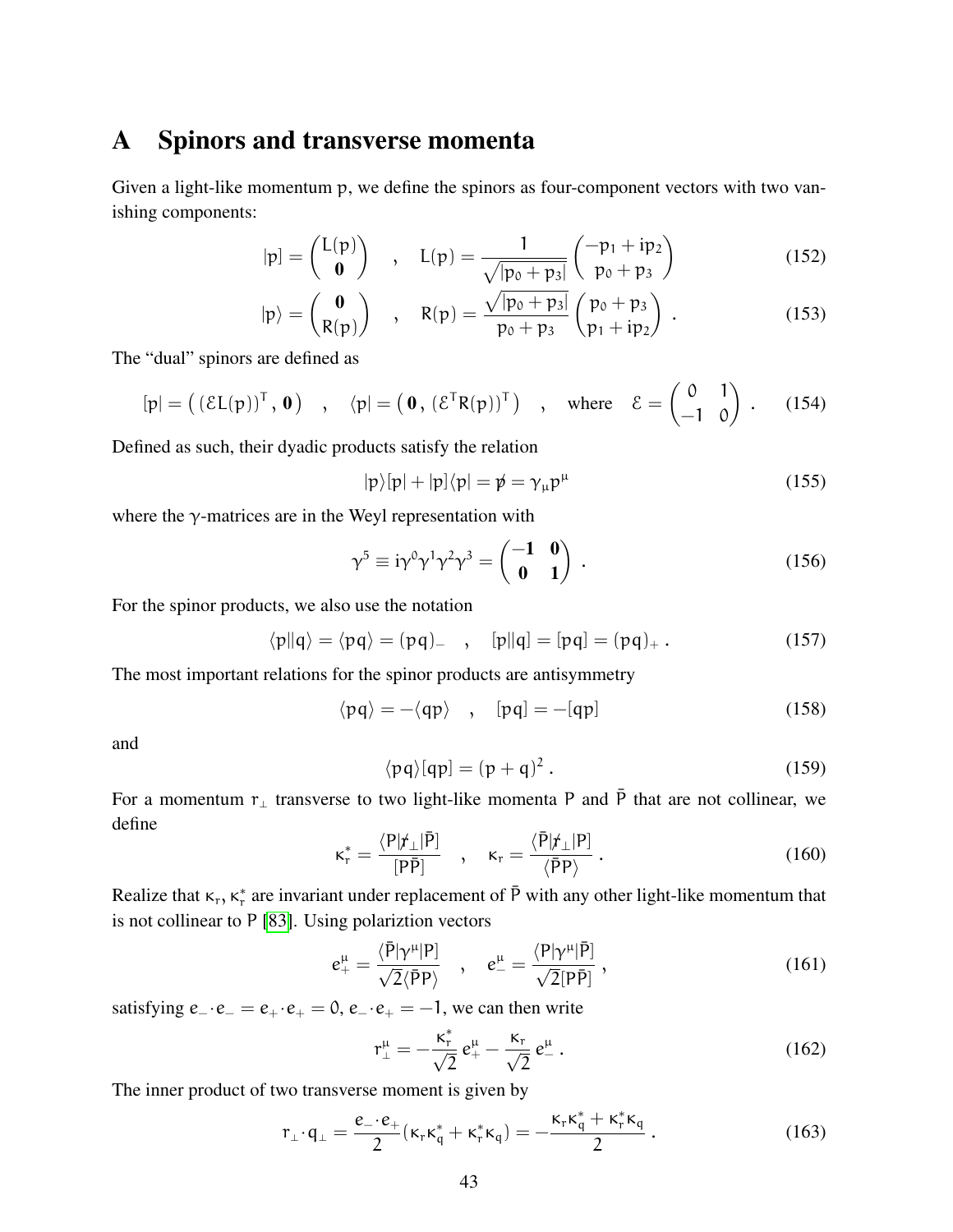# <span id="page-43-0"></span>B Color representation

The relation of Eq. [\(22\)](#page-8-0) holds as such after summation over color degrees of freedom of the external partons. Before squaring and summation, the color-dependend amplitude has a color representation that comes natural with the auxiliary partons used. In case of auxiliary quarks, the (anti-)fundamental color indices of these constitute the color of the space-like gluon in a colorflow-type of representation. Let us write the color indices explicitly with an i for the final-state auxiliary quark, and j for the initial-state auxiliary quark. We consider the situation with n more gluons. In [\[73\]](#page-40-5) it was shown that indeed (employing Einstein summation)

$$
\mathcal{M}^{\star a_1 a_2 \cdots a_n \, \mathrm{ji}}_{\text{aux-q}} \delta_{\mathrm{ij}} = 0 \,, \tag{164}
$$

as required for the color pair to represent a single gluon. The auxiliary label only refers to the color content and regarding the kinematics the  $\Lambda$  limit is already performed. The amplitude can be decomposed in terms of partial amplitudes  $A^*$  as

$$
\mathcal{M}^{\star a_1 a_2 \cdots a_n}_{aux-q}{}^{ji} = 2^{n/2} \sum_{\sigma \in S_n} \left( T^{a_{\sigma(1)}} T^{a_{\sigma(2)}} \cdots T^{a_{\sigma(n)}} \right)_{ji} \mathcal{A}^{\star}(g^{\star}, \sigma(1), \sigma(2), \ldots, \sigma(n)) . \tag{165}
$$

In [\[81\]](#page-41-0) it was shown that the partial amplitudes obtained with auxiliary quarks are the same as the ones obtained with auxiliary gluons, that is why we do not give them the auxiliary label. We immediately see that

$$
\mathcal{M}_{aux-q}^{\star a_1 a_2 \cdots a_n \, \mathrm{ji}} \sqrt{2} \mathsf{T}_{ij}^b = 2^{(n+1)/2} \sum_{\sigma \in S_n} \mathrm{Tr} \big( \mathsf{T}^b \mathsf{T}^{a_{\sigma(1)}} \mathsf{T}^{a_{\sigma(2)}} \cdots \mathsf{T}^{a_{\sigma(n)}} \big) \, \mathcal{A}^{\star}(g^{\star}, \sigma(1), \sigma(2), \ldots, \sigma(n))
$$
\n
$$
= \mathcal{M}^{\star ba_1 a_2 \cdots a_n} \tag{166}
$$

gives the color decomposition of  $(n+1)$ -gluon amplitude, one of which happens to be space-like with color index b. The relation can be inverted as, suppressing the irrelevant  $a_i$  indices,

$$
\mathcal{M}^{\star b} \sqrt{2} T_{kl}^b = \mathcal{M}_{aux-q}^{\star ji} 2 T_{ij}^b T_{kl}^b = \mathcal{M}_{aux-q}^{\star ji} \left( \delta_{il} \delta_{kj} - \frac{1}{N_c} \delta_{ij} \delta_{kl} \right) = \mathcal{M}_{aux-q}^{\star kl} . \tag{167}
$$

It must be mentioned that the partial amplitudes for auxiliary gluons are only the same as for auxiliary quarks in case the auxiliary gluons are adjacent. It is however not difficult to understand that partial amplitudes for which the auxiliary gluons are not adjacent vanish in the large  $\Lambda$  limit because they have an extra power of  $\Lambda$  in the denominator. Let the auxiliary gluons be number  $n + 1$  and  $n + 2$ . The full amplitude can be decomposed as

$$
\mathcal{M}_{aux-g}^{*a_1a_2\cdots a_{n+2}} =
$$
\n
$$
2^{n/2+1} \sum_{\sigma \in S_n} \text{Tr}\big(T^{a_{n+2}} T^{a_{\sigma(1)}} \cdots T^{a_{\sigma(n)}} T^{a_{n+1}}\big) \mathcal{A}_{aux-g}^{\star}(n+2, \sigma(1), \ldots, \sigma(n), n+1)
$$
\n
$$
+ 2^{n/2+1} \sum_{\sigma \in S_n} \text{Tr}\big(T^{a_{n+2}} T^{a_{n+1}} T^{a_{\sigma(1)}} \cdots T^{a_{\sigma(n)}}\big) \mathcal{A}_{aux-g}^{\star}(n+2, n+1, \sigma(1), \ldots, \sigma(n)) . \quad (168)
$$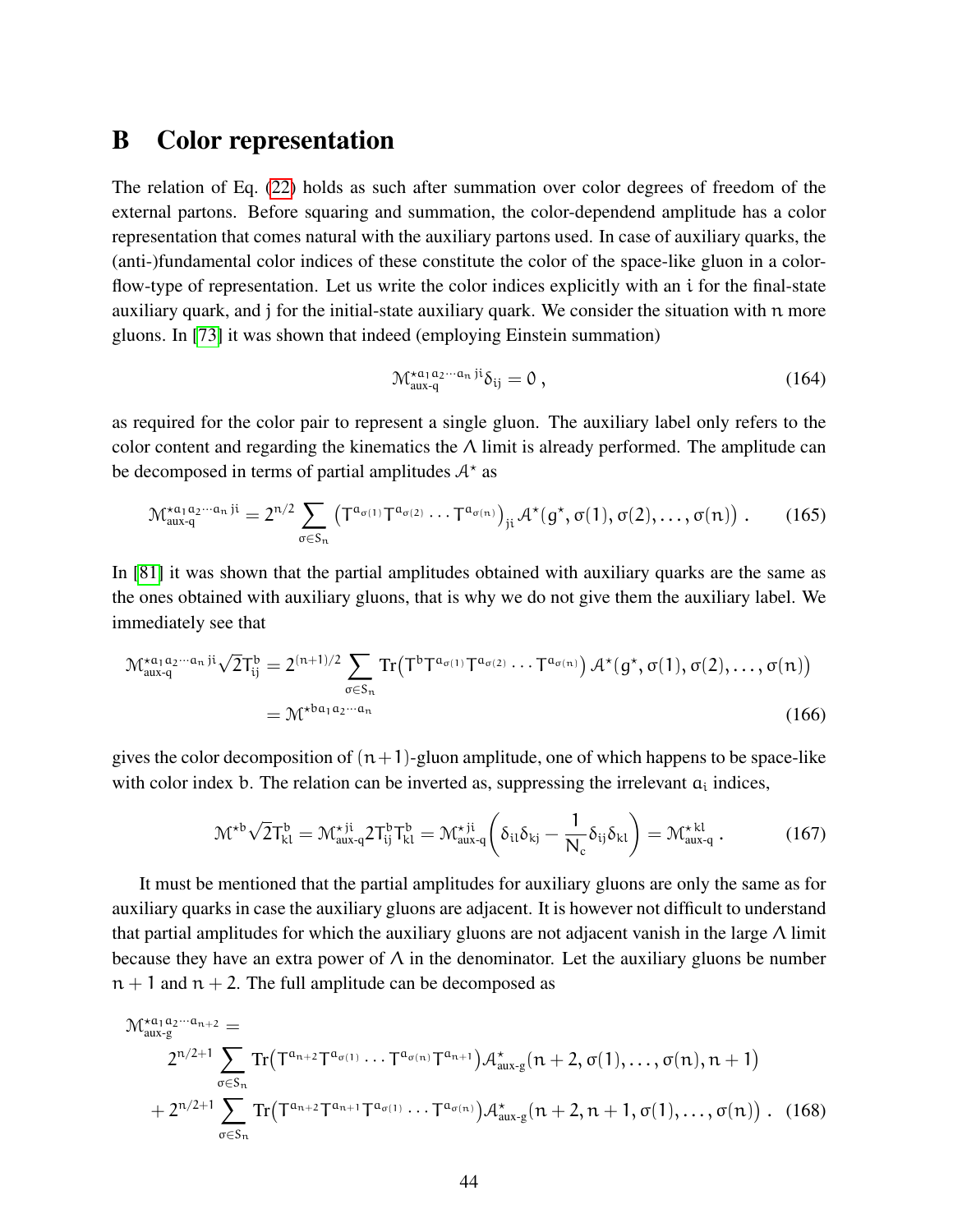Usually, an  $(n + 2)$ -gluon amplitude has  $(n + 1)!$  terms, but we excluded the permutations for which the auxiliary gluons are not adjacent, so  $2(n!)$  remain. Also, the partial amplitudes carry the auxiliary label. In terms of the eikonal Feynman rules for the tree-level space-like amplitude, it is however not difficult to see that exchanging the role of the auxiliary partons effectively means replacing  $P \leftrightarrow -P$ , and leads to an overall minus sign. Thus we can write

$$
\mathcal{M}_{aux-g}^{\star a_1 a_2 \cdots a_{n+2}} = 2^{n/2+1} \sum_{\sigma \in S_n} \text{Tr}\left(\left[\mathsf{T}^{a_{n+1}}, \mathsf{T}^{a_{n+2}}\right] \mathsf{T}^{a_{\sigma(1)}} \cdots \mathsf{T}^{a_{\sigma(n)}}\right) \mathcal{A}^{\star}(g^{\star}, \sigma(1), \ldots, \sigma(n))
$$
\n
$$
= 2^{n/2+1} \text{if}^{a_{n+1} a_{n+1} b} \sum_{\sigma \in S_n} \text{Tr}\left(\mathsf{T}^b \mathsf{T}^{a_{\sigma(1)}} \cdots \mathsf{T}^{a_{\sigma(n)}}\right) \mathcal{A}^{\star}(g^{\star}, \sigma(1), \ldots, \sigma(n)) . \quad (169)
$$

We conclude that, suppressing irrelevant indices now,

$$
\mathcal{M}_{aux-q}^{\star ji} = \sqrt{2} \, T_{ij}^b \, \mathcal{M}^{\star b} \quad , \quad \mathcal{M}_{aux-g}^{\star a_{n+1} a_{n+2}} = \sqrt{2} \, i \, f^{a_{n+1} a_{n+2} b} \, \mathcal{M}^{\star b} \; . \tag{170}
$$

Squaring and summing over color degrees of freedom, we get

$$
\sum_{\text{color}} \left| \mathcal{M}_{\text{aux-q}}^{\star \text{ji}} \right|^2 = 2T_{ij}^b T_{ij}^{c\dagger} \sum_{\text{color}} \mathcal{M}^{\star \text{b}} \mathcal{M}^{\star \text{c}\dagger} = \sum_{\text{color}} \left| \mathcal{M}^{\star \text{b}} \right|^2, \tag{171}
$$

where we used the  $\dagger$  to indicate complex conjugation. Averaging over initial-state color, we get

$$
\frac{1}{N_c} \sum_{\text{color}} \left| \mathcal{M}_{\text{aux-q}}^{\star \text{ji}} \right|^2 = \frac{N_c^2 - 1}{N_c} \frac{1}{N_c^2 - 1} \sum_{\text{color}} \left| \mathcal{M}^{\star \text{b}} \right|^2 \tag{172}
$$

were we put the natural color average factor for the space-like gluon. For the gluon case, we get

$$
\sum_{\text{color}} \left| \mathcal{M}_{\text{aux-g}}^{\star \text{ab}} \right|^2 = 2f^{\text{abe}}f^{\text{abd}} \sum_{\text{color}} \mathcal{M}^{\star \text{e}} \mathcal{M}^{\star \text{d} \dagger} = 2N_c \sum_{\text{color}} \left| \mathcal{M}^{\star \text{e}} \right|^2, \tag{173}
$$

so the same times  $2N_c$ . Averaging over initial-state color, we get

$$
\frac{1}{N_c^2 - 1} \sum_{\text{color}} \left| \mathcal{M}_{\text{aux-g}}^{\star \text{ab}} \right|^2 = 2N_c \frac{1}{N_c^2 - 1} \sum_{\text{color}} \left| \mathcal{M}^{\star c} \right|^2. \tag{174}
$$

We also need color-correlated squared matrix elements. Highlighting only the color indices for the relevant parton, they are [\[80\]](#page-40-13)

quark: 
$$
\mathcal{M}^{i\dagger} T_{i\bar{\imath}}^{\alpha} \mathcal{M}^{\bar{\imath}}
$$
, antiquark:  $\mathcal{M}^{j\dagger} (-T_{j\bar{j}}^{\alpha}) \mathcal{M}^{\bar{\jmath}}$ , gluon:  $\mathcal{M}^{b\dagger} (i f^{bac}) \mathcal{M}^c$ . (175)

For the sum of squared matrix elements with color correlators for the auxiliary lines with equal coefficients (put to 1 here), we get

$$
\mathcal{M}_{\text{aux-q}}^{\star \text{ji}\dagger} T_{\text{ii}}^{\alpha} \mathcal{M}_{\text{aux-q}}^{\star \text{ji}} + \mathcal{M}_{\text{aux-q}}^{\star \text{ji}\dagger} (-T_{\text{jj}}^{\alpha}) \mathcal{M}_{\text{aux-q}}^{\star \text{ji}} = 2 \mathcal{M}^{\star \text{ bi}\dagger} T_{\text{ij}}^{\alpha} T_{\text{ij}}^{\text{c}} \mathcal{M}^{\star \text{c}} - 2 \mathcal{M}^{\star \text{ bi}\dagger} T_{\text{jj}}^{\text{bi}\dagger} T_{\text{jj}}^{\alpha} T_{\text{ij}}^{\text{c}} \mathcal{M}^{\star \text{c}} = \mathcal{M}^{\star \text{ bi}\dagger} (\text{if}^{\text{bac}}) \mathcal{M}^{\star \text{c}}, \qquad (176)
$$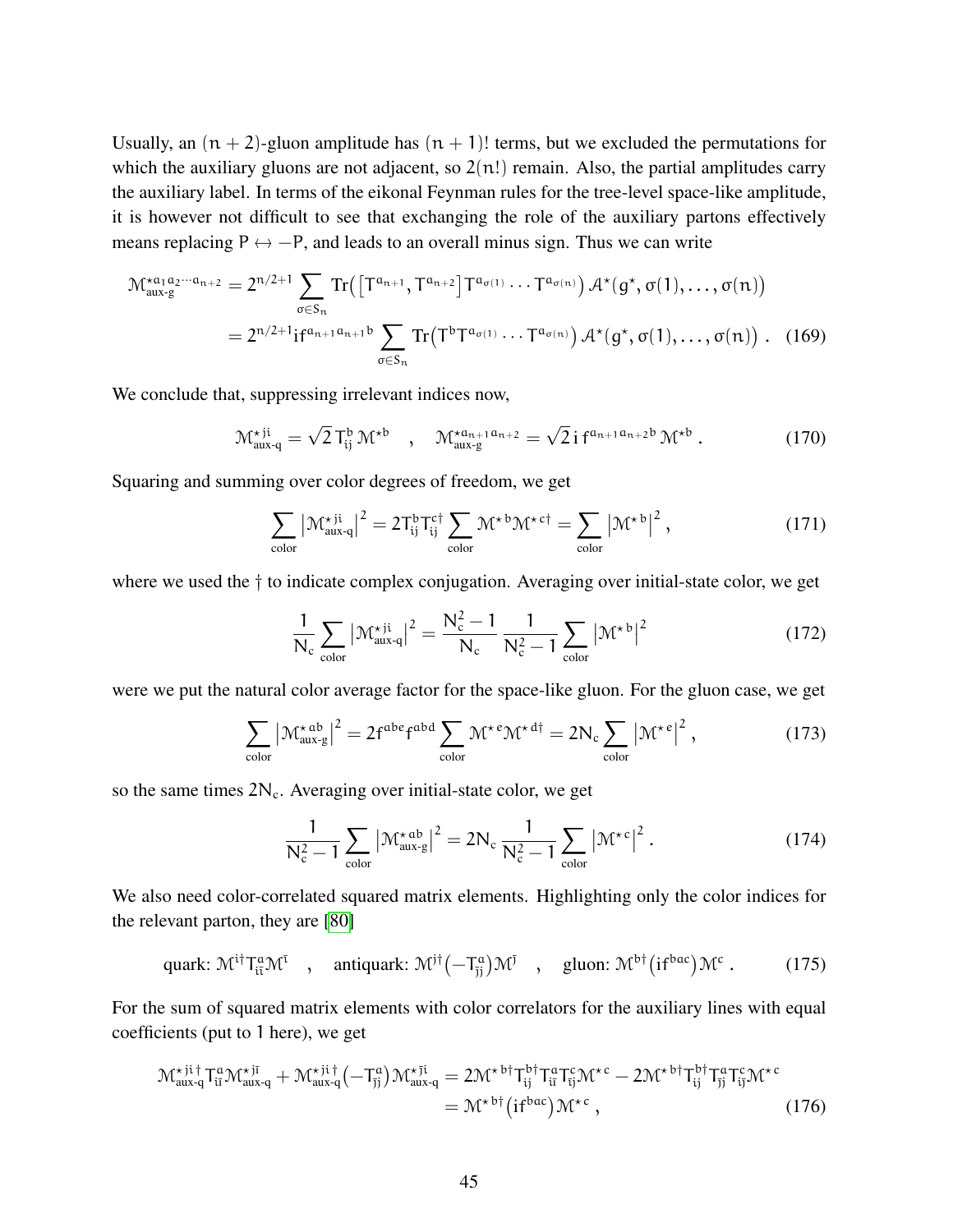as desired. The one term with both auxiliary quark correlators is given by

$$
\mathcal{M}_{aux-q}^{\star \mathrm{ji}\dagger} T_{\mathrm{ii}}^{\mathrm{a}} (-T_{\mathrm{jj}}^{\mathrm{a}}) \mathcal{M}_{aux-q}^{\star \mathrm{ji}} = -2 \mathcal{M}^{\star \mathrm{b}\dagger} T_{\mathrm{ij}}^{\mathrm{b}\dagger} \frac{1}{2} \left( \delta_{\mathrm{ij}} \delta_{\mathrm{ij}} - \frac{1}{N_{\mathrm{c}}} \delta_{\mathrm{ii}} \delta_{\mathrm{jj}} \right) T_{\mathrm{ij}}^{\mathrm{c}} \mathcal{M}^{\star \mathrm{c}} = \frac{1}{2N_{\mathrm{c}}} \mathcal{M}^{\star \mathrm{b}\dagger} \mathcal{M}^{\star \mathrm{b}}. \quad (177)
$$

With auxiliary gluons, we get, using the Jacobi identity,

$$
\mathcal{M}^{\star b_1 b_2}_{aux\cdot g}{}^{\dagger} (if^{b_1 ac_1}) \mathcal{M}^{\star c_1 b_2}_{aux\cdot g} + \mathcal{M}^{\star b_1 b_2}_{aux\cdot g}{}^{\dagger} (if^{b_2 ac_2}) \mathcal{M}^{\star b_1 c_2}_{aux\cdot g}
$$
\n
$$
= 2i \mathcal{M}^{\star d \dagger} f^{b_1 b_2 d} f^{b_1 ac_1} f^{c_1 b_2 e} \mathcal{M}^{\star e} + 2i \mathcal{M}^{\star d \dagger} f^{b_1 b_2 d} f^{b_2 ac_2} f^{b_1 c_2 e} \mathcal{M}^{\star e}
$$
\n
$$
= 2N_c \mathcal{M}^{\star d \dagger} (if^{dae}) \mathcal{M}^{\star e} , \qquad (178)
$$

so again  $2N_c$  times the desired result, like for the non-correlated square. The term with both correlators is

$$
\mathcal{M}^{\star b_1 b_2 \dagger}_{\text{aux-g}}(if^{b_1 ac_1})(if^{b_2 ac_2}) \mathcal{M}^{\star c_1 c_2}_{\text{aux-g}} = -2 \mathcal{M}^{\star d \dagger} f^{b_1 b_2 d} f^{b_1 ac_1} f^{b_2 ac_2} f^{c_1 c_2 e} \mathcal{M}^{\star e} \n= 2 N_c \frac{-N_c}{2} \mathcal{M}^{\star d \dagger} \mathcal{M}^{\star d}.
$$
\n(179)

# <span id="page-45-0"></span>C Collinear splitting functions

The collinear limit of a momentum pair  $p_i^{\mu}$  $\mu_i$ ,  $p_j^{\mu}$  $j<sub>j</sub>$  in an amplitude can be derived by factoring out the obvious singular part, and then replacing

$$
p_i^{\mu} \to (1-z)p_{ij}^{\mu} \quad , \quad p_j^{\mu} \to zp_{ij}^{\mu} \,. \tag{180}
$$

 $\sqrt{4}$ 

Consider for example the MHV amplitude (we omit the overall imaginary unit)

$$
A_n(1^-, 2^+, 3^-, 4^+, \dots, n^+) = \frac{\langle p_1 p_3 \rangle^4}{\langle p_1 p_2 \rangle \langle p_2 p_3 \rangle \langle p_3 p_4 \rangle \cdots \langle p_{n-1} p_n \rangle \langle p_n p_1 \rangle}
$$
(181)

which is singular when  $p_1^{\mu}$  $_{1}^{\mu}$ ,  $p_{2}^{\mu}$  $\frac{\mu}{2}$  become collinear. Performing the procedure mentioned above, we get

$$
\mathcal{A}_{n}(1^{-}, 2^{+}, 3^{-}, 4^{+}, \dots, n^{+}) \rightarrow \frac{1}{\langle p_{1}p_{2} \rangle} \frac{(1-z)^{2} \langle p_{12}p_{3} \rangle^{4}}{\sqrt{z} \langle p_{12}p_{3} \rangle \langle p_{3}p_{4} \rangle \cdots \langle p_{n-1}p_{n} \rangle \sqrt{1-z} \langle p_{n}p_{12} \rangle}
$$
\n
$$
= \frac{1}{\langle p_{1}p_{2} \rangle} \frac{(1-z)^{2}}{\sqrt{z(1-z)}} \mathcal{A}_{n-1}((12)^{-}, 3^{-}, 4^{+}, \dots, n^{+}) \quad (182)
$$

which corresponds to Eq.(6.15) in [\[92\]](#page-41-11) (because the all-plus amplitude vanishes).

Let us consider a slightly more general procedure, in which we take the limits  $p_i^{\mu} \to xp^{\mu}$ ,  $p_j^{\mu} \to yp^{\mu}$ , and then correct the factorized amplitude so it contains momentum  $(x + y)p^{\mu}$ . For the example above we get

$$
\mathcal{A}_{n}(1^{-},2^{+},3^{-},4^{+},\ldots,n^{+}) \rightarrow \frac{1}{\langle p_{1}p_{2}\rangle} \frac{x^{2}}{\sqrt{xy}} \frac{\langle pp_{3}\rangle^{4}}{\langle pp_{3}\rangle\langle p_{3}p_{4}\rangle\cdots\langle p_{n-1}p_{n}\rangle\langle p_{n}p\rangle}
$$
\n
$$
= \frac{1}{\langle p_{1}p_{2}\rangle} \frac{x^{2}}{\sqrt{xy}(x+y)} \frac{\langle (x+y)p_{3}\rangle^{4}}{\langle (x+y)p_{3}\rangle\langle p_{3}p_{4}\rangle\cdots\langle p_{n-1}p_{n}\rangle\langle p_{n}(x+y)p\rangle}
$$
\n
$$
= \frac{1}{\langle p_{1}p_{2}\rangle} \frac{x^{2}}{\sqrt{xy}(x+y)} \mathcal{A}_{n-1}((x+y)p^{-},3^{-},4^{+},\ldots,n^{+}) . \quad (183)
$$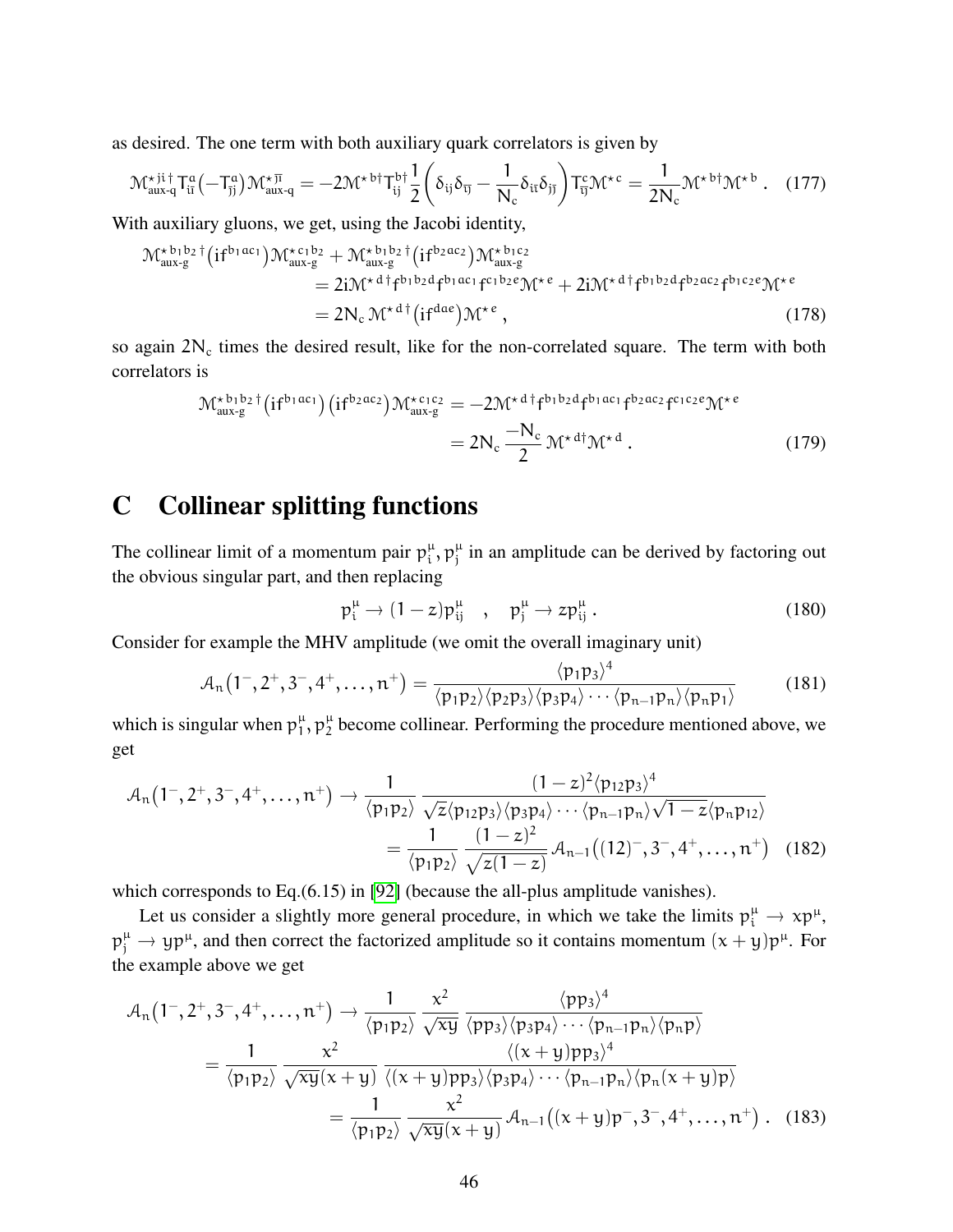We get the previous formula by simply setting  $x = 1 - z$  and  $y = z$ . In our definition of the spinors, they scale with not-necessarily positive fractions as

$$
|\mathbf{x}\mathbf{p}\rangle = \sqrt{|\mathbf{x}|}|\mathbf{p}\rangle
$$
,  $|\mathbf{x}\mathbf{p}\rangle = \frac{\mathbf{x}}{\sqrt{|\mathbf{x}|}}|\mathbf{p}\rangle = \text{sgn}(\mathbf{x})\sqrt{|\mathbf{x}|}|\mathbf{p}\rangle$ , (184)

so for the previous splitting function, the fractions x, y, and  $(x + y)$  just need to be replaced by their absolute values. Let us also consider the explicit example with an anti-MHV amplitude. We get

$$
\mathcal{A}_{n}(1^{-}, 2^{+}, 3^{+}, 4^{-}, \dots, n^{-}) = \frac{[p_{3}p_{2}]^{4}}{[p_{1}p_{n}][p_{n}p_{n-1}] \cdots [p_{4}p_{3}][p_{3}p_{2}][p_{2}p_{1}]} \rightarrow \frac{1}{[p_{2}p_{1}]} \frac{\text{sgn}(xy)y^{2}}{\sqrt{|xy|}} \frac{[p_{3}p]^{4}}{[pp_{n}][p_{n}p_{n-1}] \cdots [p_{4}p_{3}][p_{3}p]} = \frac{-1}{[p_{1}p_{2}]} \frac{\text{sgn}(xy)y^{2}}{\sqrt{|xy||x+y|}} \mathcal{A}_{n-1}((x+y)p^{+}, 3^{+}, 4^{-}, \dots, n^{-}) . \quad (185)
$$

We can summarize

Split<sup>g\to g\_1 g\_2</sup>
$$
((x + y)^{-} \to 1_x^-, 2_y^+) = \frac{1}{(12)_{-}} \frac{x^2}{\sqrt{|xy|}|x + y|}
$$
 (186)

$$
\text{Split}^{g \to g_1 g_2} \left( (x + y)^+ \to 1_x^-, 2_y^+ \right) = \frac{-1}{(12)_+} \frac{\text{sgn}(xy) y^2}{\sqrt{|xy|} |x + y|},\tag{187}
$$

where the  $(1^{\text{+}}_{\text{x}}, 2^{-}_{\text{y}})$  functions are obtained by exchanging  $x^2 \leftrightarrow y^2$  in the numerators. Realize that here the splitting functions indicate the amplitude helicities, while in [\[85\]](#page-41-4) the collinear limit is indicated with the opposite helicity. The other non-vanishing ones are

$$
\text{Split}^{g \to g_1 g_2} \left( (x + y)^+ \to 1_x^+, 2_y^+ \right) = \frac{1}{(12)_-} \frac{1}{\sqrt{|xy|} |x + y|} \tag{188}
$$

$$
\text{Split}^{g \to g_1 g_2} \big( (x + y)^- \to 1_x^-, 2_y^- \big) = \frac{-1}{(12)_+} \frac{\text{sgn}(xy)}{\sqrt{|xy|} |x + y|} \,. \tag{189}
$$

For squared amplitudes summed over helicities, the gluon splitting function becomes

$$
\mathcal{Q}_{gg}(x,y) = \frac{x^4 + y^4 + (x + y)^4}{|xy|(x + y)^2} = \frac{1 + (y/x)^4 + (1 + y/x)^4}{|y/x|(1 + y/x)^2} = \frac{\mathcal{P}_{gg}(|1 + y/x|)}{|1 + y/x|}.
$$
 (190)

For the splitting of a quark or anti-quark into a quark or anti-quark and a gluon we with  $p_{q/\bar{q}} \rightarrow$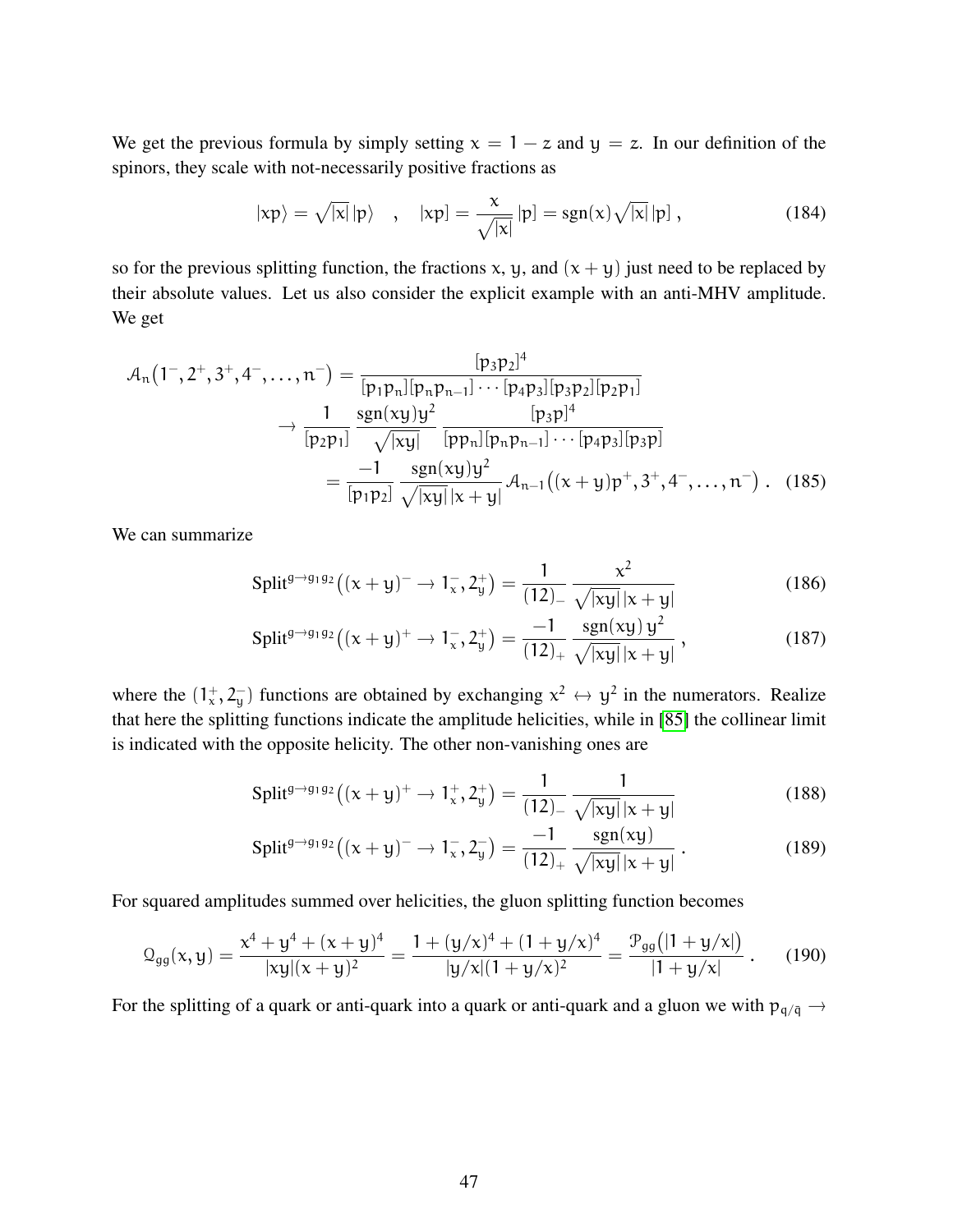$xp_{q/\bar{q}}$  and  $p_q \rightarrow yp_{q/\bar{q}}$  are given by

$$
\text{Split}(q_{x+y}^{\pm} \to q_x^{\pm} g_y^{\pm}) = \sigma_{\mp}(y) \frac{\pm \sqrt{|x+y|}}{\sqrt{|y|} (p_q p_g)_{\mp}} \tag{191}
$$

$$
\text{Split}(q_{x+y}^{\pm} \to q_x^{\pm} g_y^{\mp}) = \sigma_{\pm}(y) \frac{\mp |x|}{\sqrt{|y||x+y|} (p_q p_g)_{\pm}}
$$
(192)

$$
\text{Split}(\bar{\mathsf{q}}_{\mathsf{x}+\mathsf{y}}^{\pm} \to \bar{\mathsf{q}}_{\mathsf{x}}^{\mp} \mathsf{g}_{\mathsf{y}}^{\mp}) = \sigma_{\pm}(\mathsf{y}) \frac{\mp \sqrt{|\mathsf{x}+\mathsf{y}|}}{\sqrt{|\mathsf{y}|} (\mathsf{p}_{\mathsf{g}} \mathsf{p}_{\bar{\mathsf{q}}})_{\pm}} \tag{193}
$$

$$
\text{Split}(\bar{\mathsf{q}}_{x+y}^{\pm} \to \bar{\mathsf{q}}_x^{\mp} \mathsf{g}_y^{\pm}) = \sigma_{\mp}(\mathsf{y}) \frac{\pm |\mathsf{x}|}{\sqrt{|\mathsf{y}||\mathsf{x} + \mathsf{y}|} \left(\mathsf{p}_{g}\mathsf{p}_{\bar{\mathsf{q}}}\right)_{\mp}} \tag{194}
$$

where

$$
\sigma_+(y) = 1 \quad , \quad \sigma_-(y) = \text{sgn}(y) \,, \tag{195}
$$

leading to the splitting function

$$
\mathcal{Q}_{qq}(x,y) = \frac{1}{|y|} \left( |x+y| + \frac{x^2}{|x+y|} \right) = \frac{1 + (1 + y/x)^2}{|y/x||1 + y/x|} = \frac{\mathcal{P}_{qq}(|1 + y/x|)}{|1 + y/x|}.
$$
 (196)

The remaining splitting functions are given by

$$
\text{Split}(g_{x+y}^{\pm} \to \bar{q}_x^{\pm} q_y^{\mp}) = \frac{1}{(p_{\bar{q}} p_q)_{\mp}} \frac{|y|}{|x+y|}
$$
(197)

$$
\text{Split}(g_{x+y}^{\pm} \to \bar{q}_x^{\pm} q_y^{\pm}) = \frac{1}{(p_{\bar{q}} p_q)_{\mp}} \frac{|x|}{|x+y|} \,. \tag{198}
$$

### <span id="page-47-0"></span>C.1 Collinear limit with P for space-like amplitudes

We extract the splitting functions by condidering the example of MHV amplitudes. For a spacelike gluon with momentum  $k = p_1 + k_1$  we have [\[83\]](#page-41-2),

$$
\mathcal{A}_{n}^{\star}(p_{1}+k_{\perp},2^{+},3^{-},4^{+},\ldots,n^{+})=\frac{1}{\kappa^{*}}\frac{\langle p_{1}p_{3}\rangle^{4}}{\langle p_{1}p_{2}\rangle\langle p_{2}p_{3}\rangle\langle p_{3}p_{4}\rangle\cdots\langle p_{n-1}p_{n}\rangle\langle p_{n}p_{1}\rangle}.
$$
 (199)

As such, the amplitude is singlular for  $k_\perp \to 0$  and still requires a factor  $|k_\perp|$ . We, however, prefer to define amplitudes like this and not to break their analytic structure. The necessary factor is included when constructing the squared matrix element.

We can easily extract the limit  $p_1 \rightarrow xP$  and  $p_2 \rightarrow yP$ 

$$
\mathcal{A}_{n}^{\star}(p_{1} + k_{\perp}, 2^{+}, 3^{-}, 4^{+}, \dots, n^{+})
$$
\n
$$
\xrightarrow{p_{1} \to x p, p_{2} \to y p} \frac{1}{\langle p_{1} p_{2} \rangle} \frac{1}{\kappa^{*}} \frac{1}{\sqrt{|y|} \langle p_{p_{3}} \rangle \langle p_{3} p_{4} \rangle \cdots \langle p_{n-1} p_{n} \rangle \sqrt{|x|} \langle p_{n} p \rangle}
$$
\n
$$
= \frac{1}{\langle p_{1} p_{2} \rangle} \frac{\kappa^{2}}{\sqrt{|xy|} |x + y|} \frac{1}{\kappa^{*}} \frac{\langle (x + y) p | p_{3} \rangle^{4}}{\langle (x + y) p | p_{3} \rangle \langle p_{3} p_{4} \rangle \cdots \langle p_{n-1} p_{n} \rangle \langle p_{n} | (x + y) p \rangle}
$$
\n
$$
= \frac{1}{\langle p | p_{2} \rangle} \frac{|x|}{\sqrt{|y|} |x + y|} \mathcal{A}_{n-1}^{\star} \left( (x + y) p + k_{\perp}, 3^{-}, 4^{+}, \dots, n^{+} \right). \tag{200}
$$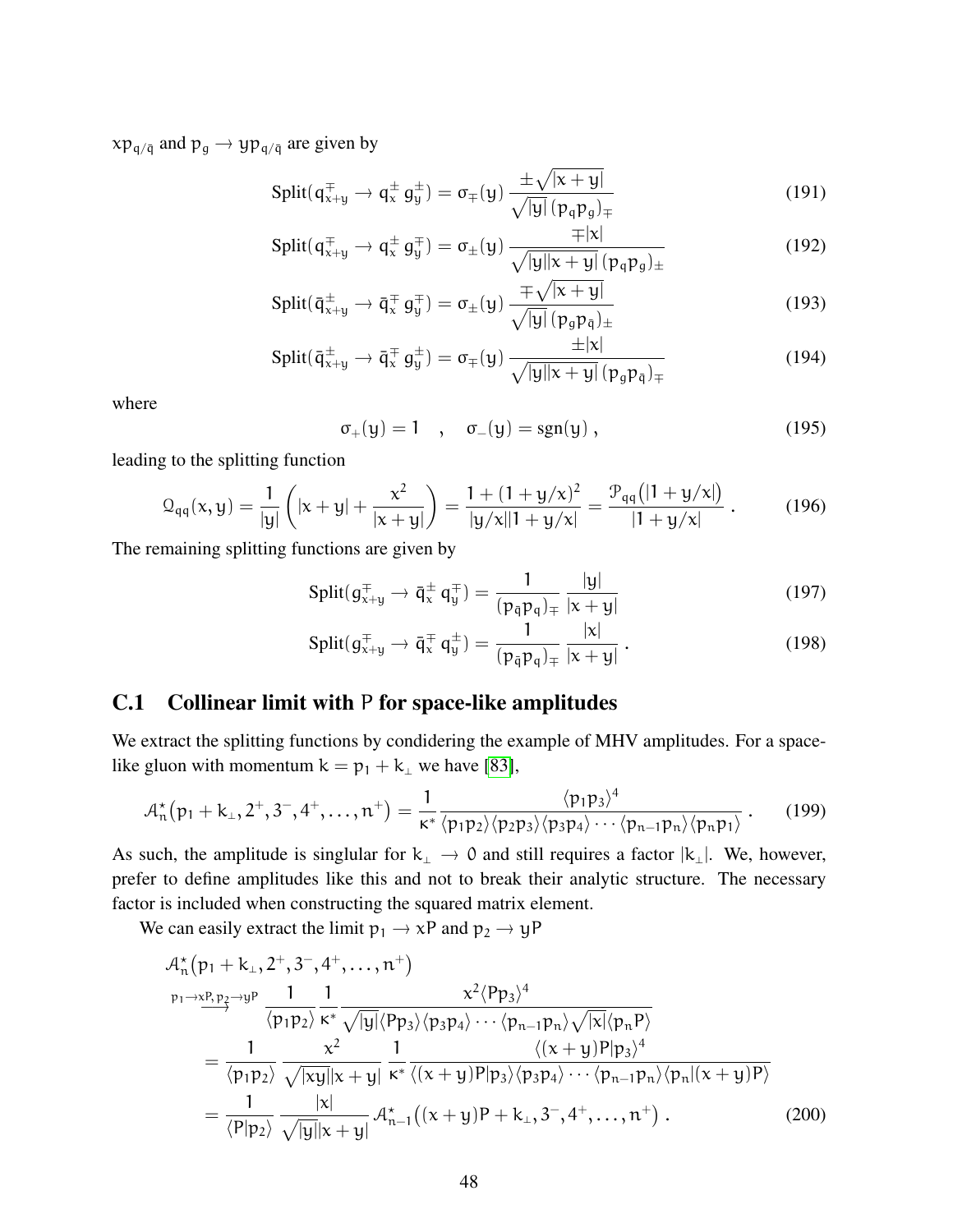For the opposite helicity there is  $\sqrt{|y|}/y$  instead of  $1/\sqrt{|y|}$ , and also  $1/[p_2P] = -1/[Pp_2]$ . Thus we find

Split
$$
(g^*((x+y)P+k_+) \to g^*(xP+k_+), g^+(yP)) = \frac{1}{(Pr)_-} \frac{|x|}{\sqrt{|y|}|x+y|}
$$
 (201)

Split
$$
(g^*((x+y)P+k_1) \to g^*(xP+k_1), g^-(yP)) = \frac{-1}{(Pr)_+} \frac{sgn(y)|x|}{\sqrt{|y|}|x+y|}
$$
. (202)

For squared matrix elements with a space-like initial-state gluon, this leads to the collinear limit for a final-state gluon with momentum  $r$  (and taking  $g_s = 1$ )

$$
\left|\overline{\mathcal{M}}^{\star}\right|^{2}\left(x_{k},k_{\perp},\bar{x};r,\{p_{i}\}_{i=1}^{n}\right) \stackrel{r\rightarrow x_{r}^{p}}{\longrightarrow} 2N_{c} \frac{1}{P\cdot r} \frac{x_{k}^{2}}{x_{r}(x_{k}-x_{r})^{2}}\left|\overline{\mathcal{M}}^{\star}\right|^{2}\left((x_{k}-x_{r}),k_{\perp},\bar{x};\{p_{i}\}_{i=1}^{n}\right). \tag{203}
$$

### <span id="page-48-0"></span>D The triple auxiliary parton limit

Let us start with a simple example of the auxiliary parton method applied to amplitudes. Consider the partial amplitude for a process involving a quark-antiquark pair and 3 gluons.

<span id="page-48-1"></span>
$$
\mathcal{A}(q^-, g_1^-, g_2^+, g_3^+, \bar{q}^+) = \frac{\langle q1\rangle^3 \langle \bar{q}1\rangle}{\langle \bar{q}q\rangle \langle q1\rangle \langle 12\rangle \langle 23\rangle \langle 3\bar{q}\rangle} \,. \tag{204}
$$

The quark-antiquark pair take the role of auxiliary partons, which means they get the spinors

$$
|\bar{q}\rangle = \sqrt{\Lambda + x} |P\rangle \quad , \quad |q\rangle = \sqrt{\Lambda} |P\rangle + \frac{\kappa^*}{\sqrt{\Lambda} \langle P\bar{P}\rangle} |\bar{P}\rangle \,. \tag{205}
$$

We shifted  $\Lambda$  by an amount x for convenience. Contrary to the construction in [\[82\]](#page-41-1), these spinors will give the sum of the quark and antiquark momenta a non-zero component for  $\bar{P}^{\mu}$ , which however still vanishes for  $\Lambda \to \infty$ . Important is that

$$
\langle \bar{q}q \rangle = \kappa^* + \mathcal{O}(\Lambda^{-1}) \tag{206}
$$

does not vanish or become large for  $\Lambda \to \infty$ , and the amplitude scales as  $\Lambda$  due to the occurrence of  $|\bar{q}\rangle$  and  $|q\rangle$  in other spinor products. Inserting the spinors, we find

$$
\mathcal{A}(q^-, g_1^-, g_2^+, g_3^+, \bar{q}^+) \to \frac{\Lambda \langle P1 \rangle^4}{\kappa^* \langle P1 \rangle \langle 12 \rangle \langle 23 \rangle \langle 3P \rangle} = \Lambda \mathcal{A}^*(g^*, g_1^-, g_2^+, g_3^+)
$$
 (207)

For the triple-parton limit, we distribute  $\Lambda$  over the quark and a gluon with spinors

$$
|q\rangle = \sqrt{z\Lambda} |P\rangle + \frac{\kappa_q^*}{\sqrt{z\Lambda} \langle P\bar{P}\rangle} |\bar{P}\rangle \hspace{1mm}, \hspace{1mm} |r\rangle = \sqrt{(1-z)\Lambda} |P\rangle + \frac{\kappa_r^*}{\sqrt{(1-z)\Lambda} \langle P\bar{P}\rangle} |\bar{P}\rangle \hspace{1mm}. \hspace{10mm}(208)
$$

We see that if we choose r to refer to 2 in Eq. [\(204\)](#page-48-1), then it will produce a factor  $\Lambda$  in the denominator and give a subleading contribution. If we choose 1, then the spinor products in the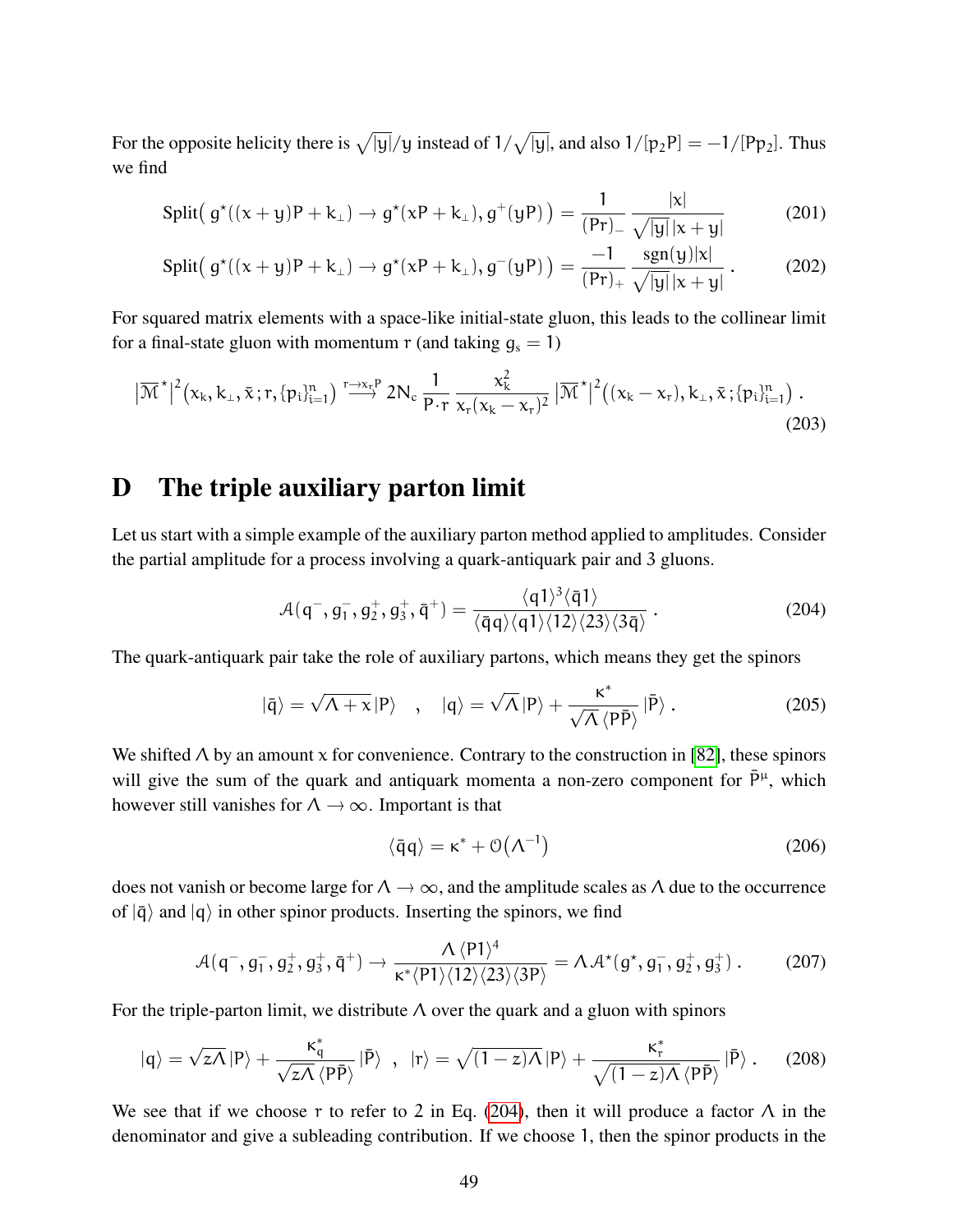numerator will not produce powers of Λ. In order to produce a leading contribution, it must refer to 3, and inserting the spinors, we get

$$
\mathcal{A}(q^-, g_1^-, g_2^+, g_r^+) = \frac{\langle q1\rangle^3 \langle \bar{q}1\rangle}{\langle \bar{q}q\rangle \langle q1\rangle \langle 12\rangle \langle 2r\rangle \langle r\bar{q}\rangle} \n\rightarrow \frac{(\sqrt{z}\Lambda \langle P1\rangle)^3 (\sqrt{\Lambda} \langle P1\rangle)}{\frac{\kappa_q^*}{\sqrt{z}} (\sqrt{z}\Lambda \langle P1\rangle) \langle 12\rangle (\sqrt{(1-z)\Lambda} \langle 2P\rangle) \frac{-\kappa_r^*}{\sqrt{1-z}}} \n= \frac{-z^{3/2} \Lambda \langle P1\rangle^4}{\kappa_q^* \kappa_r^* \langle P1\rangle \langle 12\rangle \langle 2P\rangle} = -z^{3/2} \frac{\kappa_q^* + \kappa_r^*}{\kappa_q^* \kappa_r^*} \Lambda \mathcal{A}(g^*, g_1^-, g_2^+) ,
$$
\n(209)

where the factor  $\kappa_q^* + \kappa_r^*$  occurs, because the space-like gluon in  $A(g^*, g_1^-, g_2^+)$  has transverse momentum  $q^{\mu}_{\perp} + r^{\mu}_{\perp}$ , and thus the amplitude a factor  $\kappa_{q+r}^* = \kappa_q^* + \kappa_r^*$  in the denominator.

Below we give all possible "splitting functions". The complete construction of momenta and spinors is

$$
K_{\bar{q}}^{\mu} = -(x+\Lambda)P^{\mu} \text{ , } K_{q}^{\mu} = z_{q}\Lambda P^{\mu} + q_{\perp}^{\mu} - \frac{q_{\perp}^{2}}{sz_{q}\Lambda} \bar{P}^{\mu} \text{ , } K_{r}^{\mu} = z_{r}\Lambda P^{\mu} + r_{\perp}^{\mu} - \frac{r_{\perp}^{2}}{sz_{r}\Lambda} \bar{P}^{\mu} \text{ , } (210)
$$

with

$$
z_r + z_q = 1 \tag{211}
$$

So we have, to  $\mathcal{O}(\Lambda^{-1}),$ 

$$
K_{\bar{q}}^{\mu} + K_{q}^{\mu} + K_{r}^{\mu} = -xP^{\mu} + q^{\mu}_{\perp} + r^{\mu}_{\perp} \quad , \quad (K_{\bar{q}} + K_{q} + K_{r})^{2} = (q_{\perp} + r_{\perp})^{2} \tag{212}
$$

and

$$
s_{q\bar{q}} = (K_{\bar{q}} + K_{q})^{2} = \frac{q_{\perp}^{2}}{z_{q}} , \quad s_{r\bar{q}} = (K_{\bar{q}} + K_{r})^{2} = \frac{r_{\perp}^{2}}{z_{r}}
$$
 (213)

$$
s_{rq} = (K_q + K_r)^2 = (q_{\perp} + r_{\perp})^2 - \frac{q_{\perp}^2}{z_q} - \frac{r_{\perp}^2}{z_r} \tag{214}
$$

It is important to observe that these three invariants do not depend on  $\Lambda$  and do not produce a factor of  $\Lambda$  in propagator denominators. The spinors of the momenta are give by

$$
|\bar{\mathbf{q}}\rangle = \sqrt{\Lambda + \mathbf{x}} |\mathbf{P}\rangle
$$
 (215)

$$
|q\rangle = \sqrt{z_q A} |P\rangle + \frac{\kappa_q^*}{\sqrt{z_q A} \langle P\bar{P}\rangle} |\bar{P}\rangle \qquad |q] = \sqrt{z_q A} |P] + \frac{\kappa_q}{\sqrt{z_q A} [\bar{P}P]} |\bar{P}| \qquad (216)
$$

$$
|\mathbf{r}\rangle = \sqrt{z_r \Lambda} |\mathbf{P}\rangle + \frac{\kappa_r^*}{\sqrt{z_r \Lambda} \langle \mathbf{P}\bar{\mathbf{P}} \rangle} |\bar{\mathbf{P}}\rangle \qquad |\mathbf{r}] = \sqrt{z_r \Lambda} |\mathbf{P}] + \frac{\kappa_r}{\sqrt{z_r \Lambda} [\bar{\mathbf{P}}\mathbf{P}]} |\bar{\mathbf{P}}] \qquad (217)
$$

with products

$$
\langle q\bar{q}\rangle = -\frac{\kappa_q^*}{\sqrt{z_q}} \quad , \quad [\bar{q}q] = \frac{\kappa_q}{\sqrt{z_q}} \n\langle r\bar{q}\rangle = -\frac{\kappa_r^*}{\sqrt{z_r}} \quad , \quad [\bar{q}r] = \frac{\kappa_r}{\sqrt{z_r}} \n\langle rq\rangle = \sqrt{\frac{z_r}{z_q}} \kappa_q^* - \sqrt{\frac{z_q}{z_r}} \kappa_r^* \quad , \quad [qr] = \sqrt{\frac{z_r}{z_q}} \kappa_q - \sqrt{\frac{z_q}{z_r}} \kappa_r
$$
\n(218)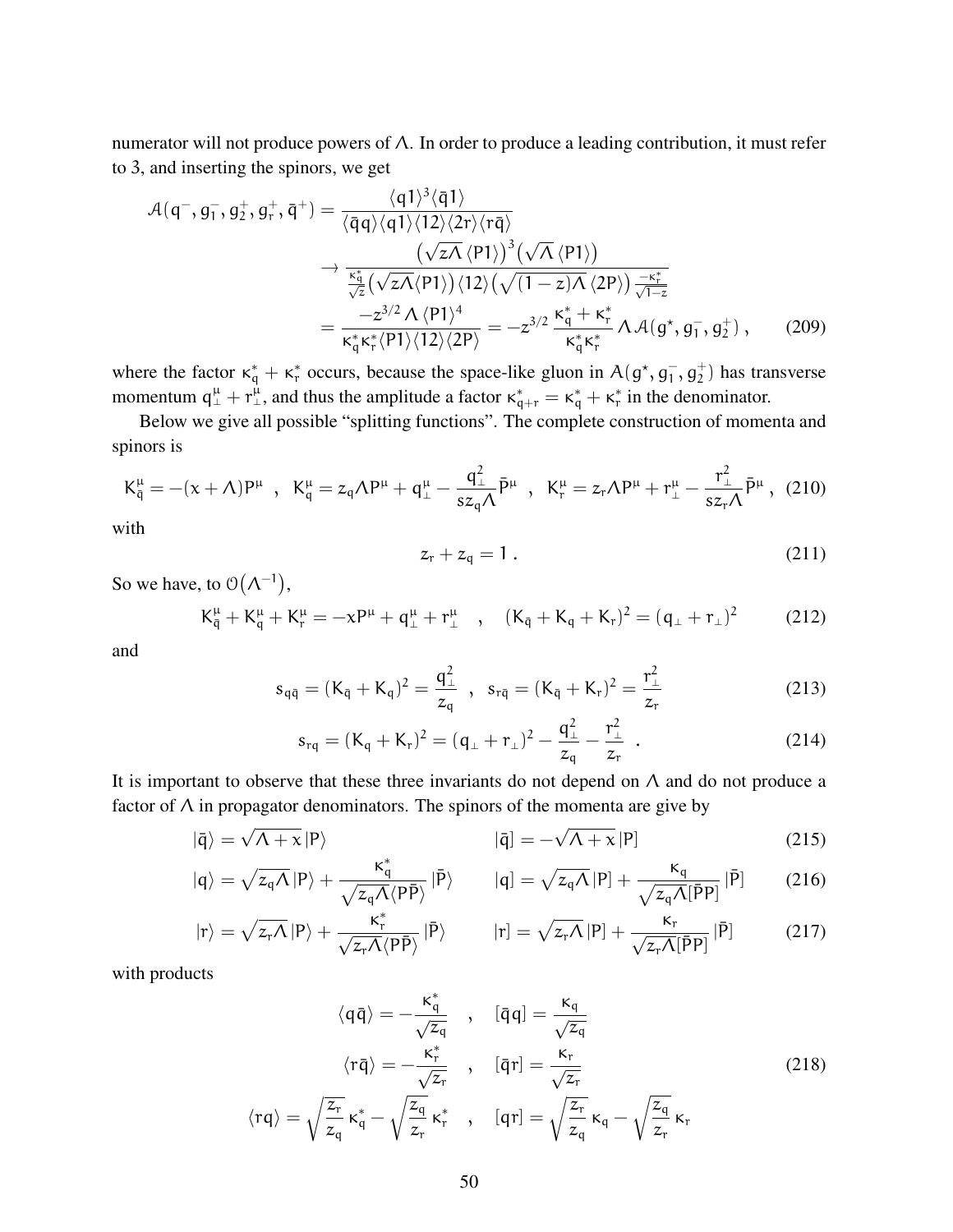It is convenient to introducing the functions

$$
Sqr(\bar{q}, q, r) = \frac{\kappa_q + \kappa_r}{[\bar{q}q][qr][r\bar{q}]} \quad , \quad \text{Ang}(\bar{q}, q, r) = \frac{\kappa_q^* + \kappa_r^*}{\langle \bar{q}q \rangle \langle qr \rangle \langle r\bar{q} \rangle} \, . \tag{219}
$$

#### D.1 Auxiliary quark-antiquark pair plus a gluon

We have

$$
\mathcal{A}(q, g_r, \dots, \bar{q}) \to \Lambda \, \mathcal{S}(\bar{q}, q, g_r) \, \mathcal{A}^{\star}(g^{\star}, \dots) \tag{220}
$$

$$
\mathcal{A}(q,\ldots,g_r,\bar{q}) \to \Lambda \, \mathcal{S}(g_r,\bar{q},q) \, \mathcal{A}^{\star}(g^{\star},\ldots) \tag{221}
$$

The logic in the arguments of  $S$  is that g is next to  $\bar{q}$  or next to q while keeping the cyclic order. The function S for non-vanishing helicities are

$$
\mathcal{S}(\bar{q}^+, q^-, g_r^-) = \text{Sqr}(\bar{q}, q, r) \frac{z_q^{1/2} [r\bar{q}]}{\sqrt{z_r}} \quad , \quad \mathcal{S}(\bar{q}^-, q^+, g_r^+) = \text{Ang}(\bar{q}, q, r) \frac{z_q^{1/2} \langle r\bar{q} \rangle}{\sqrt{z_r}} \quad , \tag{222}
$$

$$
\mathcal{S}(\bar{q}^+, q^-, g_r^+) = \text{Ang}(\bar{q}, q, r) \frac{z_q^{3/2} \langle r\bar{q} \rangle}{\sqrt{z_r}} \quad , \quad \mathcal{S}(\bar{q}^-, q^+, g_r^-) = \text{Sqr}(\bar{q}, q, r) \frac{z_q^{3/2} [r\bar{q}]}{\sqrt{z_r}} \quad , \quad (223)
$$

$$
\mathcal{S}(g_r^-, \bar{q}^+, q^-) = \text{Sqr}(\bar{q}, q, r) \frac{-[qr]}{\sqrt{z_r}} \quad , \qquad \mathcal{S}(g_r^+, \bar{q}^-, q^+) = \text{Ang}(\bar{q}, q, r) \frac{\langle qr \rangle}{\sqrt{z_r}} \quad , \qquad (224)
$$

$$
S(g_r^+, \bar{q}^+, q^-) = \text{Ang}(\bar{q}, q, r) \frac{z_q \langle q r \rangle}{\sqrt{z_r}}, \quad S(g_r^-, \bar{q}^-, q^+) = \text{Sqr}(\bar{q}, q, r) \frac{-z_q[qr]}{\sqrt{z_r}} \quad . \quad (225)
$$

In general an amplitude for  $(n + 1)$  gluons and a quark-antiquark pair can for any given helicity configuration be decomposed as

$$
\mathcal{M}_{\text{tree}}^{a_1 a_2 \cdots a_{n+1} \, \mathrm{ji}} = 2^{\frac{n+1}{2}} \sum_{\sigma \in S_{n+1}} \left( T^{a_{\sigma(1)}} T^{a_{\sigma(2)}} \cdots T^{a_{\sigma(n+1)}} \right)_{\mathrm{ji}} \mathcal{A}(q, g_{\sigma(1)}, g_{\sigma(2)}, \ldots, g_{\sigma(n+1)}, \bar{q}) \tag{226}
$$

where A without color indices is the color-ordered partial amplitude. Now, gluon number  $n + 1$ is the radiative one, and only when it is the first or the last in the argument list, then the partial amplitude contributes in the joint large-Λ limit for the radiative gluon and the auxiliary pair:

<span id="page-50-0"></span>
$$
\mathcal{M}_{tree}^{a_1 a_2 \cdots a_n a_r \, ji} \to \Lambda \, \mathcal{S}(\bar{q}, q, g_r) \sqrt{2} \big( T^{a_r} \Omega^{\star} \big)_{ji} + \Lambda \, \mathcal{S}(g_r, \bar{q}, q) \sqrt{2} \big( \Omega^{\star} T^{a_r} \big)_{ji},\tag{227}
$$

where

<span id="page-50-1"></span>
$$
\Omega_{lk}^* = 2^{\frac{n}{2}} \sum_{\sigma \in S_n} \left( T^{a_{\sigma(1)}} T^{a_{\sigma(2)}} \cdots T^{a_{\sigma(n)}} \right)_{lk} \mathcal{A}(g^*, g_{\sigma(1)}, g_{\sigma(2)}, \dots, g_{\sigma(n)}) \tag{228}
$$

is the full colored amplitude with 1 space-like and n on-shell gluons. The right-hand side of Eq. [\(227\)](#page-50-0) must be squared and summed over color and helicities to obtain the formula for squared matrix elements. We find

$$
\left|\overline{\mathcal{M}}\right|^2 \left(\Lambda + x, \overline{x}; K_r, K_q, \{p_i\}\right) \xrightarrow{\Lambda \to \infty} C_{aux} \mathcal{Q}_{aux}(z_q, q_\perp, z_r, r_\perp) \frac{\Lambda^2 |\overline{\mathcal{M}}^{\star}|^2 (x, -q_\perp - r_\perp, \overline{x}; \{p_i\})}{x^2 |q_\perp + r_\perp|^2}, \quad (229)
$$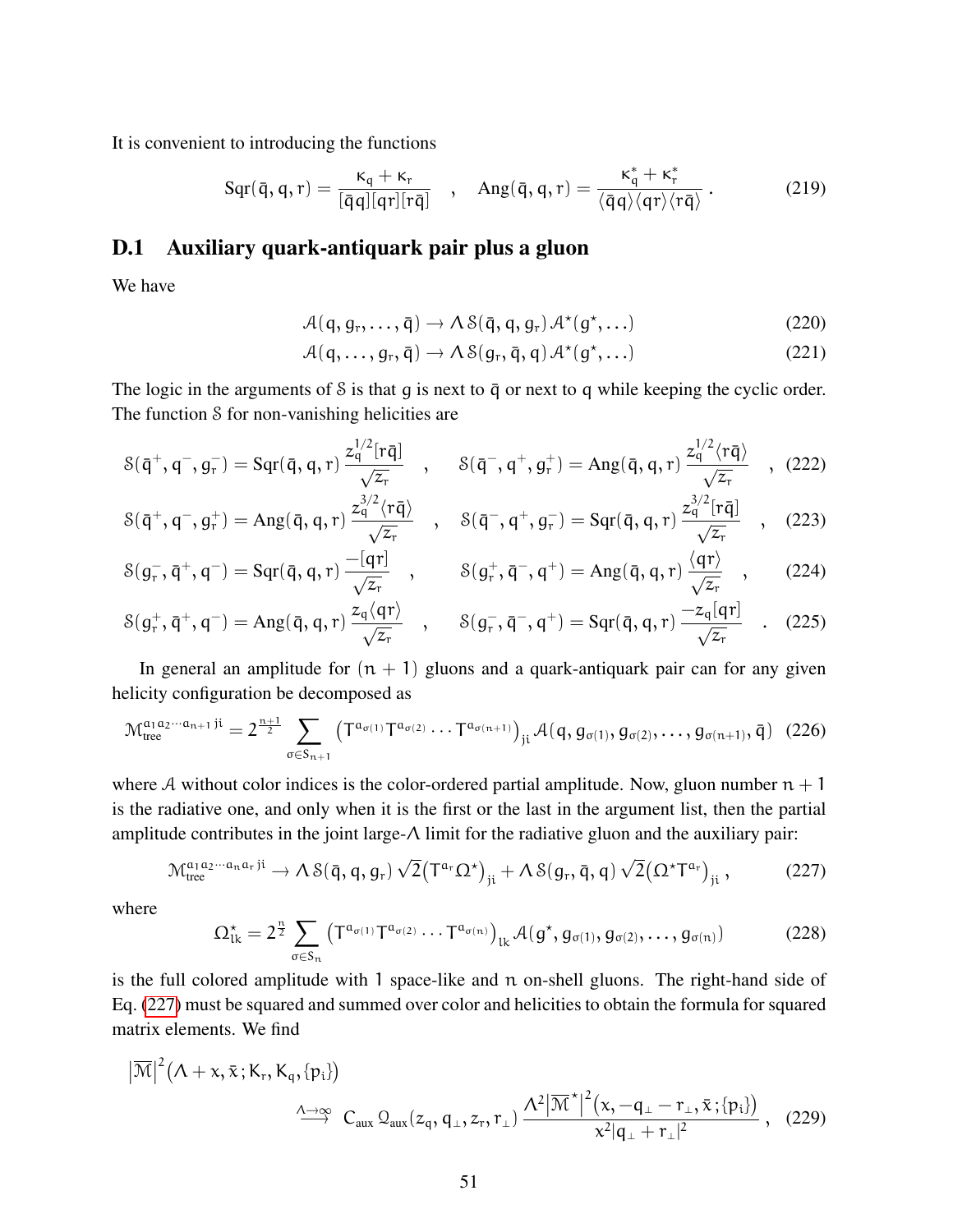with

<span id="page-51-0"></span>
$$
Q_{\text{aux}}(z_q, q_\perp, z_r, r_\perp) = \mathcal{P}_{\text{aux}}(z_q, z_r) |q_\perp + r_\perp|^2 \left( \frac{c_{\bar{q}}}{|s_{r\bar{q}}||s_{q\bar{q}}|} + \frac{c_q z_q}{|s_{rq}||s_{q\bar{q}}|} + \frac{c_r z_r}{|s_{rq}||s_{r\bar{q}}|} \right) , \quad (230)
$$

and

$$
C_{aux} = \frac{N_c^2 - 1}{N_c} \quad , \quad c_{\bar{q}} = c_q = N_c \quad , \quad c_r = -\frac{1}{N_c} \quad , \tag{231}
$$

and collinear splitting function

$$
\mathcal{P}_{\text{aux}}(z_{\text{q}}, z_{\text{r}}) = \mathcal{P}_{\text{qq}}(z_{\text{q}}, z_{\text{r}}) = \frac{1 + z_{\text{q}}^2 - \epsilon z_{\text{r}}^2}{z_{\text{r}}}.
$$
 (232)

The term proportional to  $\epsilon$  from dimensional regularization was inferred from a cross-check using the explicit expressions for relevant squared matrix elements in [\[93\]](#page-41-12).

### D.2 Auxiliary gluon pair plus a gluon

We keep the labels  $\bar{q}$  and q for the auxiliary pair, and have

$$
\mathcal{A}(g_q, g_r, \ldots, g_{\bar{q}}) \to \Lambda \, \mathcal{S}(g_{\bar{q}}, g_q, g_r) \, \mathcal{A}^{\star}(g^{\star}, \ldots) \tag{233}
$$

$$
\mathcal{A}(\mathfrak{g}_q, \dots, \mathfrak{g}_r, \mathfrak{g}_{\bar{q}}) \to \mathcal{A} \, \mathcal{S}(\mathfrak{g}_r, \mathfrak{g}_{\bar{q}}, \mathfrak{g}_q) \, \mathcal{A}^\star(\mathfrak{g}^\star, \dots) \tag{234}
$$

with

$$
S(g_{\bar{q}}^+, g_{q}^-, g_{r}^-) = Sqr(\bar{q}, q, r) \frac{-z_{q}^{1/2} [r\bar{q}]}{\sqrt{z_{q} z_{r}}}
$$
(235)

$$
\mathcal{S}(g_{\bar{q}}^+, g_q^-, g_r^+) = \text{Ang}(\bar{q}, q, r) \frac{z_q^{5/2} \langle r\bar{q} \rangle}{\sqrt{z_q z_r}}
$$
(236)

$$
\mathcal{S}(g_{\bar{q}}^+, g_q^-, g_r^-) = \text{Ang}(\bar{q}, q, r) \frac{z_q^{1/2} z_r^2 \langle r \bar{q} \rangle}{\sqrt{z_q z_r}}
$$
(237)

$$
\mathcal{S}(g_r^-, g_{\bar{q}}^+, g_q^-) = \mathcal{S}qr(\bar{q}, q, r) \frac{[qr]}{\sqrt{z_q z_r}}
$$
\n(238)

$$
\mathcal{S}(\mathsf{g}_{\mathsf{r}}^+,\mathsf{g}_{\bar{\mathsf{q}}}^+,\mathsf{g}_{\mathsf{q}}^-)=\mathrm{Ang}(\bar{\mathsf{q}},\mathsf{q},\mathsf{r})\frac{z_{\mathsf{q}}^2\langle\mathsf{q}\mathsf{r}\rangle}{\sqrt{z_{\mathsf{q}}z_{\mathsf{r}}}}\tag{239}
$$

$$
S(g_{r}^{-}, g_{\bar{q}}^{+}, g_{q}^{+}) = \text{Ang}(\bar{q}, q, r) \frac{z_{r}^{2} \langle q r \rangle}{\sqrt{z_{q} z_{r}}} \tag{240}
$$

For squared matrix elements, we find Eq. [\(229\)](#page-50-1) and Eq. [\(230\)](#page-51-0) again, but with

$$
C_{aux} = 2N_c , \quad c_{\bar{q}} = c_q = c_r = N_c , \qquad (241)
$$

and collinear splitting function

$$
\mathcal{P}_{gg}(z_q, z_r) = \frac{1 + z_r^4 + z_q^4}{z_r z_q} \,. \tag{242}
$$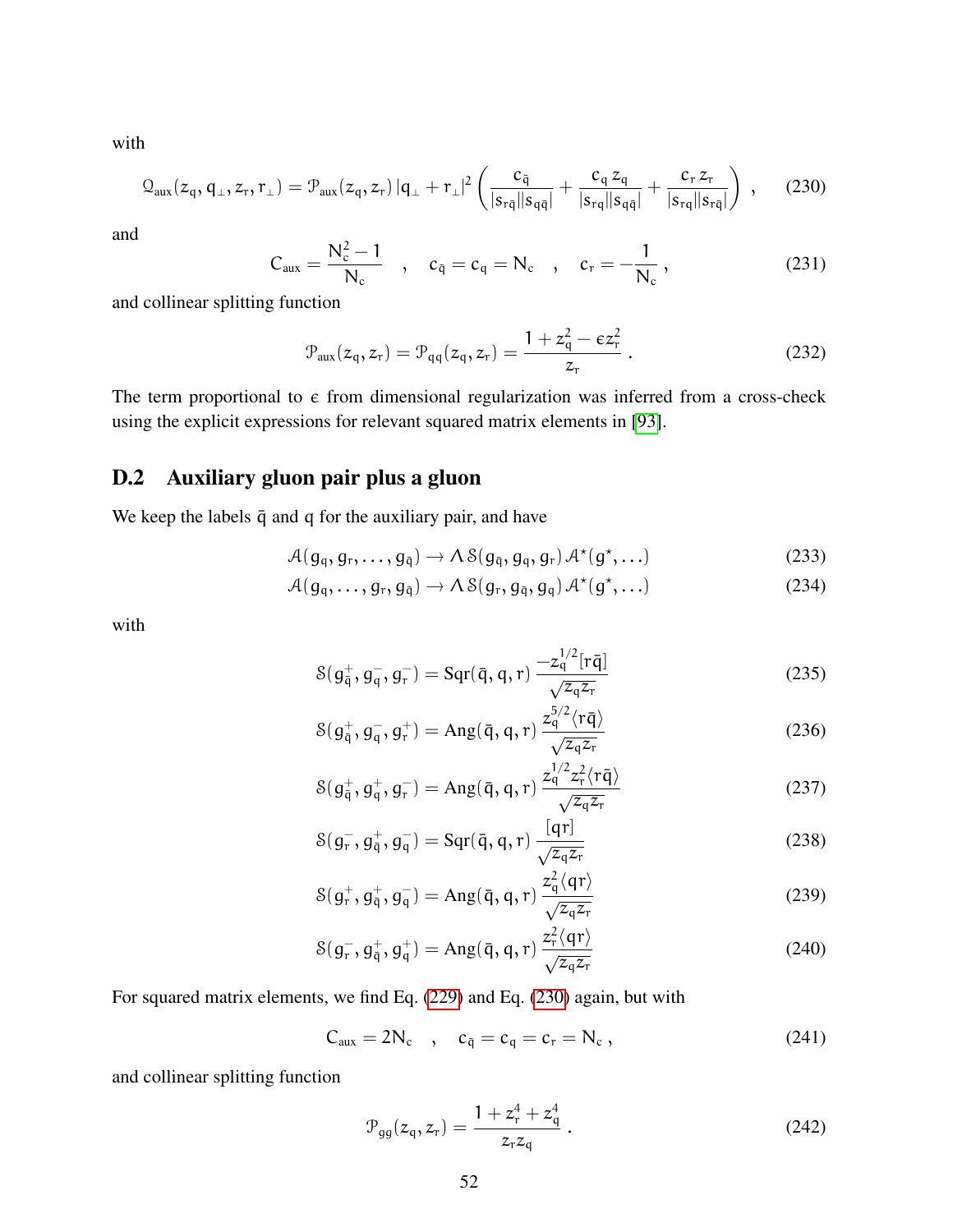#### D.3 Initial-state gluon with final-state quark-antiquark pair

For the triple limit, we also need to include this case, which has no double limit equivalent. We will still use the label  $r$  for the gluon, but realize that now for  $|r|$  there is a minus sign  $|r] \rightarrow -\Lambda |P|$ , and a momenum fraction  $z_{\bar{q}}$  will be associated with the final-state anti-quark.

$$
\mathcal{S}_g(\bar{\mathsf{q}}^+, \mathsf{q}^-, \mathsf{g}^-_r) = \mathcal{S}\mathrm{qr}(\bar{\mathsf{q}}, \mathsf{q}, \mathsf{r}) \left( -z_{\mathsf{q}}^{1/2} z_{\bar{\mathsf{q}}} [r\bar{\mathsf{q}}] \right) \tag{243}
$$

$$
\mathcal{S}_{g}(\bar{\mathsf{q}}^{+}, \mathsf{q}^{-}, \mathsf{g}_{r}^{+}) = \operatorname{Ang}(\bar{\mathsf{q}}, \mathsf{q}, r) \left( z_{q}^{3/2} \langle r \bar{\mathsf{q}} \rangle \right) \tag{244}
$$

$$
S_g(g_r^-, \bar{q}^+, q^-) = Sqr(\bar{q}, q, r) \left( -z_{\bar{q}}^{3/2}[qr] \right)
$$
 (245)

$$
\mathcal{S}_g(g_r^+, \bar{q}^+, q^-) = \text{Ang}(\bar{q}, q, r) \left( z_q z_q^{1/2} \langle q r \rangle \right) \tag{246}
$$

$$
\mathcal{S}_g(\bar{\mathsf{q}}^-, \mathsf{q}^+, \mathsf{g}_r^+) = \text{Ang}(\bar{\mathsf{q}}, \mathsf{q}, r) \left( z_{\mathsf{q}}^{1/2} z_{\bar{\mathsf{q}}} \langle r \bar{\mathsf{q}} \rangle \right) \tag{247}
$$

$$
S_g(\bar{q}^-, q^+, g_r^-) = Sqr(\bar{q}, q, r) (-z_q^{3/2}[r\bar{q}])
$$
\n(248)

$$
S_g(g_r^+, \bar{q}^-, q^+) = \text{Ang}(\bar{q}, q, r) \left( z_{\bar{q}}^{3/2} \langle qr \rangle \right) \tag{249}
$$

$$
S_g(g_r^-, \bar{q}^-, q^+) = Sqr(\bar{q}, q, r) (-z_q z_{\bar{q}}^{1/2} [qr])
$$
\n(250)

The functions Ang and Sqr now contain  $\kappa_{\bar{q}}$ ,  $\kappa_{\bar{q}}^*$  instead of  $\kappa_r$ ,  $\kappa_r^*$ . For squared matrix elements, we find Eq. [\(229\)](#page-50-1) with

<span id="page-52-2"></span>
$$
\mathcal{P}_{\text{aux}}(z_{\mathfrak{q}}, \mathfrak{q}_{\perp}, z_{\bar{\mathfrak{q}}}, \bar{\mathfrak{q}}_{\perp}) = \mathcal{P}_{\text{ab}}(z_{\mathfrak{q}}, z_{r}) | \mathfrak{q}_{\perp} + \bar{\mathfrak{q}}_{\perp} |^2 \left( \frac{c_r}{|s_{\bar{\mathfrak{q}}r} || s_{\mathfrak{q}r} |} + \frac{c_{\mathfrak{q}} z_{\mathfrak{q}}}{|s_{\bar{\mathfrak{q}}q} || s_{\mathfrak{q}r} |} + \frac{c_{\bar{\mathfrak{q}}} z_{\bar{\mathfrak{q}}}}{|s_{\bar{\mathfrak{q}}q} || s_{\bar{\mathfrak{q}}r} |} \right), \quad (251)
$$

and

$$
C_{aux} = \frac{N_c^2 - 1}{N_c} \quad , \quad c_{\bar{q}} = c_q = \frac{1}{2} \quad , \quad c_r = -\frac{1}{2N_c} \quad , \tag{252}
$$

and collinear splitting function

<span id="page-52-1"></span>
$$
\mathcal{P}_{qg}(z_q, z_r) = 1 - \frac{z_q z_{\bar{q}}}{1 - \epsilon} \,. \tag{253}
$$

# <span id="page-52-0"></span>E Some integrals

The following integrals appear in this paper

$$
I_A = \int d^{2+\bar{\varepsilon}} r_\perp \frac{\theta(0 < r_\perp^2 < \infty)}{r_\perp^2 |r_\perp + k_\perp|^2} = \frac{\pi_{\varepsilon} |k_\perp|^{\bar{\varepsilon}}}{|k_\perp|^2} \frac{4}{\bar{\varepsilon}} + \mathcal{O}(\bar{\varepsilon}^2) , \qquad (254)
$$

and

$$
I_{B} = \int d^{2+\bar{\varepsilon}} r_{\perp} \frac{\theta(0 < r_{\perp}^{2} < v^{2})}{r_{\perp}^{2}|r_{\perp} + k_{\perp}|^{2}}, \quad \frac{|k_{\perp}|^{2}}{v^{2}} < 1
$$
  
\n
$$
= \frac{\pi_{\varepsilon}|k_{\perp}|^{\bar{\varepsilon}}}{|k_{\perp}|^{2}} \left\{ \frac{4}{\bar{\varepsilon}} + \ln\left(1 - \frac{|k_{\perp}|^{2}}{v^{2}}\right) \right\} + \mathcal{O}(\bar{\varepsilon})
$$
  
\n
$$
= \frac{\pi_{\varepsilon}v^{\bar{\varepsilon}}}{|k_{\perp}|^{2}} \left\{ \frac{4}{\bar{\varepsilon}} + 2\ln\frac{|k_{\perp}|^{2}}{v^{2}} + \ln\left(1 - \frac{|k_{\perp}|^{2}}{v^{2}}\right) \right\} + \mathcal{O}(\bar{\varepsilon}), \tag{255}
$$